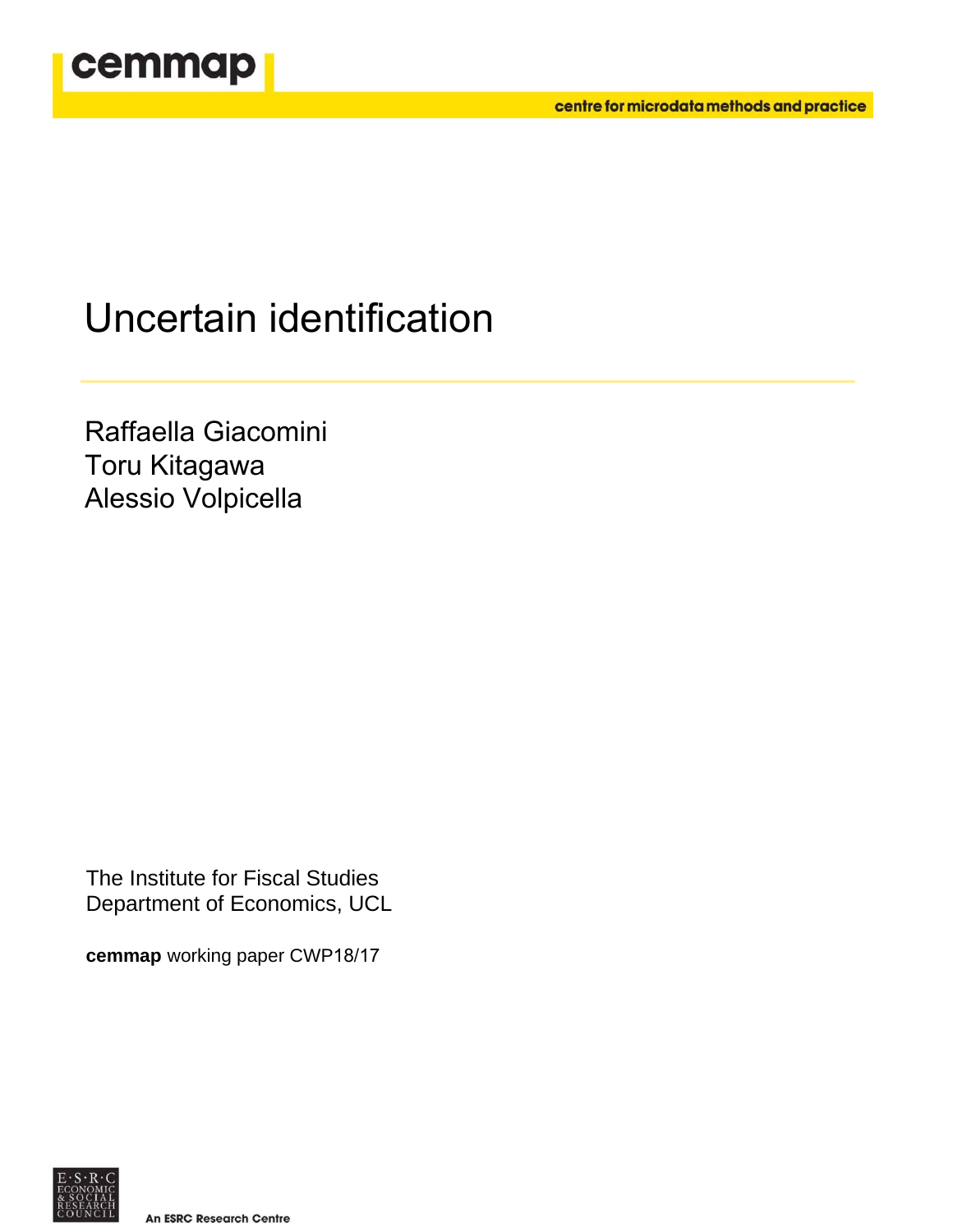## Uncertain Identification<sup>∗</sup>

## Raffaella Giacomini<sup>†</sup>, Toru Kitagawa<sup>‡</sup>, and Alessio Volpicella<sup>§</sup>

This draft: April 2017

## Abstract

Uncertainty about the choice of identifying assumptions is common in causal studies, but is often ignored in empirical practice. This paper considers uncertainty over models that impose different identifying assumptions, which, in general, leads to a mix of point- and set-identified models. We propose performing inference in the presence of such uncertainty by generalizing Bayesian model averaging. The method considers multiple posteriors for the set-identified models and combines them with a single posterior for models that are either point-identified or that impose non-dogmatic assumptions. The output is a set of posteriors (*post-averaging ambiguous belief*) that are mixtures of the single posterior and any element of the class of multiple posteriors, with weights equal to the posterior model probabilities. We suggest reporting the range of posterior means and the associated credible region in practice, and provide a simple algorithm to compute them. We establish that the prior model probabilities are updated when the models are "distinguishable" and/or they specify different priors for reduced-form parameters, and characterize the asymptotic behavior of the posterior model probabilities. The method provides a formal framework for conducting sensitivity analysis of empirical findings to the choice of identifying assumptions. In a standard monetary model, for example, we show that, in order to support a negative response of output to a contractionary monetary policy shock, one would need to attach a prior probability greater than 0.32 to the validity of the assumption that prices do not react contemporaneously to such a shock.

Keywords: Partial Identification, Sensitivity Analysis, Model Averaging, Bayesian Robustness, Ambiguity.

<sup>∗</sup>We would like to thank Frank Kleibergen, Jos´e Montiel-Olea, John Pepper, James Stock, and seminar participants at Monash University, University of Bonn, University of North Carolina, and University of Virginia for valuable comments. We also thank participants at IAAE 2016 (Milan), RES 2016 (Brighton), AMES 2016 (Kyoto), MMF 2016 (Bath), 2016 University of Leicester PhD Conference, EWM of Econometric Society 2016 (Edinburgh) and the workshop of "New Identification Approaches to Macroeconometrics" (Oxford) for beneficial discussions. Financial support from the ESRC through the ESRC Centre for Microdata Methods and Practice (CeMMAP) (grant number RES-589-28-0001) is gratefully acknowledged. Alessio Volpicella acknowledges the financial support of the School of Economics and Finance, Queen Mary University of London.

<sup>†</sup>University College London, Department of Economics. Email: r.giacomini@ucl.ac.uk

<sup>‡</sup>University College London, Department of Economics, and Kyoto University, Department of Economics. Email: t.kitagawa@ucl.ac.uk

<sup>§</sup>Queen Mary University of London, School of Economics and Finance. Email: a.volpicella@qmul.ac.uk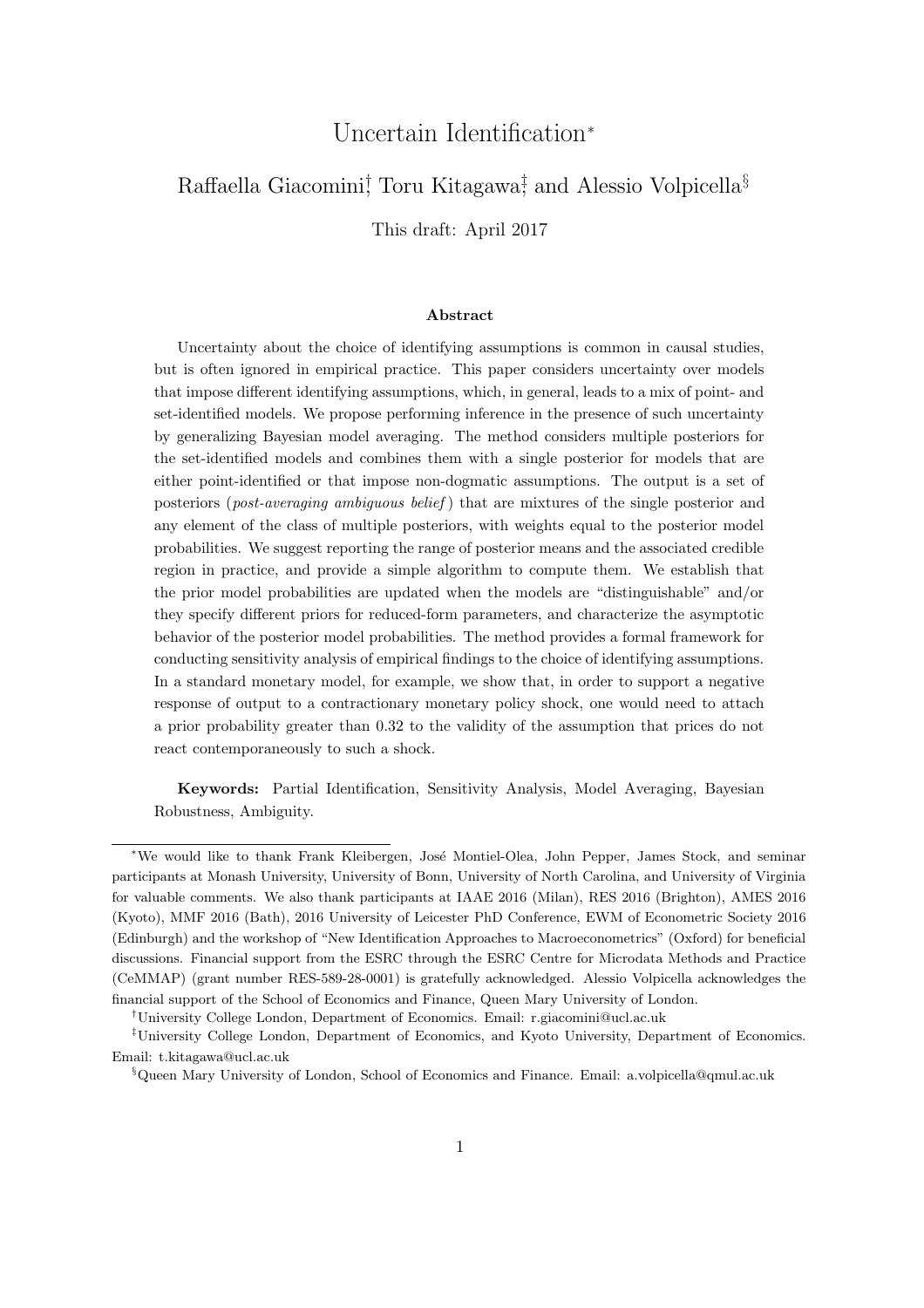## 1 Introduction

The choice of identifying assumptions is the crucial step that allows researchers to draw causal inferences using observational data. This is often a controversial choice, and there can be uncertainty about which assumptions to impose from a menu of plausible ones, but this uncertainty and its effects on inference have been typically ignored in empirical work. We propose a formal method for drawing inferences about causal effects in the presence of uncertainty about identifying assumptions, which we characterize as uncertainty over a class of models that impose different sets of assumptions. The method can be viewed as a generalization of Bayesian model averaging to include set-identified models, which commonly arise when the assumptions are under-identifying or take the form of inequality restrictions.

There are several examples in economics where empirical researchers face uncertainty about identifying assumptions that lead to point- or set-identification of a common causal parameter of interest. The first is macroeconomic policy analysis based on structural vector autoregressions (SVARs), where assumptions include causal ordering restrictions (Bernanke (1986) and Sims (1980)), long-run neutrality restrictions (Blanchard and Quah (1993)), and Bayesian prior mean restrictions implied by a structural model (Del Negro and Schorfheide (2004)). Subsets of these assumptions deliver set-identified impulse-responses, as does the use of sign restrictions (Canova and Nicolo (2002), Faust (1998), and Uhlig (2005)). The second example is microeconometric causal effect studies with assumptions such as selection on observables (Ashenfelter (1978) and Rosenbaum and Rubin (1983)), selection on observables and unobservables (Altonji, Elder, and Taber (2005)), exclusion and monotonicity restrictions in instrumental variables methods (Imbens and Angrist (1994), yielding set-identification of the average treatment effect), and monotone instrument assumptions (Manski and Pepper (2000), also yielding set-identification). The third example is missing data with assumptions such as missing at random, Bayesian imputation (Rubin (1987)), and unknown missing mechanism (Manski (1989), yielding set-identification). Finally, estimation of structural models with multiple equilibria relies on assumptions about the equilibrium selection rule, with different assumptions (or lack thereof) delivering point- or set-identification (e.g., Bajari, Hong, and Ryan (2010), Beresteanu, Molchanov, and Molinari (2011), and Ciliberto and Tamer (2009)).

The common practice in empirical work is to report results based on what is deemed the most credible set of identifying assumptions, or, sometimes, based on a number of alternative assumptions, viewed as an informal sensitivity analysis. Our proposed method provides a formal framework for conducting sensitivity analysis and for aggregating results based on point- and set-identifying assumptions.

The idea of model averaging has a long history in econometrics and statistics since the pioneering works of Bates and Granger (1969) and Leamer (1978). The literature has considered Bayesian approaches (see, e.g., Hoeting, Madigan, Raftery, and Volinsky (1999) and Claeskens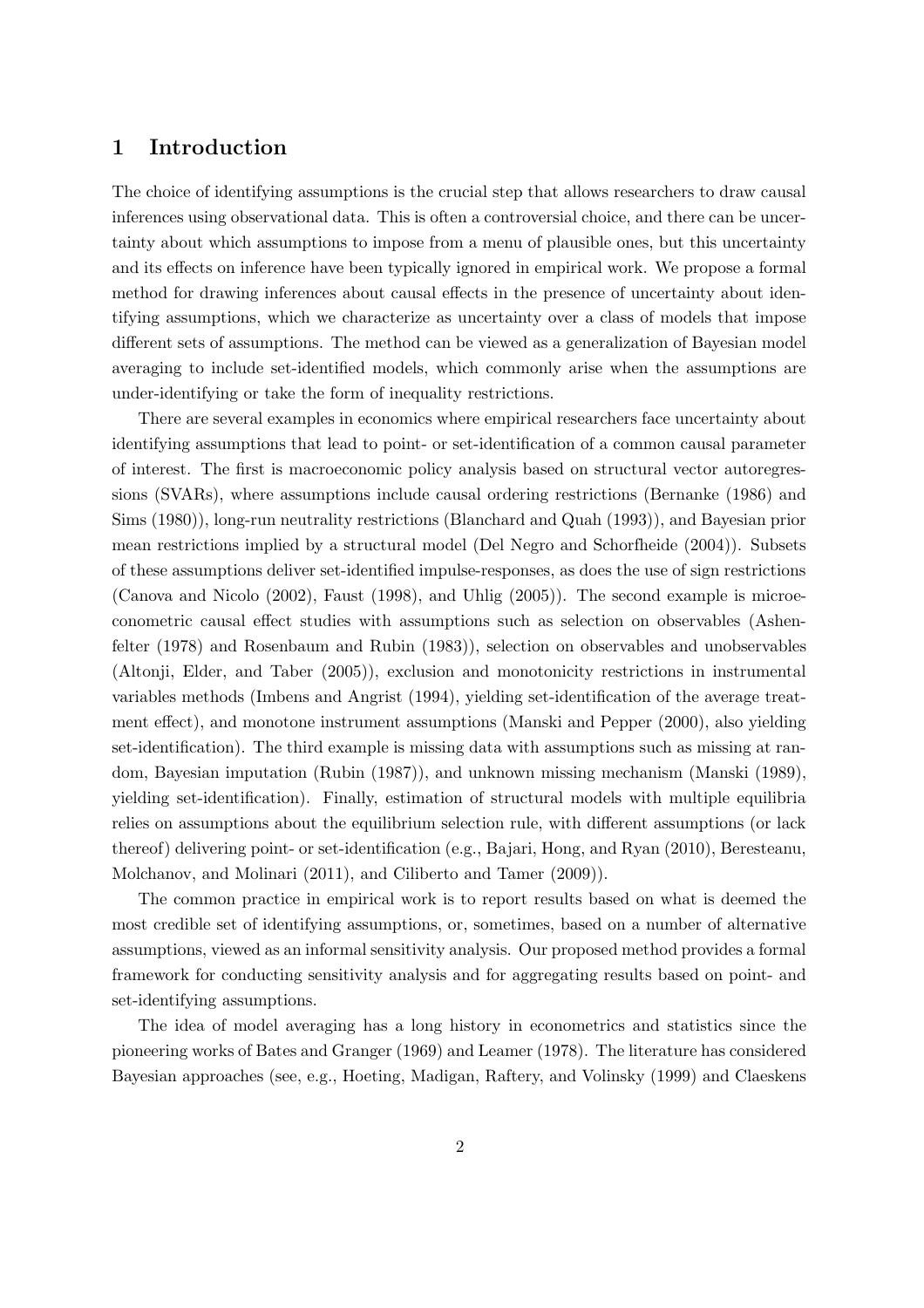and Hjort (2008)), frequentist approaches (Hansen (2007, 2014), Hjort and Claeskens (2003), Hansen and Racine (2012), Liu (2015), Liu and Okui (2013), and Zhang and Liang (2011)), and hybrid approaches (Hjort and Claeskens (2003), Kitagawa and Muris (2016), and Magnus, Powell, and Prüfer  $(2010)$ ), but none of them allows for set-identification in any candidate model.

We tackle this problem from the angle of Bayesian model averaging. Standard Bayesian model averaging delivers a single posterior that is a mixture of the posteriors of the candidate models with weights equal to the posterior model probabilities. This approach could in principle be extended to our context if one could obtain a single posterior for every set-identified model. Assuming a single prior is however problematic from the robustness viewpoint as the choice of a single prior, even an apparently uninformative one, can lead to spuriously informative posterior inference for the object of interest (Baumeister and Hamilton (2015)). The severity of the problem is magnified by the fact that the effect of the prior choice persists asymptotically, unlike in the case of point-identified models (Moon and Schorfheide (2012), Poirier (1998), among others).

The key innovation of our approach to Bayesian model averaging is that we do not assume availability of a single posterior for the set-identified models. Rather, we allow for multiple priors (an ambiguous belief) within the set-identified models, and then combine the corresponding multiple posteriors with single posteriors for models that are either point-identified or that impose non-dogmatic identifying assumptions in the form of a Bayesian prior for the structural parameters (as in (Baumeister and Hamilton (2015))). The output of the procedure is a set of posteriors (post-averaging ambiguous belief ), that are mixtures of the single posteriors and any element of the set of multiple posteriors, with weights equal to the posterior model probabilities. To summarize and visualize the post-averaging ambiguous belief, we recommend reporting the range of posterior quantities (e.g., the mean or median) and the associated credible region (an interval to which any posterior in the class assigns a certain credibility level). We show that these quantities have analytically simple expressions and are easy to compute in practice.

This paper contributes to the growing literature on Bayesian inference for partially identified models (Giacomini and Kitagawa (2015), Kitagawa (2012), Kline and Tamer (2016), Moon and Schorfheide (2012), Norets and Tang (2014), Liao and Simoni (2013)). We follow the multiple-prior approach to model the lack of knowledge within the identified set as in Giacomini and Kitagawa (2015) and Kitagawa (2012). When the set-identified model is the only model considered, the range of posteriors generated by the approach leads to the posterior inference for the identified set proposed in Kline and Tamer (2016), Liao and Simoni (2013), and Moon and Schorfheide (2011). When there is uncertainty about the identifying assumptions, however, the usual definition of identified set is not available without conditioning on the model. The multiple prior viewpoint has an advantage in this case since the range of posteriors has a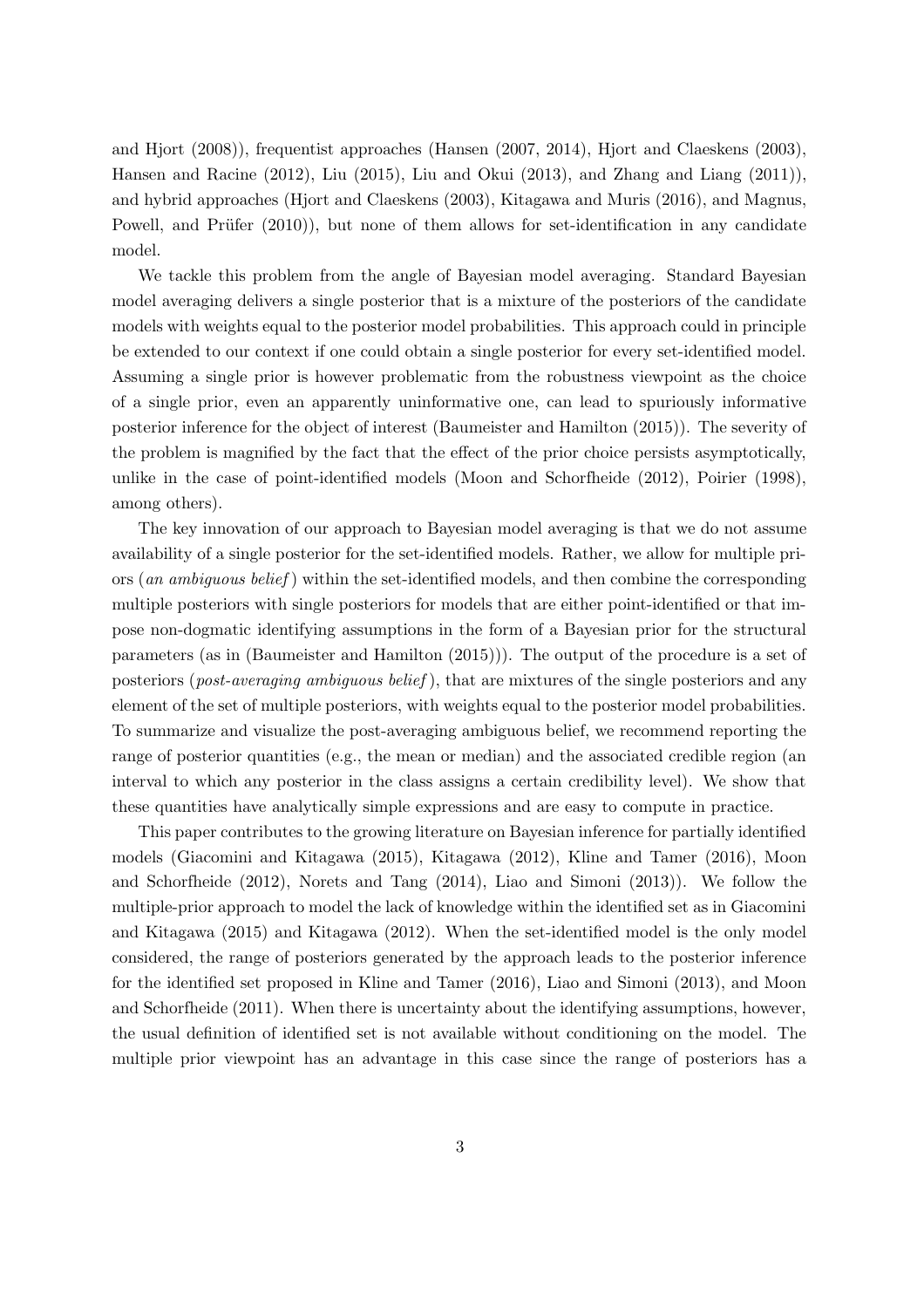well-defined subjective interpretation even in the presence of model uncertainty.

The method proposed in this paper provides a formal framework for conducting sensitivity analysis of causal inferences to the choice of identifying assumptions. First, when the set-identified model nests the point-identified model, the method can be used to assess the posterior sensitivity in the point-identified model with respect to perturbations of the prior in the direction of relaxing some of the point-identifying assumptions. In this case, we can formally interpret our averaging method as an example of the  $\epsilon$ -contamination sensitivity analysis developed in Huber (1973) and Berger and Berliner (1986), with a particular construction of the prior class. Second, if the point-identified model can be considered a reasonable benchmark, the method offers a simple and flexible way to add non-dogmatic identifying information to the set-identified model, which results in increasing informativeness of the conclusions in a transparent manner. Third, the method can be used to perform reverse engineering exercises that compute the prior probability one would need to attach to a set of identifying assumptions in order for the averaging to preserve a given empirical conclusion (e.g., the so-called price and liquidity puzzles in monetary SVARs, respectively discussed by (Sims, 1992) and (Reichenstein, 1987)).

Our proposed method can also be viewed as bridging the gap between point- and setidentification. When focusing solely on a point-identified model, a researcher who is not fully confident about the choice of identifying assumptions may doubt the robustness of the conclusions. On the other hand, discarding some of the point-identifying assumptions and reporting estimates of the identified set may appear "excessively agnostic", and often results in uninformative conclusions. Our averaging procedure reconciles these two extreme representations of the posterior beliefs by exploiting the prior weights that one can assign to alternative sets of identifying assumptions. The output of the procedure is a weighted average of the posterior mean in the point-identified model and the range of posterior means in the set-identified model. When the identified set is a connected interval, the range of posterior means can be viewed as an estimate of the identified set (Giacomini and Kitagawa (2015)), and thus our averaging procedure effectively shrinks the identified set estimate toward the point estimate from the point-identified model, with the degree of shrinkage governed by the posterior model probabilities.

In addition to developing a novel approach to Bayesian model averaging, we make two main analytical contributions to the literature on Bayesian model selection and averaging. First, we clarify under which conditions the prior model probabilities can be updated by data. We show that the updating occurs if some models are "distinguishable" for some distribution of data and/or the priors for the reduced-form parameters differ across models. Second, we investigate the asymptotic properties of the posterior model probabilities and of the averaging method. We show that when only one model is consistent with the true distribution of the data our method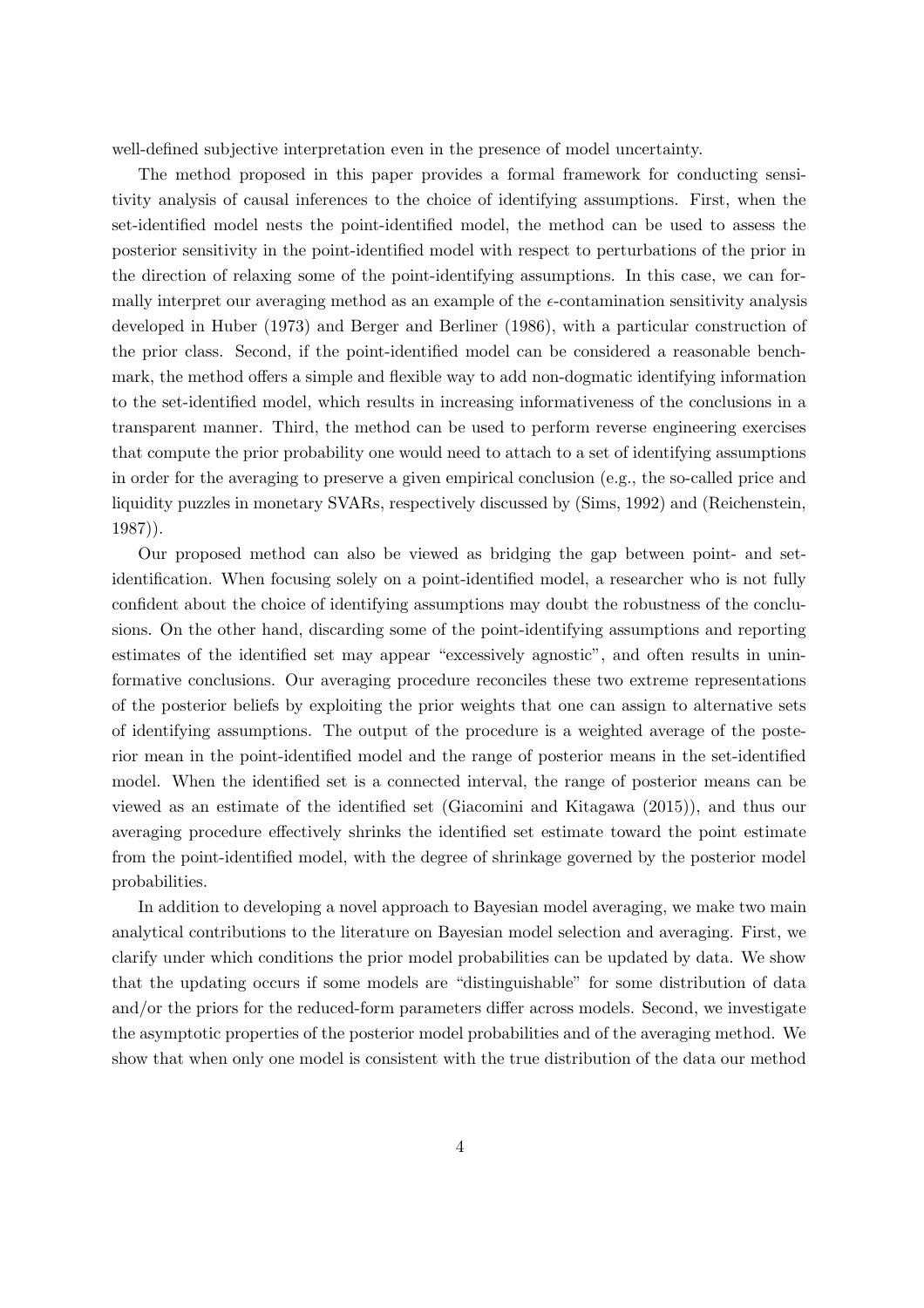asymptotically assigns probability one to it. When multiple models are observationally equivalent and "not falsified" at the true data generating process, the posterior model probabilities asymptotically assign nontrivial weights to them. We clarify what part of the prior input determines the asymptotic posterior model probabilities in such case. The consistency property of Bayesian model selection has been well-studied in the statistics literature (e.g., Claeskens and Hjort (2008) and references therein), but there is no discussion about the asymptotic behavior of posterior model probabilities when the models differ in terms of the identifying assumptions but can be observationally equivalent in terms of their reduced form representations. These new results therefore could be of separate interest.

The empirical application in this paper considers SVAR analysis with uncertainty over the classes of identifying assumptions typically used in empirical work: causal ordering restrictions (Bernanke (1986) and Sims (1980)), sign restrictions (Canova and Nicolo (2002), Faust (1998), and Uhlig (2005)), and restrictions implied by a Dynamic Stochastic General Equilibrium (DSGE) model. The choice of identifying assumptions has often been a source of controversy in this literature, given that researchers have differing opinions about their credibility. One popular choice is the use of sign restrictions. Although the resulting model is set-identified and the approach therefore raises serious robustness concern as we discussed above, the common practice is to consider single-prior Bayesian inference in set-identified SVARs. The large body of the empirical literature adopting this approach includes Canova and Nicolo (2002), Faust (1998), Mountford (2005), Rafiq and Mallick (2008), Scholl and Uhlig (2008), Uhlig (2005), and Vargas-Silva (2008) for applications to monetary policy, Dedola and Neri (2007), Fujita (2011), and Peersman and Straub (2009) for applications to business cycle model, Mountford and Uhlig (2009) for applications to fiscal policy, Kilian and Murphy (2012) for applications to oil prices. Alternative approaches that do not suffer from the pitfalls of single-prior Bayesian inference are Moon, Schorfheide, and Granziera (2013) and Gafarov, Meier, and Montiel-Olea (2016a,b), who consider frequentist inference for the identified set and Giacomini and Kitagawa (2015), who propose a robust Bayesian approach. To our knowledge, little work has been done on multi-model inference in the SVAR literature, and the methods proposed in this paper could therefore prove helpful in reconciling the controversies about the identifying assumptions that are widespread in this literature. As an example, the empirical application documents the high sensitivity of the conclusion in standard monetary SVARs that output decreases after a contractionary monetary policy shock to the choice of identifying assumptions.

The remainder of the paper is organized as follows. Section 2 illustrates the motivation and the implementation of the averaging method in the context of a simple model. Section 3 presents the formal analysis in a general framework and provides a computational algorithm to implement the procedure. Section 4 discusses the relationship between our method and existing Bayesian methods, and discusses elicitation of model probabilities. Section 5 applies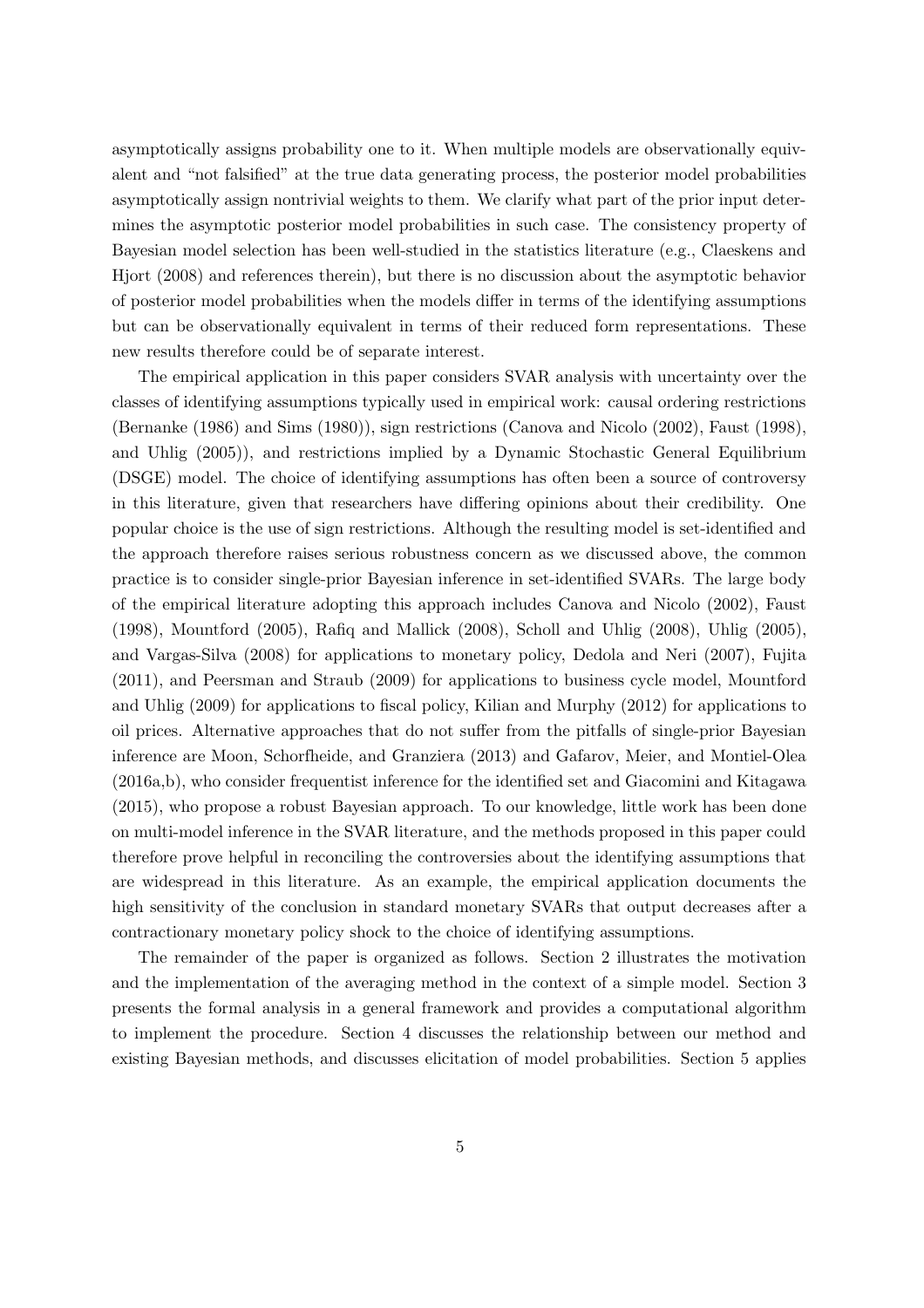our method to impulse response analysis in monetary SVARs. The Appendix contains proofs and a microeconometric application.

## 2 Illustrative Example

We present the key ideas and the implementation of the method in a static model of labor supply and demand, subject to common types of identifying assumptions.<sup>1</sup> The model is:

$$
A\begin{pmatrix} \Delta n_t \\ \Delta w_t \end{pmatrix} = \begin{pmatrix} \epsilon_t^d \\ \epsilon_t^s \end{pmatrix}, \quad A = \begin{pmatrix} a_{11} & a_{12} \\ a_{21} & a_{22} \end{pmatrix}, \quad t = 1, \dots, T,
$$
\n(2.1)

where  $(\Delta n_t, \Delta w_t)$  are the growth rates of employment and wages and  $(\epsilon_t^d, \epsilon_t^s)$  is an i.i.d. normally distributed vector of demand and supply shocks with variance-covariance the identity matrix. A is the structural parameter and the contemporaneous impulse responses are elements of  $A^{-1}$ .

The reduced-form model is indexed by  $\Sigma$ , the variance-covariance matrix of  $(\Delta n_t, \Delta w_t)$ , which satisfies  $\Sigma = A^{-1}(A^{-1})'$ . Denote its lower triangular Cholesky decomposition with nonnegative diagonal elements by  $\Sigma_{tr} =$  $\begin{pmatrix} \sigma_{11} & 0 \\ \sigma_{21} & \sigma_{22} \end{pmatrix}$  with  $\sigma_{11} \ge 0$  and  $\sigma_{22} \ge 0$ , and define the reduced form parameter as  $\phi = (\sigma_{11}, \sigma_{21}, \sigma_{22}) \in \Phi = \mathbb{R}_+ \times \mathbb{R} \times \mathbb{R}_+$ .<sup>2</sup> Let the mapping from the structural parameter to the reduced-form parameter be denoted by  $\phi = g(A)$ .

Suppose the object of interest is the response of the first variable to a unit positive shock in the first variable,  $\alpha \equiv (1,1)$ -element of  $A^{-1}$ . Without identifying assumptions, the structural parameter is set-identified since knowledge of the reduced-form parameter  $\phi$  cannot uniquely pin down the structural parameter ( $\phi = q(A)$  is a many-to-one mapping). Imposing assumptions can lead to a set or a point for  $\alpha$ , depending on the type and number of assumptions.

We now illustrate our proposal for two different types of identifying assumptions.

### 2.1 Dogmatic Identifying Assumptions

First consider dogmatic identifying assumptions, which are equality or inequality restrictions on (functions of) the structural parameter that hold with probability one.

#### Scenario 1: Candidate Models

- *Model M<sup>p</sup>* (point-identified): The labor demand is inelastic to wage,  $a_{12} = 0$ .
- *Model M<sup>s</sup>* (set-identified): The wage elasticity of demand is non-positive,  $a_{12} \geq 0$ , and the wage elasticity of supply is non-negative,  $a_{21} \leq 0$ .

<sup>&</sup>lt;sup>1</sup>See Appendix A.2 for a microeconometric application to a treatment effect model with noncompliance. <sup>2</sup>The positive semidefiniteness of  $\Sigma$  does not constrain the value of  $\phi$  other than  $\sigma_{11} \geq 0$  and  $\sigma_{22} \geq 0$ .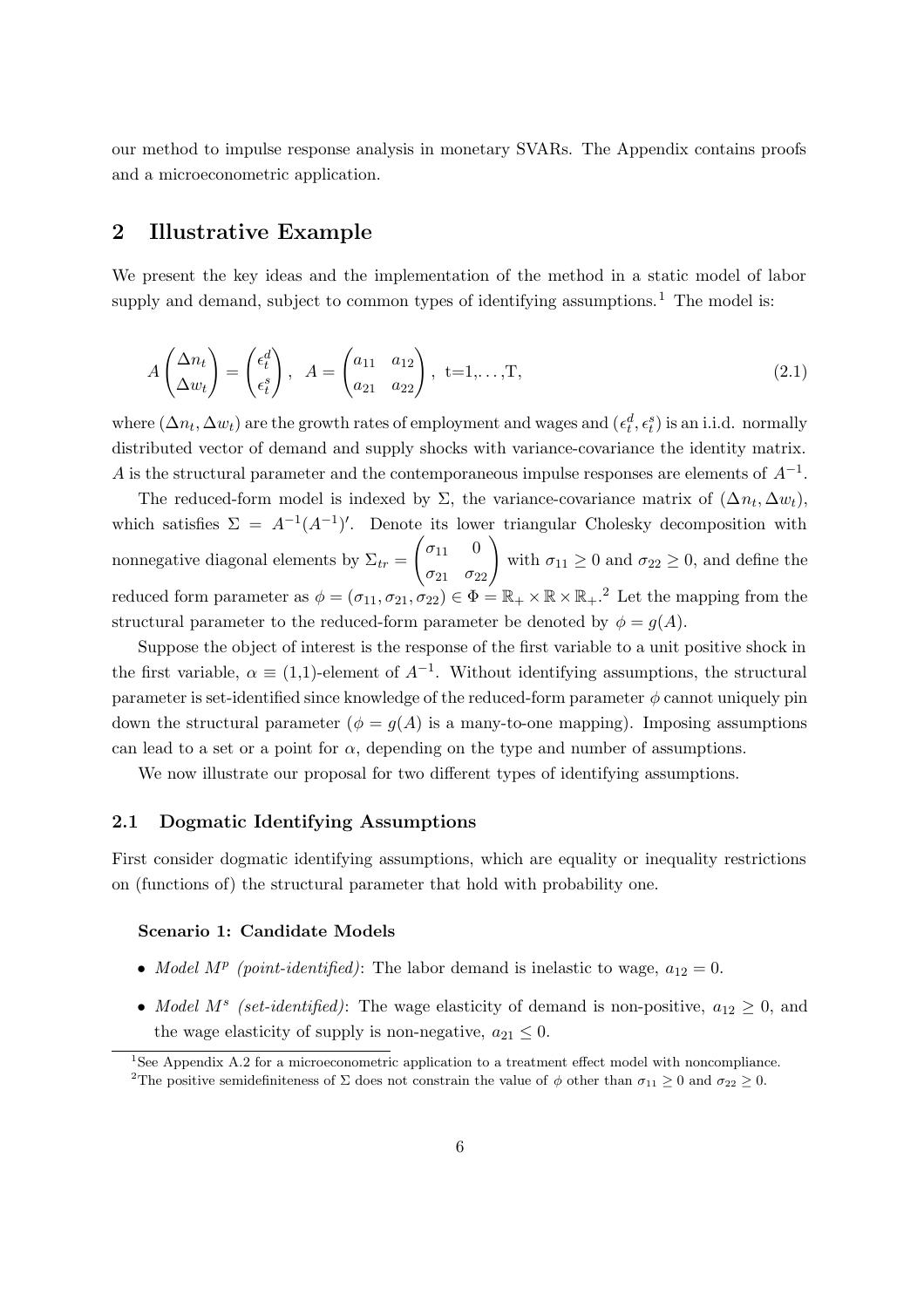Model  $M^p$  restricts A to be lower-triangular, as in the classical causal ordering assumptions of Sims (1980) and Bernanke (1986). Combined with the sign normalization restrictions requiring the diagonal elements of  $A$  to be nonnegative, the assumption implies that the contemporaneous impulse responses can be identified by  $A^{-1} = \Sigma_{tr}$ . The parameter of interest can be expressed as  $\alpha = \alpha_{M}(\phi) \equiv \sigma_{11}$ .

Model  $M<sup>s</sup>$  imposes sign restrictions that only set-identify  $\alpha$ . Appendix A shows that the identified set for  $\alpha$  is:

$$
IS_{\alpha}(\phi) \equiv \begin{cases} \left[\sigma_{11} \cos \left(\arctan \left(\frac{\sigma_{22}}{\sigma_{21}}\right)\right), \sigma_{11}\right], & \text{for } \sigma_{21} > 0, \\ \left[0, \sigma_{11} \cos \left(\arctan \left(-\frac{\sigma_{21}}{\sigma_{22}}\right)\right)\right], & \text{for } \sigma_{21} \le 0. \end{cases}
$$
(2.2)

Note that the identified set is non-empty for any  $\phi$ . Hence, models  $M^p$  and  $M^s$  are observationally equivalent at any  $\phi \in \Phi$  and neither of them is falsifiable, i.e., for any  $\phi \in \Phi$  in both models there exist a structural parameter  $A$  that satisfies the identifying assumptions.<sup>3</sup>

Our method specifies a prior for the reduced-form parameter in each model. This prior is updated by the data and thus such a choice does not asymptotically affect the conclusions about the parameter of interest within a given model. However, as we show in Section 3.5, the choice of priors for the reduced-form parameter can influence the posterior model probabilities, even asymptotically. In the example, given the observational equivalence of the two models, it might be reasonable to specify the same prior for  $\phi$ :

$$
\pi_{\phi|M^p} = \pi_{\phi|M^s} = \tilde{\pi}_{\phi} \tag{2.3}
$$

where  $\tilde{\pi}_{\phi}$  is a *proper* prior, such as the one induced by a Wishart prior on  $\Sigma$ . The same prior for  $\phi$  in observationally equivalent models leads to the same posterior:

$$
\pi_{\phi|M^p,Y} = \pi_{\phi|M^s,Y} = \tilde{\pi}_{\phi|Y},\tag{2.4}
$$

where Y denotes the sample.

In model  $M^p$ , the posterior for  $\phi$  implies the unique posterior for  $\alpha$ ,  $\pi_{\alpha|M^p,Y}$ , via the mapping  $\alpha = \alpha_{M^p}(\phi)$ .

In model  $M^s$ , on the other hand, the posterior for  $\phi$  does not yield a unique posterior for  $\alpha$ , since the mapping in (2.2) is generally set-valued. Following Giacomini and Kitagawa (2015) and Kitagawa (2012), we formulate the lack of prior knowledge by considering multiple priors (ambiguous belief). Formally, given the prior for the reduced form parameter  $\pi_{\phi|M^s}$ , we form

<sup>&</sup>lt;sup>3</sup>When  $\sigma_{21} > 0$ , the point-identified  $\alpha$  in model  $M^p$  is the upper-bound of the identified set in model  $M^s$ , whereas when  $\sigma_{21} < 0$ , the identified set in model  $M^s$  does not contain the point-identified  $\alpha$ . This is because in model  $M^p$  we have  $a_{12} = -\frac{\sigma_{21}}{\sigma_{11}\sigma_{22}}$ , which is positive if  $\sigma_{21} < 0$ , meaning that the point-identifying assumptions  $a_{12} = 0$  and  $\sigma_{21} < 0$  are not compatible with the restriction  $a_{21} \leq 0$ .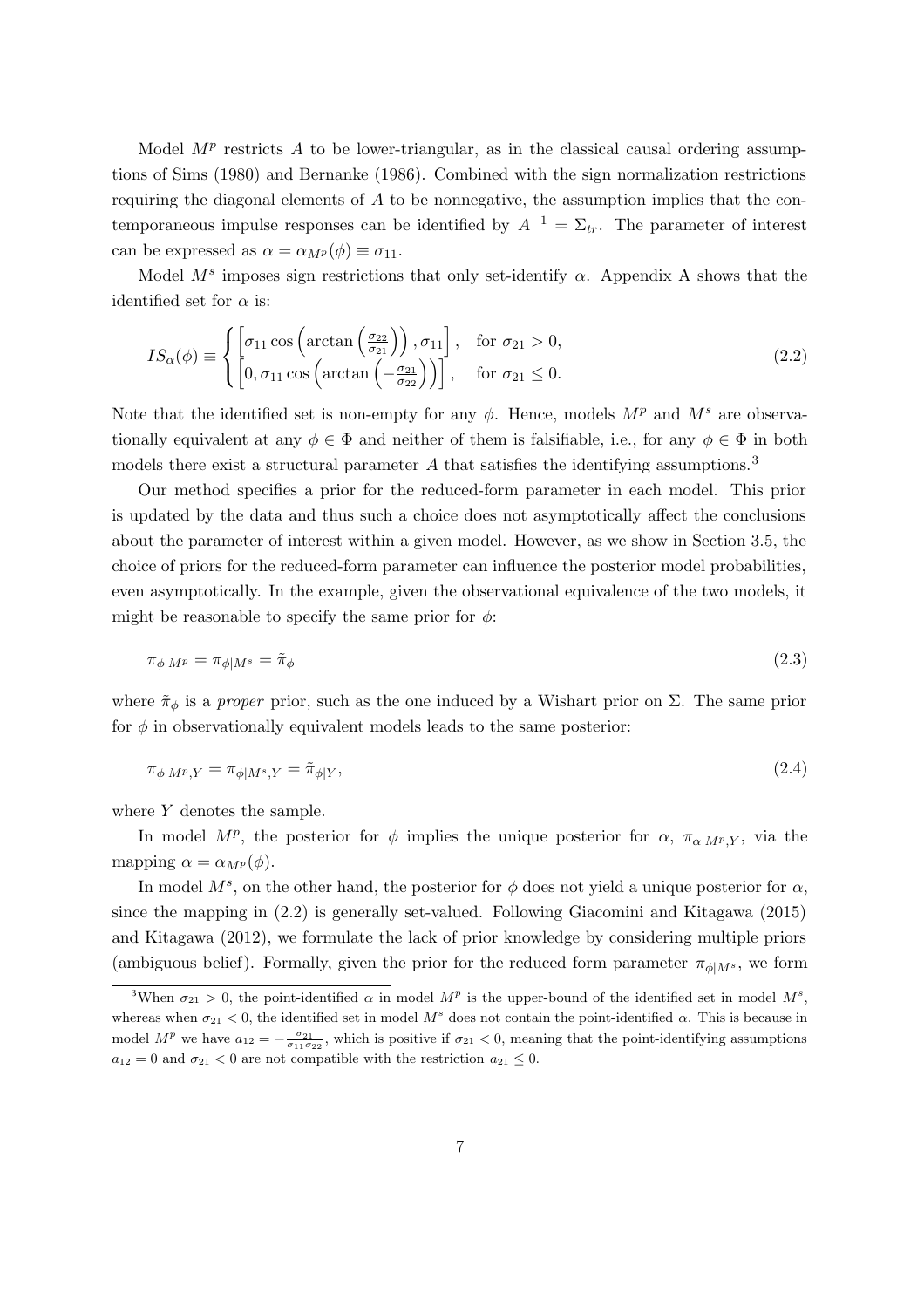the class of priors for A by admitting arbitrary conditional priors for A given  $\phi$ , as long as they are consistent with the identifying assumptions:

$$
\Pi_{A|M^s} \equiv \left\{ \pi_{A|M^s} = \int_{\Phi} \pi_{A|M^s, \phi} d\pi_{\phi|M^s} : \pi_{A|M^s, \phi}(\mathcal{A}_{sign} \cap g^{-1}(\phi)) = 1, \pi_{\phi|M^s} \text{-a.s.} \right\},\
$$

where  $\mathcal{A}_{sign} = \{A : a_{12} \geq 0, a_{21} \leq 0, diag(A) \geq 0\}$  is the set of structural parameters that satisfy the sign restrictions and the sign normalizations and  $g^{-1}(\phi)$  is the set of observationally equivalent structural parameters given the reduced-form parameter  $\phi$ .

Since the likelihood depends on the structural parameter only through the reduced-form parameter, applying Bayes' rule to each prior in the class only updates the prior for  $\phi$ , and thus leads to the following class of posteriors for A:

$$
\Pi_{A|M^s,Y} \equiv \left\{ \pi_{A|M^s,Y} = \int_{\Phi} \pi_{A|M^s,\phi} d\pi_{\phi|M^s,Y} : \pi_{A|M^s,\phi}(\mathcal{A}_{sign} \cap g^{-1}(\phi)) = 1, \pi_{\phi|M^s} \text{-a.s.} \right\}.
$$
\n(2.5)

Marginalizing the posteriors in  $\Pi_{A|M^s,Y}$  to  $\alpha$  leads to the class of  $\alpha$ -posteriors:

$$
\Pi_{\alpha|M^s,Y} \equiv \left\{ \pi_{\alpha|M^s,Y} = \int_{\tilde{\Phi}} \pi_{\alpha|M^s,\phi} d\pi_{\phi|M^s,Y} : \pi_{\alpha|M^s,\phi}(IS_{\alpha}(\phi)) = 1, \pi_{\phi|M^s} - a.s. \right\}.
$$
 (2.6)

We view this class as a representation of the posterior uncertainty about  $\alpha$  in the set-identified model. The class contains any  $\alpha$ -posterior that assigns probability one to the identified set, and it represents the lack of belief therein in terms of Knightian uncertainty (ambiguity). This is a key departure from the standard approach to Bayesian model averaging, which requires a single posterior for all models, including those where the parameter is set-identified.

Suppose that the researcher's prior uncertainty over the two models can be represented by prior probabilities  $\pi_{M^p} \in [0,1]$  for model  $M^p$  and  $(1 - \pi_{M^p})$  for model  $M^s$ .<sup>4</sup>

Our proposal is to combine the single posterior for  $\alpha$  in model  $M^p$  and the set of posteriors for  $\alpha$  in model M<sup>s</sup> according to the posterior model probabilities  $\pi_{M^p|Y}$  and  $\pi_{M^s|Y}$  (the posterior model probability for model  $M<sup>s</sup>$  depends only on the single prior for the reduced-form parameter, so it is unique in spite of the multiple priors for the structural parameter). The combination delivers a class of posteriors  $\Pi_{\alpha|Y}$ , the post-averaging ambiguous belief:

$$
\Pi_{\alpha|Y} = \{\pi_{\alpha|M^p, Y}\pi_{M^p|Y} + \pi_{\alpha|M^s, Y}\pi_{M^s|Y} : \pi_{\alpha|M^s, Y} \in \Pi_{\alpha|M^s, Y} \}.
$$
\n(2.7)

As we show in Section 4.1, our proposal can be interpreted as applying Bayes' rule to each prior in a class that has the form of an  $\epsilon$ -contaminated class of priors (see Berger and Berliner  $(1986)$ .

<sup>&</sup>lt;sup>4</sup>We discuss interpretation and elicitation of the prior model probabilities in Section 4.3.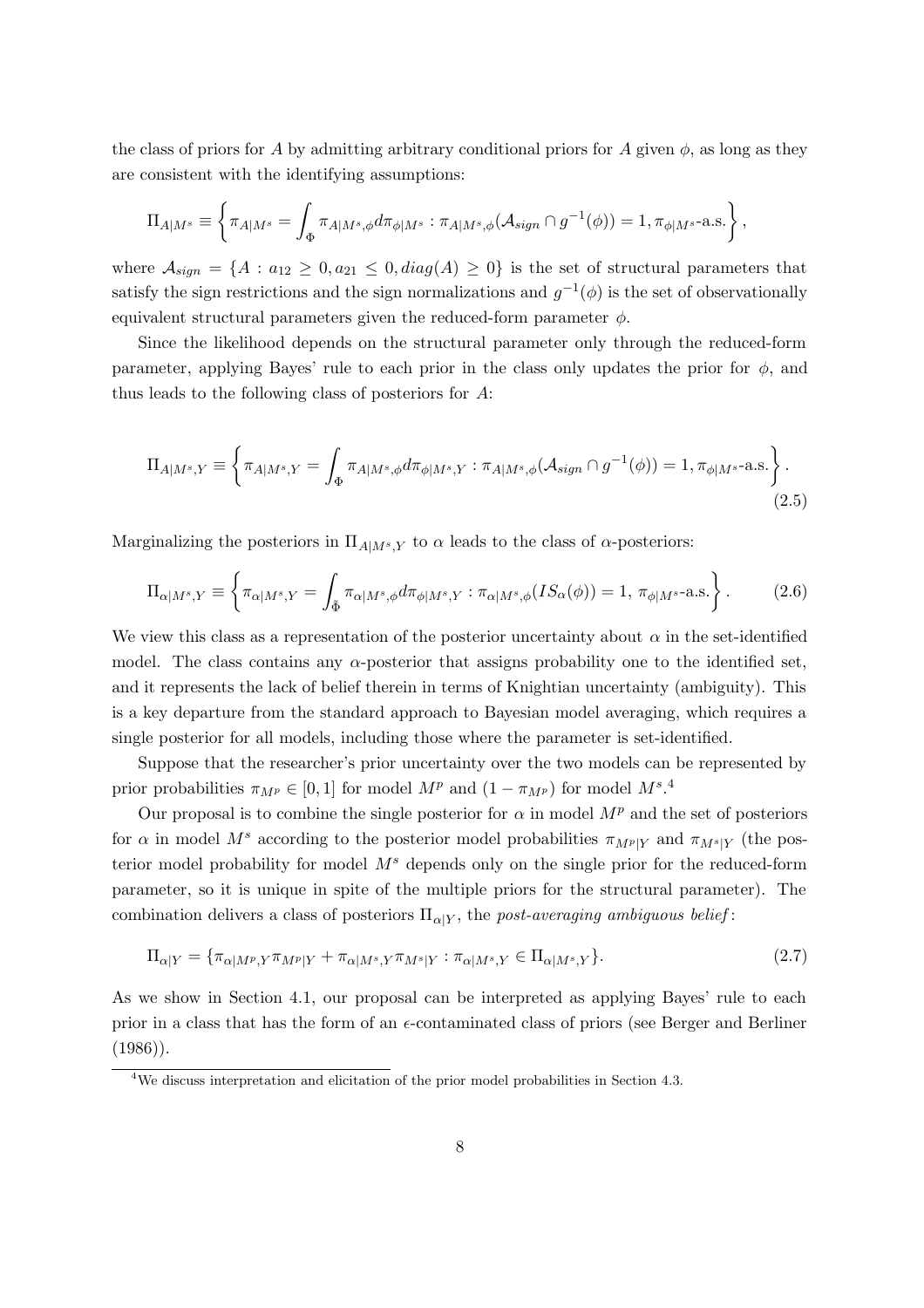A key result of the paper is to establish conditions under which the prior model probabilities are updated by the data, which we show occurs when the models are "distinguishable" for some reduced-form parameter values and/or they specify different priors for  $\phi$  (see Lemma 3.1 below). In the current scenario, the two models are indistinguishable, so the prior model probabilities are not updated if they use a common  $\phi$ -prior.

In practice, we recommend reporting as the output of the procedure the post-averaging range of posterior means or quantiles of  $\Pi_{\alpha|Y}$  and its associated robust credible region with credibility  $\gamma \in (0, 1)$ , defined as the shortest interval that receives posterior probability at least  $\gamma$  for every posterior in  $\Pi_{\alpha|Y}$ . Proposition 3.1 shows that the range of posterior means is the weighted average of the posterior mean in model  $M<sup>p</sup>$  and the range of posterior means in model  $M^s$ :

$$
\left[\inf_{\pi_{\alpha|Y}\in\Pi_{\alpha|Y}} E_{\alpha|Y}(\alpha), \sup_{\pi_{\alpha|Y}\in\Pi_{\alpha|Y}} E_{\alpha|Y}(\alpha)\right]
$$
\n
$$
=\pi_{M^{p}|Y} E_{\alpha|M^{p},Y}(\alpha) + \pi_{M^{s}|Y} \left[E_{\phi|M^{s},Y}(l(\phi)), E_{\phi|M^{s},Y}(u(\phi))\right],
$$
\n(2.8)

where  $(l(\phi), u(\phi))$  are the lower and upper bounds of the nonempty identified set for  $\alpha$  shown in (2.2),  $a + b[c, d]$  stands for  $[a + bc, a + bd]$ , and  $E_{\phi|M^s, Y}(\cdot)$  denotes the posterior mean with respect to  $\pi_{\phi|M^s,Y} = \tilde{\pi}_{\phi|Y}$ . Since the range of posterior means can be viewed as an estimator for the identified set in model  $M<sup>s</sup>$ , our procedure effectively shrinks the estimate of the identified set in the set-identified model toward the point estimate in the point-identified model, with the amount of shrinkage determined by the posterior model probabilities.

The robust credible region for  $\alpha$  with credibility  $\gamma$  can be computed as follows. We first draw  $z_1, \ldots, z_G$  randomly from a Bernoulli distribution with mean  $\pi_{M^p|Y}$  and then generate  $g = 1, \ldots, G$  random draws of the "mixture identified set" for  $\alpha$  according to

$$
IS_{\alpha}^{mix}(\phi_g) = \begin{cases} {\alpha(\phi_g)}, & \phi_g \sim \pi_{\phi|M^p, Y} = \tilde{\pi}_{\phi|Y}, & \text{if } z_g = 1\\ [l(\phi_g), u(\phi_g)], & , \phi_g \sim \pi_{\phi|M^s, Y} = \tilde{\pi}_{\phi|Y} & \text{if } z_g = 0. \end{cases}
$$
(2.9)

Intuitively, with probability  $\pi_{M^p|Y}$ , a draw of the mixture identified set is a singleton corresponding to the point-identified value of  $\alpha$ , and with probability  $\pi_{M^{s}|Y}$  it is a nonempty identified set for  $\alpha$ . The robust credible region with credibility level  $\gamma$  is approximated by an interval that contains the  $\gamma$ -fraction of the drawn  $IS_\alpha^{mix}(\phi)$ 's. The minimization problem in Step 5 of Algorithm 4.1 in Giacomini and Kitagawa (2015) is solved to obtain the shortest-width robust credible region.

## 2.2 Non-dogmatic Identifying Assumptions

Our method allows for identifying assumptions that are expressed as a non-dogmatic prior for the structural parameter.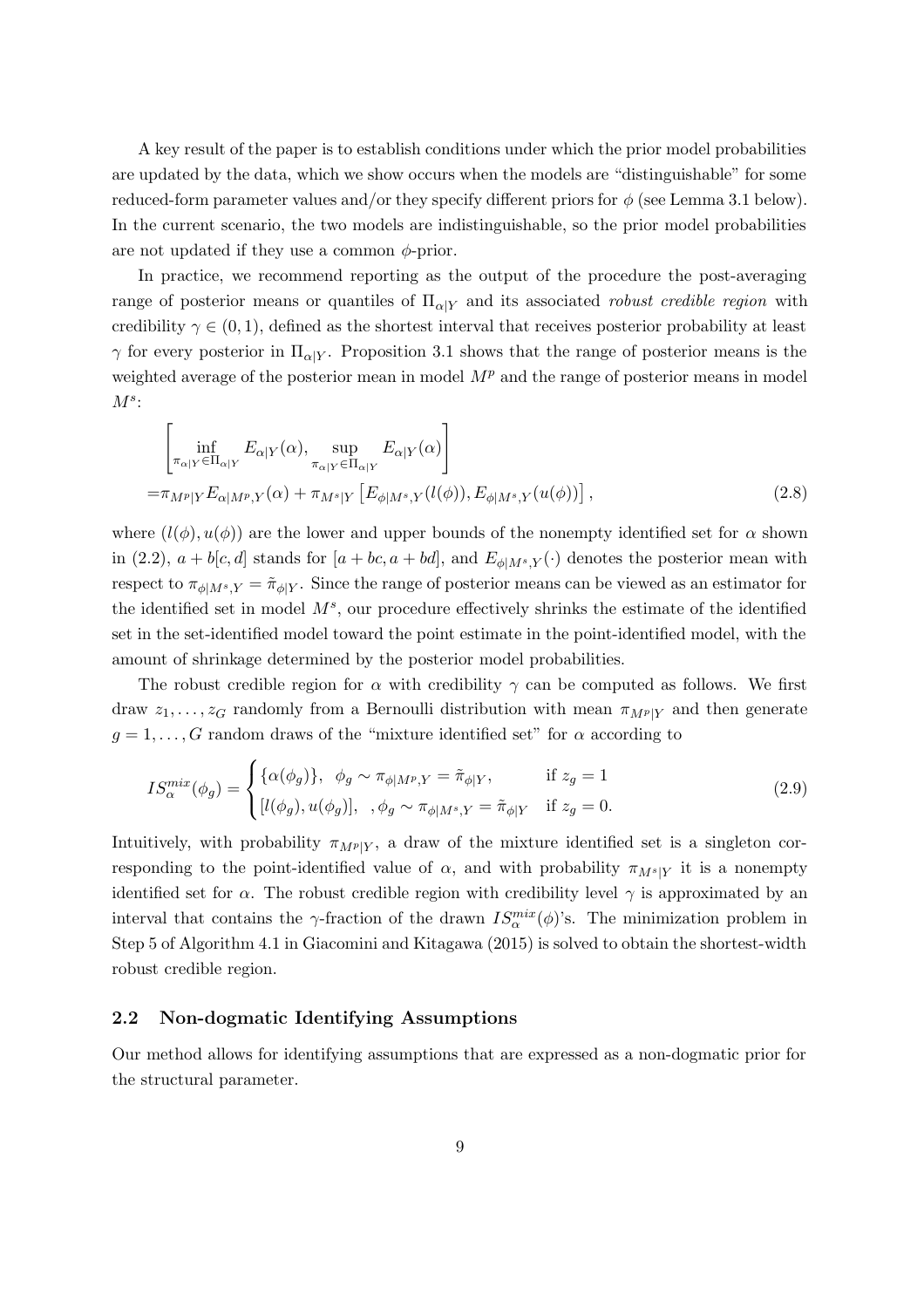## Scenario 2: Candidate Models

- Model  $M^B$  (single prior): A prior for the structural parameter A.
- Model  $M^s$  (multiple priors): Same as the set-identified model in Scenario 1.

Model  $M^B$  assumes availability of a prior for the whole structural parameter. This prior can reflect Bayesian probabilistic uncertainty about identifying assumptions expressed as equalities (see, e.g., Baumeister and Hamilton (2015), who propose a prior for a dynamic version of the current model based on a meta-analysis of the literature). Another key example of a model that implies a single prior for the structural parameter is a Bayesian DSGE model.

Model  $M^B$  always yields a single posterior for  $\alpha$ . However, the influence of prior choice does not vanish asymptotically due to the lack of identification. In principle, if the researcher were confident about the prior specification in model  $M^B$ , she could perform standard Bayesian inference and obtain a credible posterior, despite the identification issues. In practice, this is rather rare. For instance, the prior considered by Baumeister and Hamilton (2015) is based on the elicitation of first and second moments and the remaining characteristics of the distribution are chosen for analytical or computational convenience. Further, eliciting dependence among structural parameters is challenging, and an independent prior could lead to unintended or counter-intuitive effects on posterior inference.<sup>5</sup> These robustness concerns can be addressed by averaging the Bayesian model  $M^B$  with the set-identified model  $M^s$ , which accommodates the lack of prior knowledge about the structural parameter (beyond the inequality restrictions).

One important consideration in this scenario is that the single prior for A in model  $M^B$ implies a single prior for the reduced form parameter. Here we thus allow the prior for  $\phi$ in model  $M^s$  to differ from that in model  $M^B$ . This, in turn, affects the posterior model probabilities, which are given by:

$$
\pi_{M^{B}|Y} = \frac{p(Y|M^{B}) \cdot \pi_{M^{B}}}{p(Y|M^{B}) \cdot \pi_{M^{B}} + p(Y|M^{s}) \cdot (1 - \pi_{M^{B}})},
$$
  
\n
$$
\pi_{M^{s}|Y} = \frac{p(Y|M^{s}) \cdot (1 - \pi_{M^{B}})}{p(Y|M^{B}) \cdot \pi_{M^{B}} + p(Y|M^{s}) \cdot (1 - \pi_{M^{B}})},
$$
\n(2.10)

where  $\pi_{M^B}$  is the prior weight assigned to model  $M^B$ ,  $p(Y|M) \equiv \int_{\Phi} p(Y|\phi, M) d\pi_{\phi|M}(\phi)$ ,  $M = M^B, M^s$ , are the marginal likelihoods of model M with  $p(Y|\phi, M)$  the likelihood of the reduced form parameters. In this scenario the different priors for  $\phi$  imply  $p(Y|M^B) \neq p(Y|M^s)$ , and therefore the prior model probabilities can be updated by the data.

Given these posterior model probabilities, the construction of the post-averaging ambiguous belief proceeds as in (2.7). The range of posterior means for  $\alpha$  can be obtained similarly to

<sup>&</sup>lt;sup>5</sup> "Knowing no dependence" among the parameters differs from "not knowing their dependence."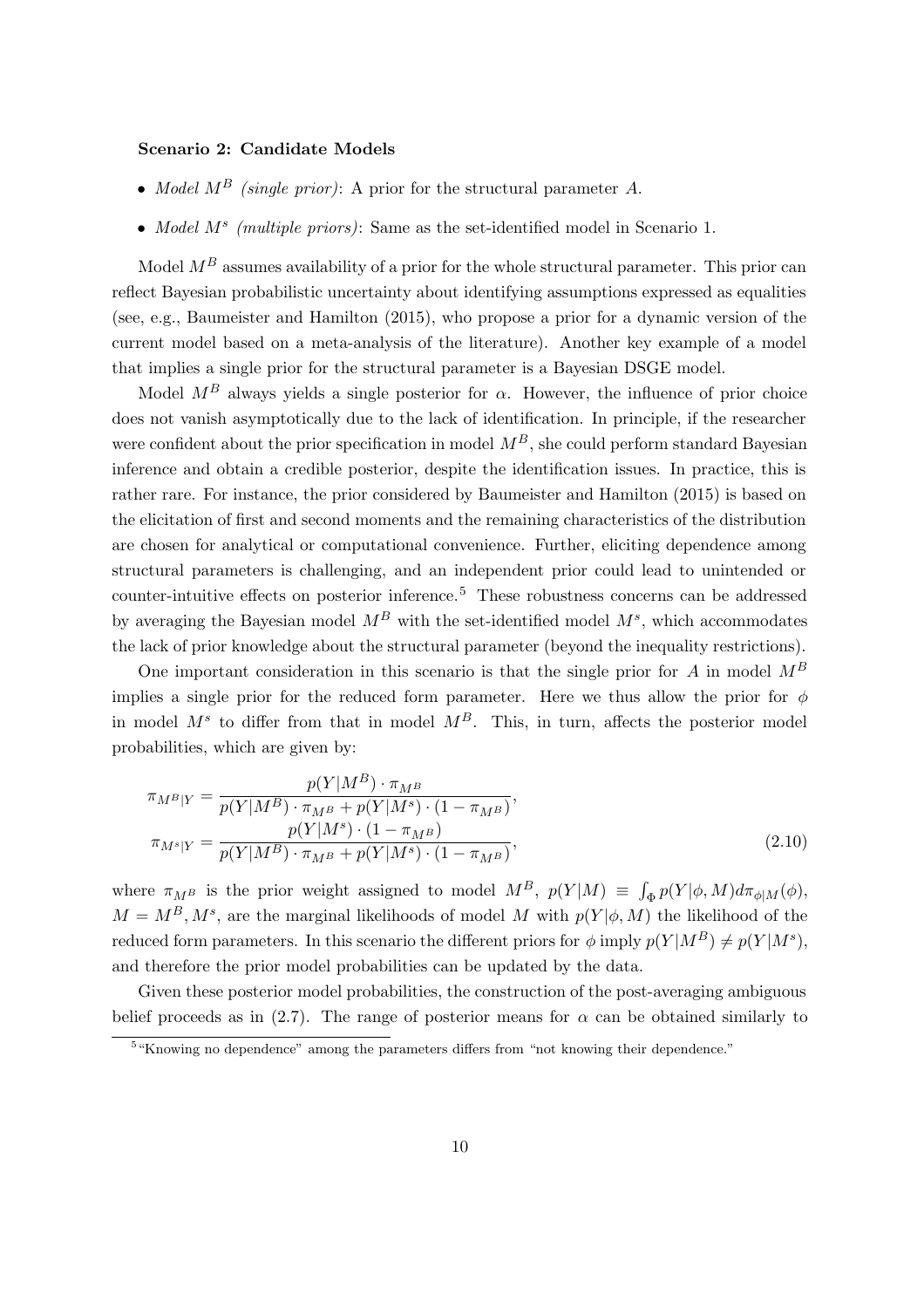(2.8), where  $M^B$  replaces  $M^p$ . The robust credible region can be constructed as in Scenario 1, by drawing iid draws  $z_1, \ldots, z_G \sim Bernoulli(\pi_{M^B|Y})$  and letting

$$
IS_{\alpha,g}^{mix} = \begin{cases} {\alpha}, & \alpha \sim \pi_{\alpha|M^B,Y}, & \text{if } z_g = 1, \\ [l(\phi_g), u(\phi_g)], & , \phi_g \sim \pi_{\phi|M^s,Y} & \text{if } z_g = 0. \end{cases}
$$
 (2.11)

## 3 Formal Analysis

This section formalizes the idea in a general setting and proves the analytical claims made in the previous section.

## 3.1 Notation and Definitions

Consider  $J + K \geq 2$  candidate models,  $J, K \geq 0$ , that can differ in various aspects, including the identifying assumptions and the parameterization of the structural model. The class of J models consists of single-posterior models, whose prior input always (i.e., independent of the realization of the data) leads to a single posterior for the parameter of interest. Examples are models that impose dogmatic point-identifying assumptions with a single prior for the reducedform parameter (such as model  $M^p$  in Scenario 1), or models that assume a single prior for the structural parameter in spite of it being set-identified (such as model  $M^B$  in Scenario 2). We denote the class of single-posterior models by  $\mathcal{M}^p$ .

The class of K models consists of *multiple-posterior models*, defined by the following features: (1) under the identifying assumptions the parameter of interest is set-identified, i.e., knowledge of the distribution of observables (value of the reduced-form parameter) does not pin down a unique value for the parameter of interest, and (2) they specify a single prior for the reduced-form parameter. The posterior information in a multiple-posterior model is characterized by the set of posteriors. We denote the class of multiple-posterior models by  $\mathcal{M}^s$ .

Let  $\mathcal{M} \equiv \mathcal{M}^p \cup \mathcal{M}^s$ . The vector of structural parameters in model  $M \in \mathcal{M}$  is  $\theta_M \in \Theta_M$ , where  $\Theta_M$  is the set of structural parameters that satisfy the identifying assumptions imposed in model M. We assume that the scalar parameter of interest  $\alpha = \alpha_M(\theta_M) \in \mathbb{R}$  is welldefined as a function of  $\theta_M$  and it carries a common (causal) interpretation in all models. The reduced-form parameter  $\phi_M$  is a function of the structural parameter,  $\phi_M = g_M(\theta_M) \in \mathbb{R}^{d_M}$ , where  $g_M(\cdot)$  maps a set of observationally equivalent structural parameters subject to the identifying assumptions in model  $M$  to a point in the reduced-form parameter space, defined as  $\Phi_M = g_M(\Theta_M)$ .<sup>6</sup> As reflected in the notation, our most general set-up allows the parameter

<sup>&</sup>lt;sup>6</sup>The likelihood  $\tilde{p}(Y|\theta_M, M)$  in model M depends on  $\theta_M$  only through the reduced-form parameter  $g_M(\theta_M)$ for any realization of Y, i.e., there exists  $p(Y|\cdot,M)$  such that  $\tilde{p}(Y|\theta_M,M) = p(Y|g_M(\theta_M),M)$  holds for every Y. The statistics literature refers to the reduced-form parameter as the minimally sufficient parameter (see, e.g., Dawid (1979)).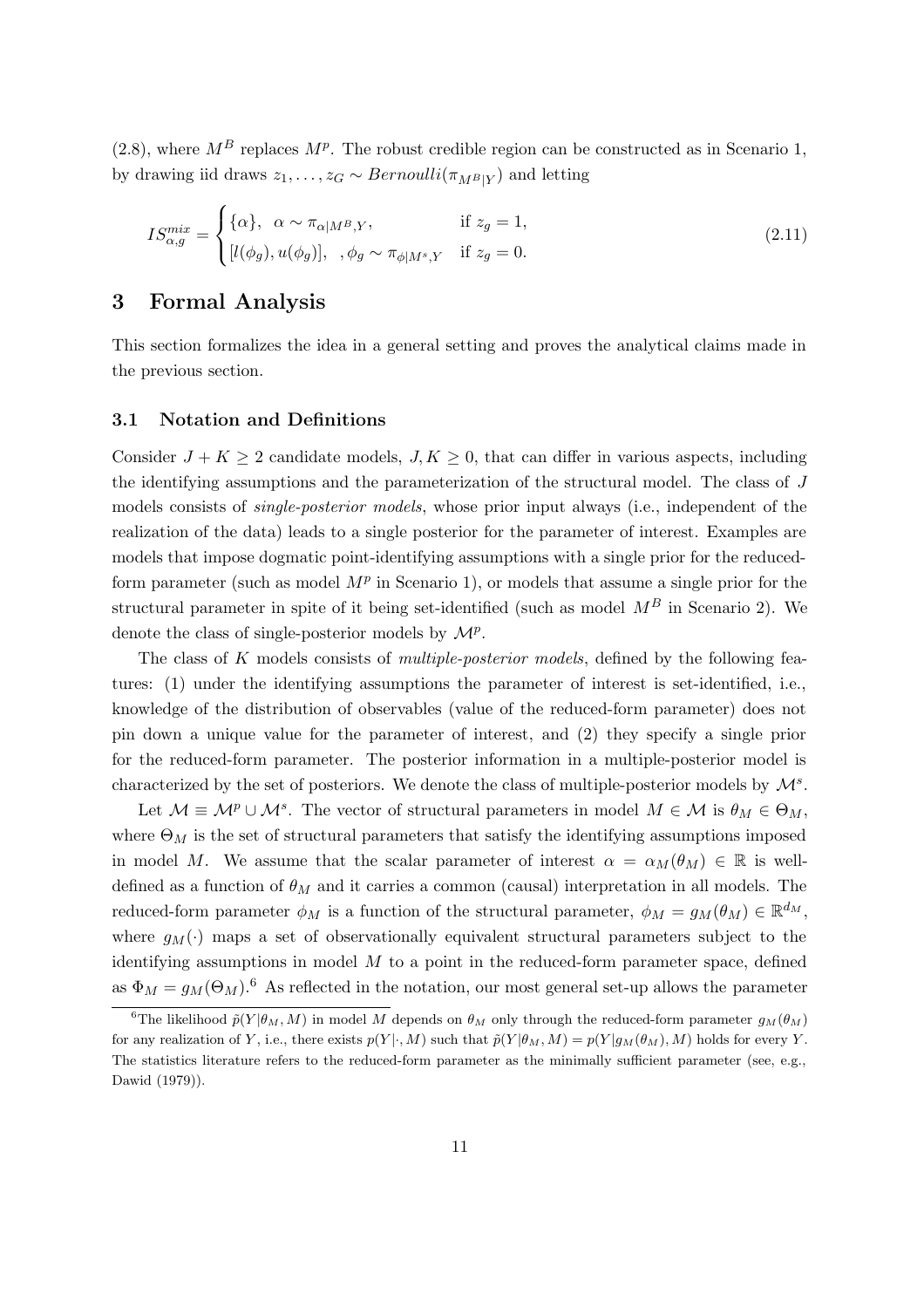space of both structural and reduced-form parameters to differ across models.<sup>7</sup> We express the likelihood in model  $M \in \mathcal{M}$  in terms of the reduced-form parameter by  $p(Y|\phi_M, M)$ . For a multiple-posterior model  $M \in \mathcal{M}^s$ , define the identified set of  $\alpha$  by  $IS_{\alpha}(\phi_M|M) = {\alpha_M(\theta_M)}$ :  $\theta_M \in \Theta_M \cap g_M^{-1}(\phi_M)$ , which is a set-valued mapping from  $\Phi_M$  to  $\mathbb{R}$ .

Note that, by construction, the parameter space of the reduced form parameter  $\Phi_M$  incorporates the testable implications, if any, of the imposed identifying assumptions. For a set-identified model  $M^s \in \mathcal{M}^s$ ,  $\Phi_{M^s}$  is equivalent to the set of  $\phi_M$ 's that yield a nonempty identified set,  $\Phi_{M^s} = {\phi_{M^s} \in \mathbb{R}^{d_{M^s}} : IS_{\alpha}(\phi_{M^s}|M^s) \neq \emptyset}$ .<sup>8</sup>

The next definition introduces the concept of identical reduced-forms among the candidate models. Our analytical results about the posterior model probabilities shown below (Lemma 3.1 and Proposition 3.3) assume that some or all of the candidate models admit an identical reduced-form.

Definition 3.1 Let M be a collection of models. M admits an identical reduced-form if the following conditions hold:

- (a)  $\Phi_M$  can be embedded into a common d-dimensional Euclidean space  $\mathbb{R}^d$  for all  $M \in \mathcal{M}$ (hence  $\phi_M$  can be denoted by  $\phi \in \mathbb{R}^d$ ).
- (b) For every  $M \in \mathcal{M}$ , the reduced-form likelihood  $p(Y|\phi_M = \phi, M)$  defines a probability distribution of Y on the extended domain  $\phi \in \Phi \equiv \cup_{M \in \mathcal{M}} \Phi_M$ , and  $p(Y|\phi_M = \phi, M) =$  $p(Y|\phi)$  holds for all  $\phi \in \Phi$ , where  $p(Y|\phi)$  is the likelihood common among  $M \in \mathcal{M}$ .

Definition 3.1 formalizes the situation where models imposing different identifying assumptions lead to the same parametric family of distributions for the observables (Condition (a)). Different identifying assumptions, nonetheless, can constrain the class of distributions of observables in the sense that the domain of reduced-form parameters  $\Phi_M$  can differ among the models. The key condition in Definition 3.1 is (b), requiring that the distribution of the data Y in model M (indexed by  $\phi$ ) is well-defined over the extended domain  $\Phi = \cup_{M \in \mathcal{M}} \Phi_M$  and the likelihood of  $\phi$  is common among the models  $M \in \mathcal{M}$ . For instance, if M consists of SVAR models with the same set of variables but subject to different identifying assumptions (including observationally restrictive ones such as sign restrictions), the conditions of Definition 3.1 are satisfied when the models have the same reduced-form VAR. See also the treatment effect models of Appendix A.2 as a microeconometrics example where all the candidate models admit an identical reduced-form. In what follows, whenever we assume that  $\mathcal M$  admits an

 ${}^{7}$ For instance, in the model considered in Section 2, the reduced-form parameter space can differ depending on how many lagged endogenous variables and/or exogenous variables are included in each model.

<sup>&</sup>lt;sup>8</sup>For instance, in a SVAR with observationally restrictive sign restrictions,  $\Phi_M$  is the set of reduced-form parameters in the VAR yielding a nonempty impulse response identified set, which can be a proper subset of the reduced-form parameter space of the VAR.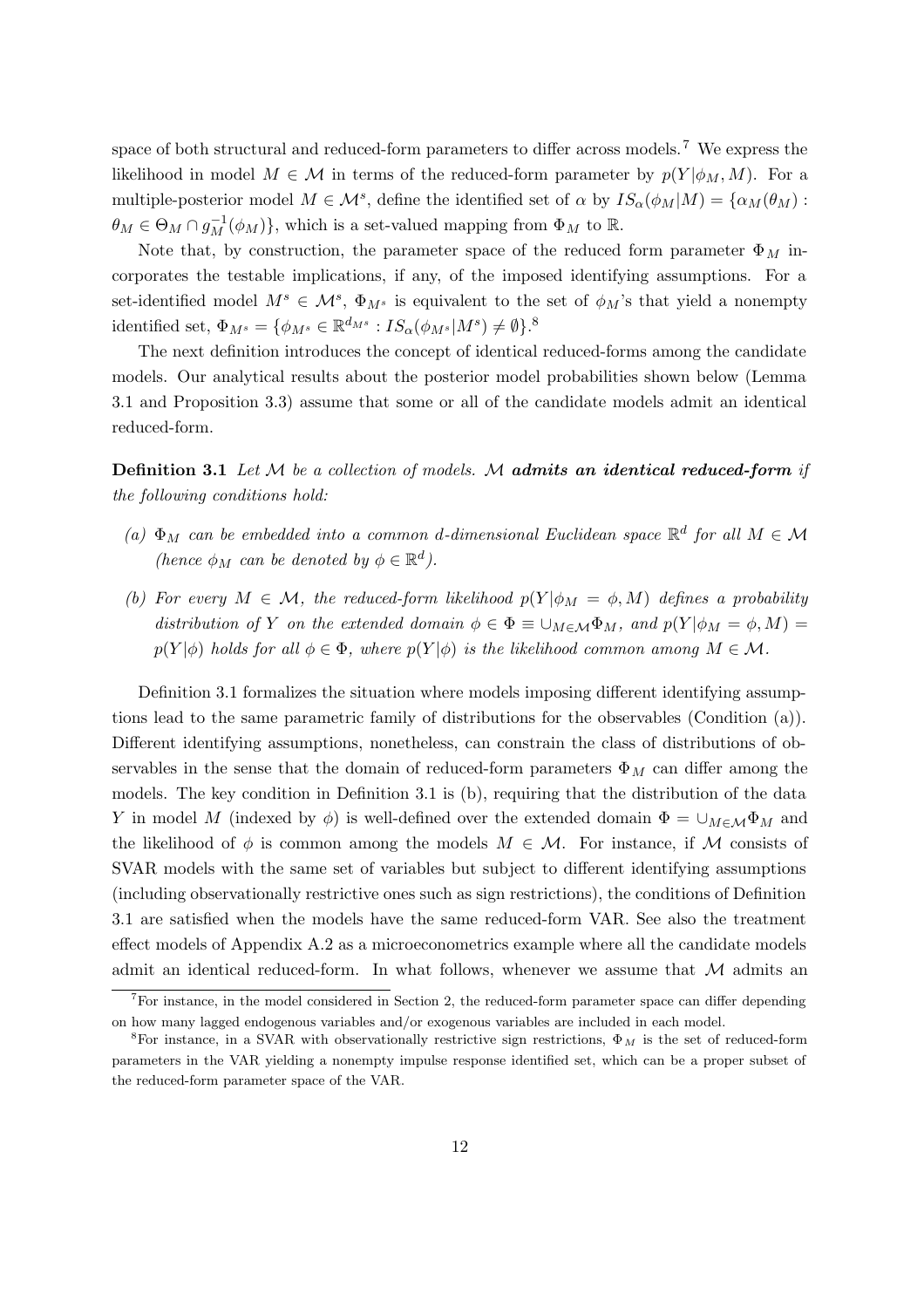identical reduced-form, we denote the common reduced-form parameters by  $\phi$  and the common reduced-form likelihood by  $p(Y|\phi)$ .

The next set of definitions introduces the concepts of observational equivalence and distinguishability of the candidate models.

- **Definition 3.2** (i) The models in M are **observationally equivalent at**  $\phi$  if M admits an identical reduced-form and  $\phi \in \cap_{M \in \mathcal{M}} \Phi_M$ .
	- (ii) Two distinct models  $M, M' \in \mathcal{M}$  that admit an identical reduced-form are **distinguish**able if  $\Phi_M \neq \Phi_{M'}$ .
- (iii) The models in  $\mathcal M$  are **indistinguishable** if  $\mathcal M$  admits an identical reduced-form and  $\Phi_M = \Phi$  for all  $M \in \mathcal{M}$ .

Models that are observationally equivalent at  $\phi$  (Definition 3.2 (i)) generate the same distribution of data (corresponding to  $\phi$ ), implying that knowledge of  $\phi$  fails to uniquely identify what model generated the data. Note that our definition of observational equivalence is local to the given  $\phi$ , and it does not constrain the relationship among the reduced-form parameter spaces for different models except that they must have a non-empty intersection. In contrast, the concept of (in)distinguishability in Definition 3.2 (ii) and (iii) concerns the relationship among the reduced-form parameter spaces across models. If two models admitting an identical reduced-form are distinguishable, then there exists some reduced-form parameter value that allows one to falsify one model in favor of the other. On the other hand, indistinguishability of Definition 3.1 (iii) can be interpreted as observational equivalence of the models in a global sense — if the models are indistinguishable, one could not find support for one model rather than the others based on the data, regardless of any available knowledge about the distribution of observables.

#### 3.2 Posterior Model Probabilities

This section shows when and how the data update the prior model probabilities when some or all of the candidate models admit an identical reduced form.

Let  $(\pi_M : M \in \mathcal{M})$ ,  $\sum_{M \in \mathcal{M}} \pi_M = 1$ , be prior probabilities assigned over M. By Bayes' rule, the posterior model probability for each model in the class is

$$
\pi_{M|Y} = \frac{p(Y|M)\pi_M}{\sum_{M' \in \mathcal{M}} p(Y|M')\pi_{M'}}.\tag{3.1}
$$

By the definition of reduced-form parameters, the value of the likelihood depends on  $\theta_M$  only through  $\phi_M$ , for which we assume a single prior. This implies that the marginal likelihood depends only on the  $\phi_M$ -prior, and thus it can be computed uniquely for all models since every  $M \in \mathcal{M}$  assumes a single prior for  $\phi_M$  (including including multiple-posterior models).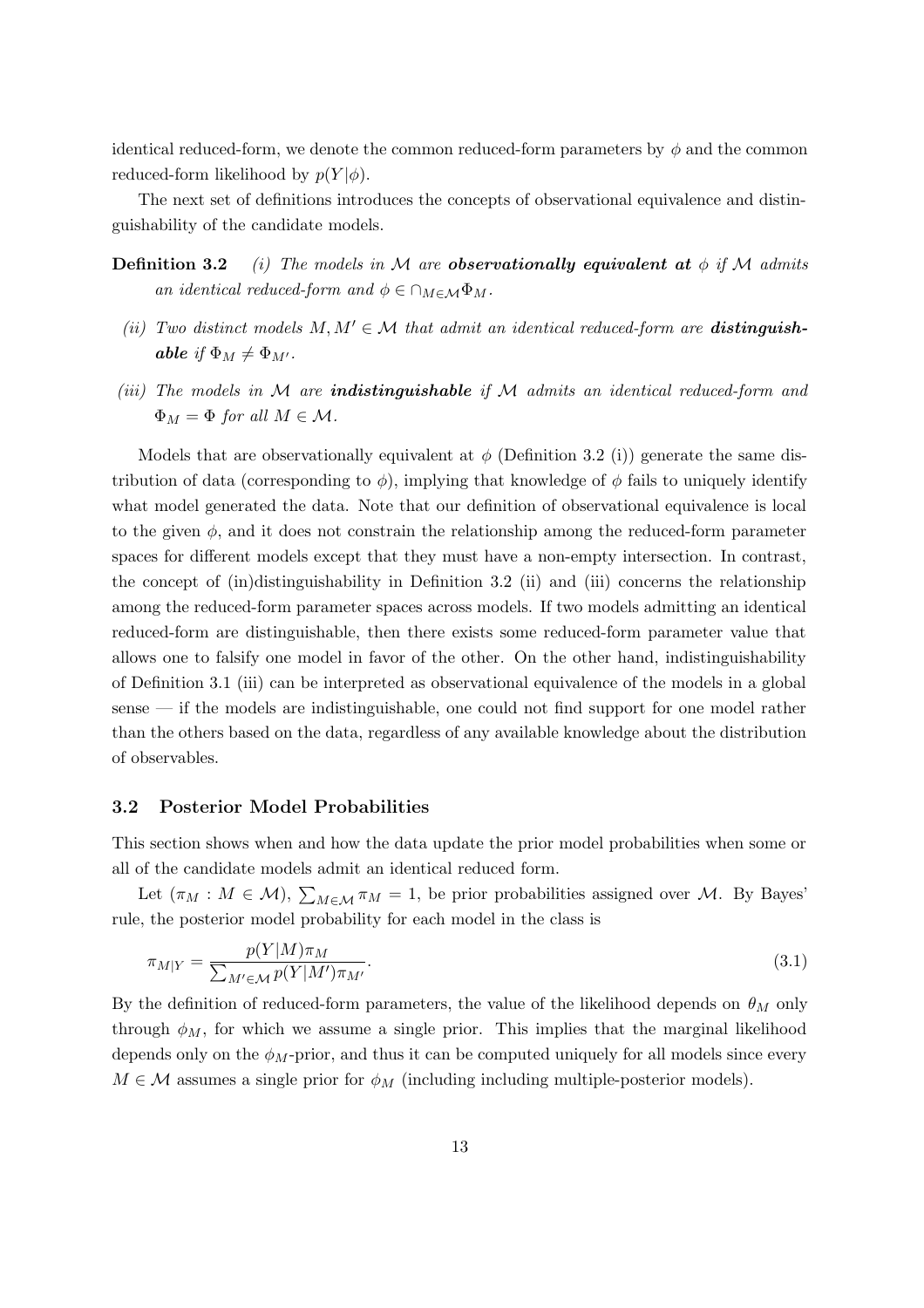In situations where the models admit an identical reduced-form, we can simplify the expression of the posterior model probabilities, as shown in the next lemma.

**Lemma 3.1** (i) Suppose that the multiple-posterior models  $M^s \in \mathcal{M}^s$  admit an identical reduced-form with reduced-form parameters  $\phi \in \Phi = \bigcup_{M^s \in \mathcal{M}^s} \Phi_{M^s} \subset \mathbb{R}^d$ . Let  $\tilde{\pi}_{\phi}$  be a proper prior on  $\Phi$  and assume that  $\tilde{\pi}_{\phi}(\Phi_{M^s}) = \tilde{\pi}_{\phi}(IS_{\alpha}(\phi|M^s) \neq \emptyset) > 0$  holds for all  $M^s \in \mathcal{M}^s$ . Let  $\tilde{\pi}_{\phi|Y}$  be the posterior of  $\phi$  obtained by updating  $\tilde{\pi}_{\phi}$  with the likelihood  $p(Y|\phi)$ , which is common among all  $M^s \in \mathcal{M}^s$ . Suppose that the  $\phi$ -prior in each model is specified according to

$$
\pi_{\phi|M^s}(B) = \frac{\tilde{\pi}_{\phi}(B \cap \Phi_{M^s})}{\tilde{\pi}_{\phi}(\Phi_{M^s})}, \quad B \in \mathcal{B}(\Phi)
$$
\n(3.2)

where  $\mathcal{B}(\Phi)$  is the Borel  $\sigma$ -algebra of  $\Phi$ , i.e., the  $\phi$ -prior is constructed by trimming the support of  $\tilde{\pi}_{\phi}$  to  $\Phi_{M^s}$ . Then the posterior model probabilities are given by

$$
\begin{cases}\n\pi_{M^p|Y} = \frac{p(Y|M^p)\pi_{M^p}}{\sum_{M^p \in \mathcal{M}^p} p(Y|M^p)\pi_{M^p} + \tilde{p}(Y)\sum_{M^s \in \mathcal{M}^s} O_{M^s}\pi_{M^s}}, & \text{for } M^p \in \mathcal{M}^p, \\
\pi_{M^s|Y} = \frac{\tilde{p}(Y)O_{M^s}\pi_{M^s}}{\sum_{M^p \in \mathcal{M}^p} p(Y|M^p)\pi_{M^p} + \tilde{p}(Y)\sum_{M^s \in \mathcal{M}^s} O_{M^s}\pi_{M^s}}, & \text{for } M^s \in \mathcal{M}^s,\n\end{cases}
$$
\n(3.3)

where  $O_M$ <sup>s</sup> is the posterior-prior plausibility ratio of the set-identifying assumptions of model  $M^s \in \mathcal{M}^s$  and  $\tilde{p}(Y)$  is the marginal likelihood with respect to  $\tilde{\pi}_{\phi}$ ,

$$
O_{M^s} \equiv \frac{\tilde{\pi}_{\phi|Y}(\Phi_{M^s})}{\tilde{\pi}_{\phi}(\Phi_{M^s})} = \frac{\tilde{\pi}_{\phi|Y}(IS_{\alpha}(\phi|M^s) \neq \emptyset)}{\tilde{\pi}_{\phi}(IS_{\alpha}(\phi|M^s) \neq \emptyset)}, \quad \tilde{p}(Y) = \int_{\Phi} p(Y|\phi) d\tilde{\pi}_{\phi}(\phi). \tag{3.4}
$$

(ii) Suppose that, in addition to  $\mathcal{M}^s$ , all the single-posterior models  $\mathcal{M}^p$  admit an identical reduced-form. Let  $\tilde{\pi}_{\phi}$  be as defined in (i) of the current lemma and assume  $\tilde{\pi}_{\phi}(\Phi_M) > 0$  holds for all  $M \in \mathcal{M}$ . If the  $\phi$ -prior satisfies (3.2) in every  $M \in \mathcal{M}$ , then the posterior model probabilities are further simplified to

$$
\pi_{M|Y} = \frac{O_M \pi_M}{\sum_{M \in \mathcal{M}} O_M \pi_M} \quad \text{for } M \in \mathcal{M},
$$
\n
$$
\text{where } O_M = \frac{\tilde{\pi}_{\phi|Y}(\Phi_M)}{\tilde{\pi}_{\phi}(\Phi_M)}.
$$
\n(3.5)

(iii) If all candidate models are indistinguishable and the  $\phi$ -prior is common among them, then the model probabilities are never updated,  $\pi_{M|Y} = \pi_M$  for all  $M \in \mathcal{M}$  and for any realization of Y.

Lemma 3.1 clarifies the sources of updating of the prior model probabilities. In the first claim, the specification of the  $\phi$ -prior (3.2) simplifies the marginal likelihood of the set-identified model  $M^s \in \mathcal{M}^s$  to  $\tilde{p}(Y)O_{M^s}$ . The computation of  $\tilde{p}(Y)$  and  $O_{M^s}$  requires one set of Monte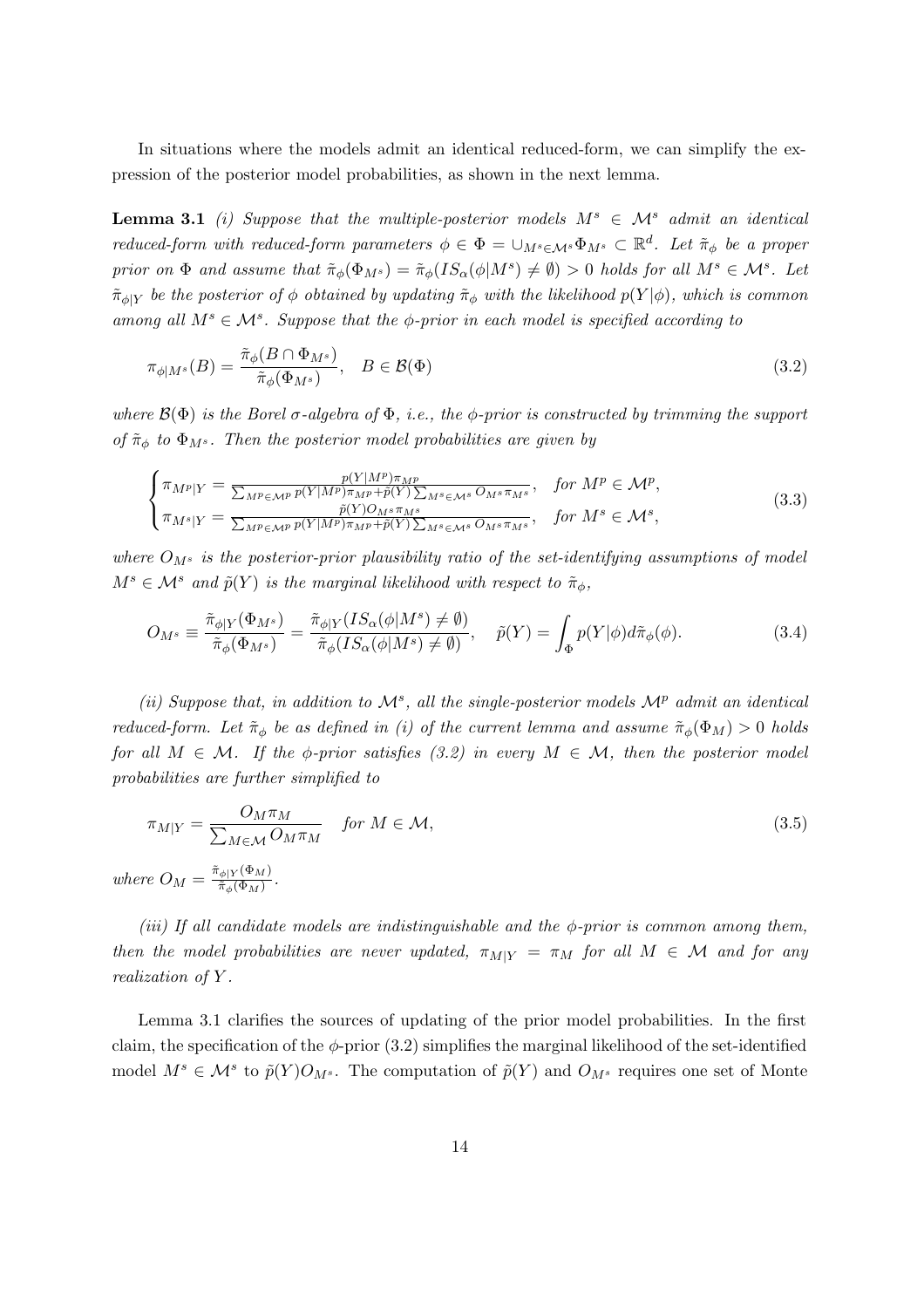Carlo draws of  $\phi$  each from the prior  $\tilde{\pi}_{\phi}$  and from the posterior  $\tilde{\pi}_{\phi|Y}$ , as well as an assessment of the validity of the identifying assumptions at the drawn  $\phi$ 's (the emptiness of the corresponding identified set). Hence, computation time can be saved by avoiding to run separate algorithms for each set-identified model. If all the candidate models admit an identical reduced-form (Lemma 3.1 (ii)), the posterior model probabilities only depend on  $\{O_M : M \in \mathcal{M}\}\)$ , so one does not even need to compute the marginal likelihoods. The claim in (iii) says that, if all the candidate models are indistinguishable and share a unique  $\phi$ -prior, the prior model probabilities can never be updated. This result is intuitive: assuming the same prior knowledge for  $\phi$  in the indistinguishable models (i.e. a common support of  $\phi$ ), all models have the same marginal likelihood, which therefore cancels out in (3.1).

Scenario 1 in Section 2 satisfies Lemma 3.1 (iii) and thus no update occurs for the model probabilities. Scenario 2 satisfies Lemma 3.1 (i) with  $O_{M^s} = 1$ , since the identified set in  $M^s$  is never empty. In the example of the treatment effect model in Appendix A.2, the point-identified and set-identified models are distinguishable since they have distinct testable implications. Hence, if the common kernel of the prior is maintained as in (3.2), Lemma 3.1 (ii) gives the formula of the posterior model probabilities.

## 3.3 Post-Averaging Ambiguous Belief and the Range of Posteriors

Estimation of the single-posterior models proceeds in the standard Bayesian way. We therefore take  $\pi_{\alpha|M^p,Y}$ , the posterior for  $\alpha$  in each single-posterior model  $M^p \in \mathcal{M}^p$ , as given.

We perform posterior inference for model  $M^s \in \mathcal{M}^s$  in the robust Bayesian way: we specify a single proper prior  $\pi_{\phi_{M} s|M^s}$  that is supported on  $\Phi_{M^s}$ , and form the set of priors for  $\theta_{M^s}$  as

$$
\Pi_{\theta_M s|M^s} \equiv \left\{ \pi_{\theta_M s|M^s} : \pi_{\theta_M s|M^s}(\Theta_M s \cap g^{-1}_{M^s}(B)) = \pi_{\phi_M s|M^s}(B), \ \forall B \in \mathcal{B}(\Phi_M s) \right\},\tag{3.6}
$$

where  $\mathcal{B}(\Phi_{M^s})$  is the Borel  $\sigma$ -algebra of  $\Phi_{M^s}$ .<sup>9</sup> In words,  $\Pi_{\theta_{M^s}|M^s}$  collects priors for  $\theta_{M^s}$  that satisfy the identifying assumptions with probability one (i.e.,  $\pi_{\theta_{M^s}|M^s}(\Theta_{M^s}) = 1$ ) and whose  $\phi_{M^s}$ -marginals coincide with the specified  $\phi_{M^s}$ -prior. Applying Bayes' rule to each  $\theta_M$ -prior in  $\Pi_{\theta_{M} s|M^s}$  with the likelihood,  $\tilde{p}(Y | \theta_{M^s}, M^s),^{10}$  and marginalizing the resulting posterior of  $\theta_M$ 

$$
\Pi_{\theta_M s \, |M^s} = \left\{ \int_{\Phi_M s} \pi_{\theta_M s \, | \phi_M s \, , M^s} d\pi_{\Phi_M s \, |M^s} : \pi_{\theta_M s \, | \phi_M s \, , M^s}(\Theta_M s \cap g_{M^s}^{-1}(\phi_M s)) = 1, \pi_{\phi_M s \, |M^s, Y} \text{-a.s.} \right\}.
$$

This alternative expression is exploited in the illustrative example of Section 2.

<sup>10</sup>The likelihood of  $\theta_M$  is linked to the likelihood of  $\phi_M$  via  $\tilde{p}(Y|\theta_{M^s},M^s) = p(Y|g(\theta_{M^s}),M^s)$  by the definition of reduced-form parameters.

<sup>&</sup>lt;sup>9</sup>By noting that the constraints in (3.6) are rewritten as  $\int_B \pi_{\theta_{M^s}|{\phi_{M^s},M^s}}(\Theta_{M^s} \cap g_{M^s}^{-1}(\phi)) d\pi_{\phi_{M^s}|M^s}(\phi_{M^s}) =$  $\pi_{\phi_{M^s}|M^s}(B)$  for all  $B \in \mathcal{B}(\Phi_{M^s})$ , the prior class (3.6) can be equivalently represented as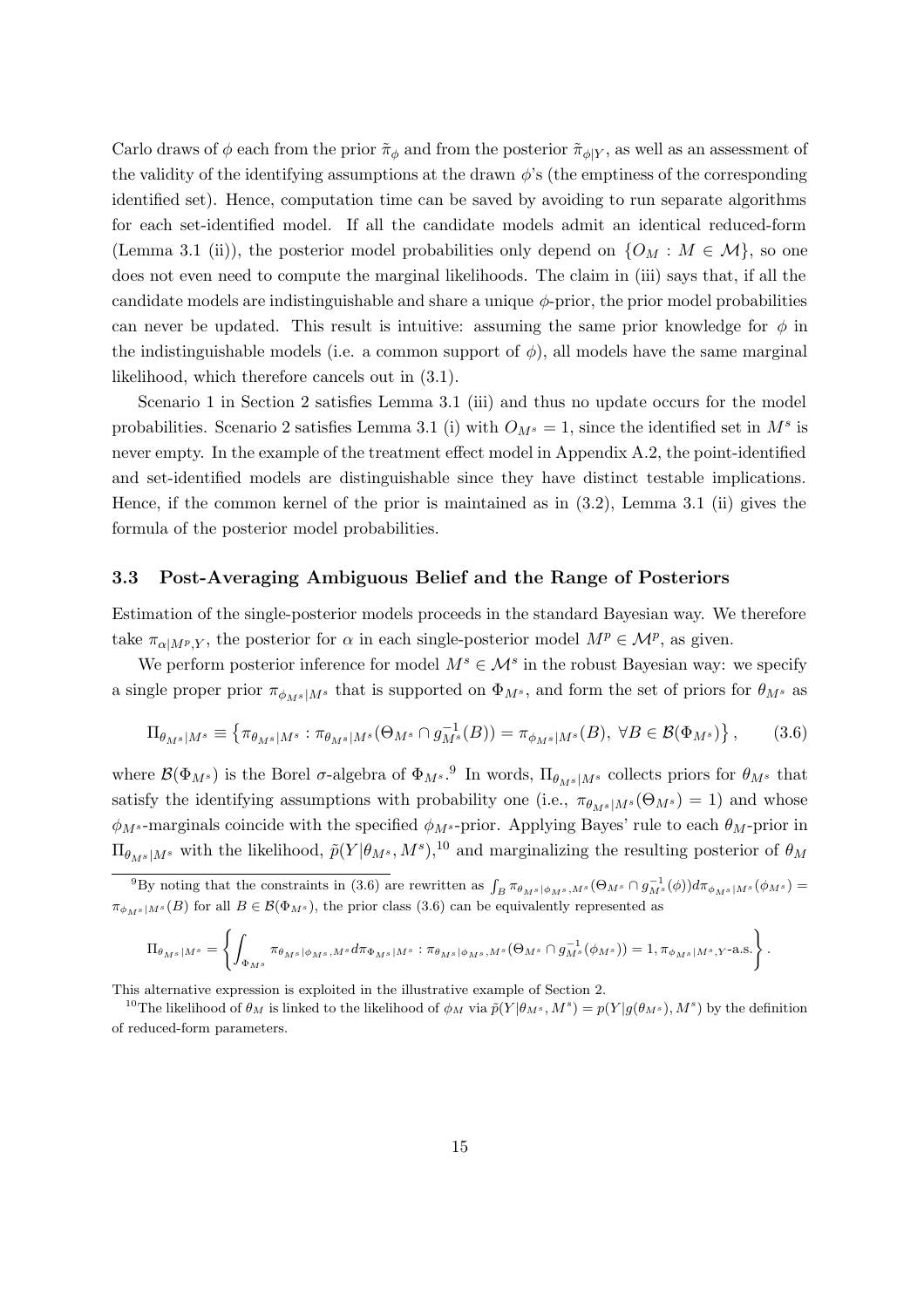via  $\alpha = \alpha_M(\theta_M)$ , we obtain the following set of posteriors for  $\alpha$ <sup>11</sup>

$$
\Pi_{\alpha|M^s,Y} \n\equiv \left\{ \pi_{\alpha|M^s,Y} = \int_{\Phi_M} \pi_{\alpha|M^s,\phi_Ms} d\pi_{\phi_Ms|M^s,Y} : \pi_{\alpha|M^s,\phi_Ms} (IS_{\alpha}(\phi_{M^s}|M^s)) = 1, \pi_{\phi_Ms|M^s} - a.s. \right\}.
$$
\n(3.7)

Given the posterior model probabilities, a posterior for  $\alpha$  with the models averaged out is written as

$$
\pi_{\alpha|Y} = \sum_{M^p \in \mathcal{M}^p} \pi_{\alpha|M^p,Y} \pi_{M^p|Y} + \sum_{M^s \in \mathcal{M}^s} \pi_{\alpha|M^s,Y} \pi_{M^s|Y},
$$

where the  $\alpha$ -posterior for  $M^p \in \mathcal{M}^p$  is unique, while there are multiple  $\alpha$ -posteriors for  $M^s \in$  $\mathcal{M}^s$  as shown in (3.7). Since there is no restriction that constrains the choice of posterior across the set of posteriors, the set of averaged posteriors can be represented as

$$
\Pi_{\alpha|Y} = \left\{ \sum_{M^p \in \mathcal{M}^p} \pi_{\alpha|M^p, Y} \pi_{M^p|Y} + \sum_{M^s \in \mathcal{M}^s} \pi_{\alpha|M^s, Y} \pi_{M^s|Y} : \pi_{\alpha|M^s, Y} \in \Pi_{\alpha|M^s, Y} \ \forall M^s \in \mathcal{M}^s \right\}.
$$
\n(3.8)

This is a representation of the post-averaging ambiguous belief that generalizes the two-model case shown in (2.7).

The next proposition provides a formal robust Bayes justification for our averaging formula  $(3.8)$  when the structural parameters are common across all models,<sup>12</sup> in which case  $(3.8)$  can be obtained by applying Bayes' rule to each prior in a certain well-defined class of priors.

**Proposition 3.1** Suppose that structural parameters are common in all models,  $\theta_M = \theta \in \mathbb{R}^{d_{\theta}}$ for all  $M \in \mathcal{M}$ , and define  $\Theta = \cup_{M \in \mathcal{M}} \Theta_M \subset \mathbb{R}^{d_{\theta}}$ . Consider prior model probabilities  $(\pi_M :$  $M \in \mathcal{M}$ , a prior  $\pi_{\theta \mid M^p}$  for  $\theta$  in  $M^p \in \mathcal{M}^p$ , and a prior for the reduced-form parameters in  $M^s \in \mathcal{M}^s$ . Define a set of priors for  $(\theta, M) \in \Theta \times \mathcal{M}$ :

$$
\Pi_{\theta,M} \equiv \left\{ \pi_{\theta,M} = \pi_{\theta|M} \pi_M : \ \pi_{\theta|M^s} \in \Pi_{\theta|M^s} \text{ for every } M^s \in \mathcal{M}^s \right\},\tag{3.9}
$$

where  $\Pi_{\theta|M^s}$  is defined in (3.6). Then, Bayes' rule applied to each prior in  $\Pi_{\theta,M}$  with likelihood  $\tilde{p}(Y|\theta, M)$  and marginalization to  $\alpha$  yields (3.8) as the class of posteriors for  $\alpha$ .

The next proposition derives the range of posterior means, posterior quantiles, and the posterior probabilities when the posterior for  $\alpha$  varies within  $\Pi_{\alpha|Y}$ .

<sup>&</sup>lt;sup>11</sup>Lemma A.1 in Appendix A shows a formal derivation of  $\Pi_{\alpha|M^s,Y}$ .<br><sup>12</sup>The reason we assume a common structural parameter space is to ensure that we can construct a prior distribution on the product space of the structural parameter space and the model space.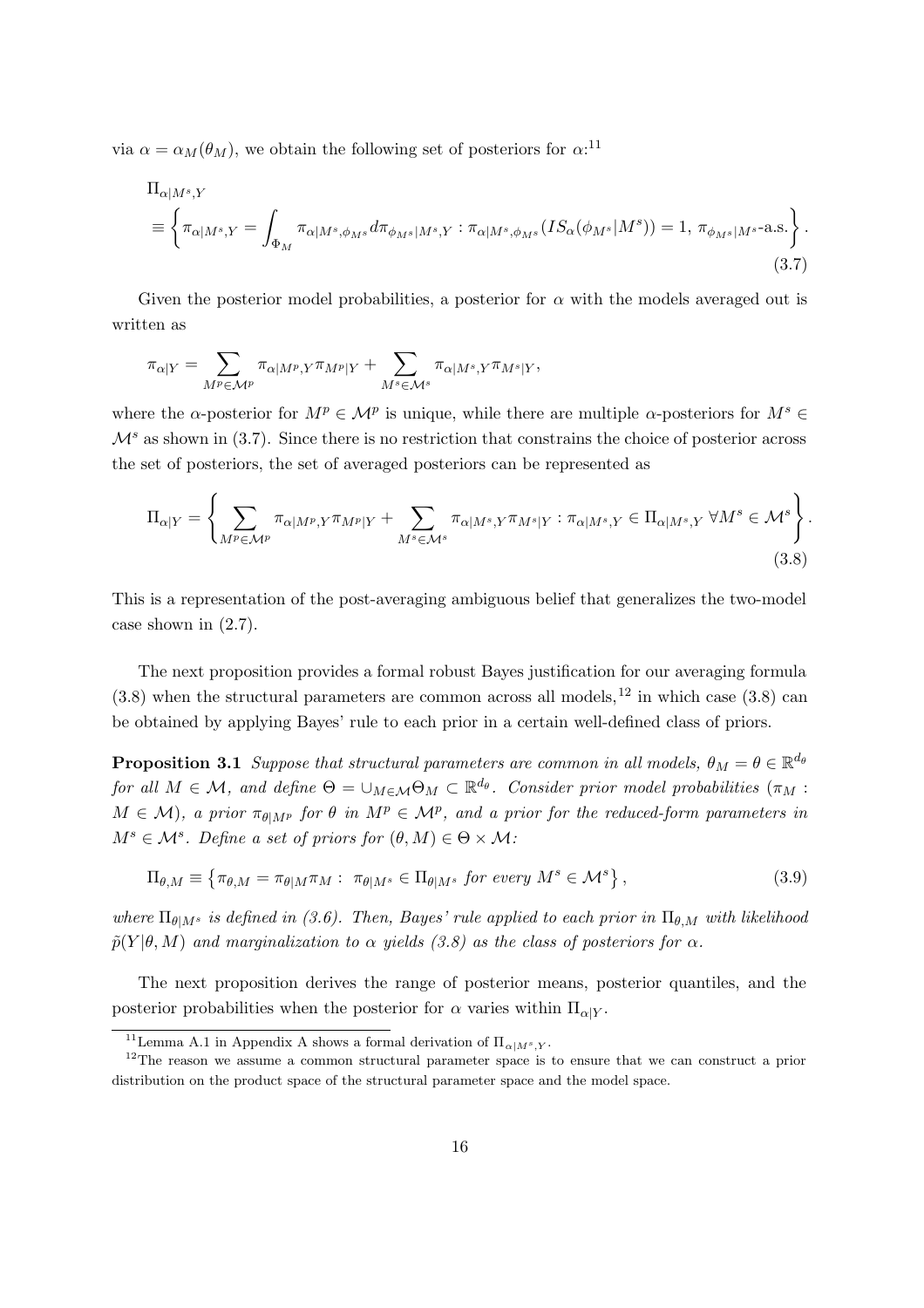**Proposition 3.2** Let  $[l(\phi_{M^s}|M^s), u(\phi_{M^s}|M^s)]$  be the convex hull of the identified set  $IS_\alpha(\phi_{M^s}|M^s)$ in model  $M^s \in \mathcal{M}^s$ .

(i) The range of posterior means of  $\Pi_{\alpha|Y}$  is the convex interval with lower and upper bounds:

$$
\inf_{\pi_{\alpha|Y}\in\Pi_{\alpha|Y}} E_{\alpha|Y}(\alpha) = \sum_{M^p \in \mathcal{M}^p} E_{\alpha|M^p,Y}(\alpha) \pi_{M^p|Y} + \sum_{M^s \in \mathcal{M}^s} E_{\phi_{M^s}|Y,M^s}[l(\phi_{M^s}|M^s)] \pi_{M^s|Y},
$$
  
\n
$$
\sup_{\pi_{\alpha|Y}\in\Pi_{\alpha|Y}} E_{\alpha|Y}(\alpha) = \sum_{M^p \in \mathcal{M}^p} E_{\alpha|M^p,Y}(\alpha) \pi_{M^p|Y} + \sum_{M^s \in \mathcal{M}^s} E_{\phi_{M^s}|Y,M^s}[u(\phi_{M^s}|M^s)] \pi_{M^s|Y},
$$

where  $E_{\phi_{MS}|Y,M^s}(\cdot)$  is the expectation with respect to the posterior of  $\phi_{M^s}$ . (ii) For any measurable subset H in R, the lower bound of the posterior probabilities on  $\{\alpha \in H\}$ in the class  $\Pi_{\alpha|Y}$  (the lower posterior probability of  $\Pi_{\alpha|Y}$ ) is

$$
\inf_{\pi_{\alpha|Y}\in \Pi_{\alpha|Y}}\pi_{\alpha|Y}(H)=\sum_{M^p\in \mathcal{M}^p}\pi_{\alpha|M^p,Y}(H)\pi_{M^p|Y}+\sum_{M^s\in \mathcal{M}^s}\pi_{\phi_{M^s}|Y,M^s}(IS_{\alpha}(\phi_{M^s}|M^s)\subset H)\cdot \pi_{M^s|Y}.
$$

(iii) The lower and upper bounds of the cumulative distribution function (cdf) of  $\pi_{\alpha|Y} \in \Pi_{\alpha|Y}$ are

$$
\begin{split}\n\pi_{\alpha|Y}(a) & \equiv \inf_{\pi_{\alpha|Y} \in \Pi_{\alpha|Y}} \pi_{\alpha|Y}([-\infty, a]) \\
& = \sum_{M^p \in \mathcal{M}^p} \pi_{\alpha|M^p, Y}([-\infty, a]) \pi_{M^p|Y} + \sum_{M^s \in \mathcal{M}^s} \pi_{\phi_{M^s}|Y, M^s}(\{u(\phi_{M^s}|M^s) \le a\}) \pi_{M^s|Y}, \\
\pi_{\alpha|Y}(a) & \equiv \sup_{\pi_{\alpha|Y} \in \Pi_{\alpha|Y}} \pi_{\alpha|Y}([-\infty, a]) \\
& = \sum_{M^p \in \mathcal{M}^p} \pi_{\alpha|M^p, Y}([-\infty, a]) \pi_{M^p|Y} + \sum_{M^s \in \mathcal{M}^s} \pi_{\phi_{M^s}|Y, M^s}(\{\ell(\phi_{M^s}|M^s) \le a\}) \pi_{M^s|Y},\n\end{split}
$$

and the range of posterior  $\tau$ -th quantiles,  $\tau \in (0,1)$ , is  $\left[ \inf \{a : \bar{\pi}_{\alpha | Y}(a) \geq \tau \}, \inf \{a : \underline{\pi}_{\alpha | Y}(a) \geq \tau \} \right]$ .

If a set-identified model delivers  $IS_{\alpha}(\phi_{M^s}|M^s)$  as a connected interval at every reducedform parameter value, then we can view  $\left[E_{\phi_{M^s}|Y,M^s}[l(\phi_{M^s}|M^s)],E_{\phi_{M^s}|Y,M^s}[u(\phi_{M^s}|M^s)]\right]$  as an estimator of the identified set in model  $M<sup>s</sup>$ . We can therefore interpret the range of postaveraging posterior means as the weighted Minkowski sum of the Bayesian point estimators (posterior means) in the point-identified models and the identified set estimators in the setidentified models. The second claim of the proposition provides an analytical expression for the lower probability of  $\Pi_{\alpha|Y}$ . This lower probability is a mixture of the containment functionals of the random sets, which in turn can be viewed as the containment functional of the mixture random sets  $Pr(I S_\alpha^{mix} \subset A)$ , where  $IS_\alpha^{mix}$  is generated according to

$$
M \sim \text{Multinomial}\left(\{\pi_{M|Y}\}_{M \in \mathcal{M}}\right),\tag{3.10}
$$
\n
$$
IS_{\alpha}^{mix} = \begin{cases} \{\alpha\}, & \alpha | (M^p, Y) \sim \pi_{\alpha|M^p, Y} \text{ for } M^p \in \mathcal{M}^p, \\ IS_{\alpha}(\phi_{M^s}|M^s), & \phi_{M^s}| (M^s, Y) \sim \pi_{\phi_{M^s}|M^s, Y} \text{ for } M^s \in \mathcal{M}^s. \end{cases}
$$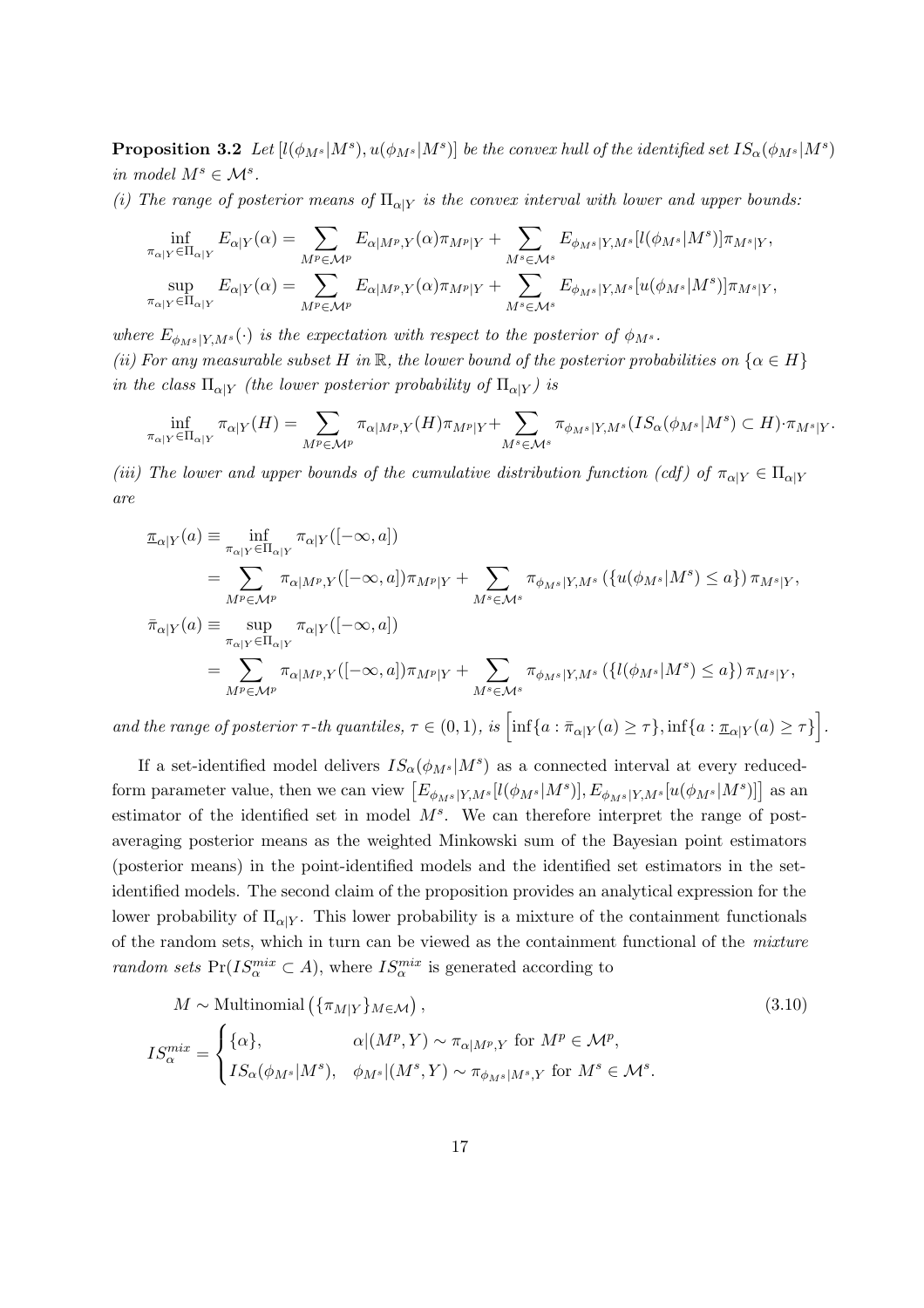This way of interpreting the lower probability of  $\Pi_{\alpha|Y}$  simplifies its computation and justifies the algorithm presented in (2.9).

#### 3.4 Computation

To report the range of posteriors based on the analytical expressions in Proposition 3.2, we need to compute (I) the posterior model probabilities (equivalently, the marginal likelihood in each  $M \in \mathcal{M}$ ), (II) the posterior of  $\alpha$  for each single-posterior model, and (III) the identified set  $IS_{\alpha}(\phi_{M^s}|M^s)$  and the posterior of  $\phi_{M^s}$  for each multiple-posterior model. Estimation of the single-posterior models in (II) is standard, and we assume some suitable posterior sampling algorithm is applicable to obtain Monte Carlo draws of  $\alpha \sim \pi_{\alpha|M_P,Y}$ . For (I), efficient and reliable algorithms to compute the marginal likelihood are available in the literature, e.g., see Chib and Jeliazkov (2001), Geweke (1999), and Sims, Waggoner, and Zha (2008). When Lemma 3.1 (i) or (ii) applies, such as in the empirical application in Section 5, the computation of the marginal likelihoods for multiple-posterior models can be reduced to the computation of the posterior-prior plausibility ratios  $O_M$ . Since  $O_M$ 's and the quantities in (III) are less standard, this section briefly discusses how to compute them under the setting of Lemma 3.1(i) or (ii), i.e., when  $\mathcal{M}^s$  admits an identical reduced-form.

In each multiple-posterior model, if one can assess the non-emptiness of the identified set at each  $\phi \in \Phi$ , the posterior-prior plausibility ratio  $O_{M^s}$  can be computed simply by plugging in numerical approximations for the prior and posterior probabilities of the non-emptiness of the identified set into (3.4). The denominator of  $O_{M^s}$  is computed by drawing many  $\phi$ 's from the prior  $\tilde{\pi}_{\phi}$  and computing the fraction of draws that yield nonempty identified sets. The numerator of  $O_{M^s}$  is computed similarly except that the  $\phi$ 's are drawn from the posterior  $\tilde{\pi}_{\phi|Y}$ .<sup>13</sup>

Monte Carlo draws of the lower and upper bounds of the identified set in model  $M \in \mathcal{M}^s$ can be obtained by first drawing  $\phi$ 's from the posterior  $\tilde{\pi}_{\phi|Y}$ , then retaining the draws of  $\phi$ that yield a nonempty  $IS_{\alpha}(\phi|M^s)$ , and computing the corresponding  $l(\phi|M^s)$  and  $u(\phi|M^s)$ . Their sample averages approximate  $E_{\phi|M^s,Y}(l(\phi|M^s))$  and  $E_{\phi|M^s,Y}(u(\phi|M^s))$ . Implementation of this procedure relies on computability of the lower and upper bounds of the identified set for each  $\phi$ . Whether it is a simple task or not depends on the type of application. In the SVAR application of Section 5, we compute  $l(\phi|M^s)$  and  $u(\phi|M^s)$  by numerical optimization. Alternatively, adopting the criterion function approach of Chernozhukov, Hong, and Tamer (2007), the computation of the lower and upper bounds of the identified set can be facilitated

<sup>&</sup>lt;sup>13</sup>For instance, in the SVAR application considered in Section 5, we can assess non-emptiness of the identified set by drawing many non-identified parameters (rotation matrices) from the uniform distribution (Haar measure on the space of orthonormal matrices) using the sampling algorithm of Uhlig (2005), and then verifying if any of the draws satisfy the imposed sign restrictions. See also Algorithm 5.1 in Giacomini and Kitagawa (2015).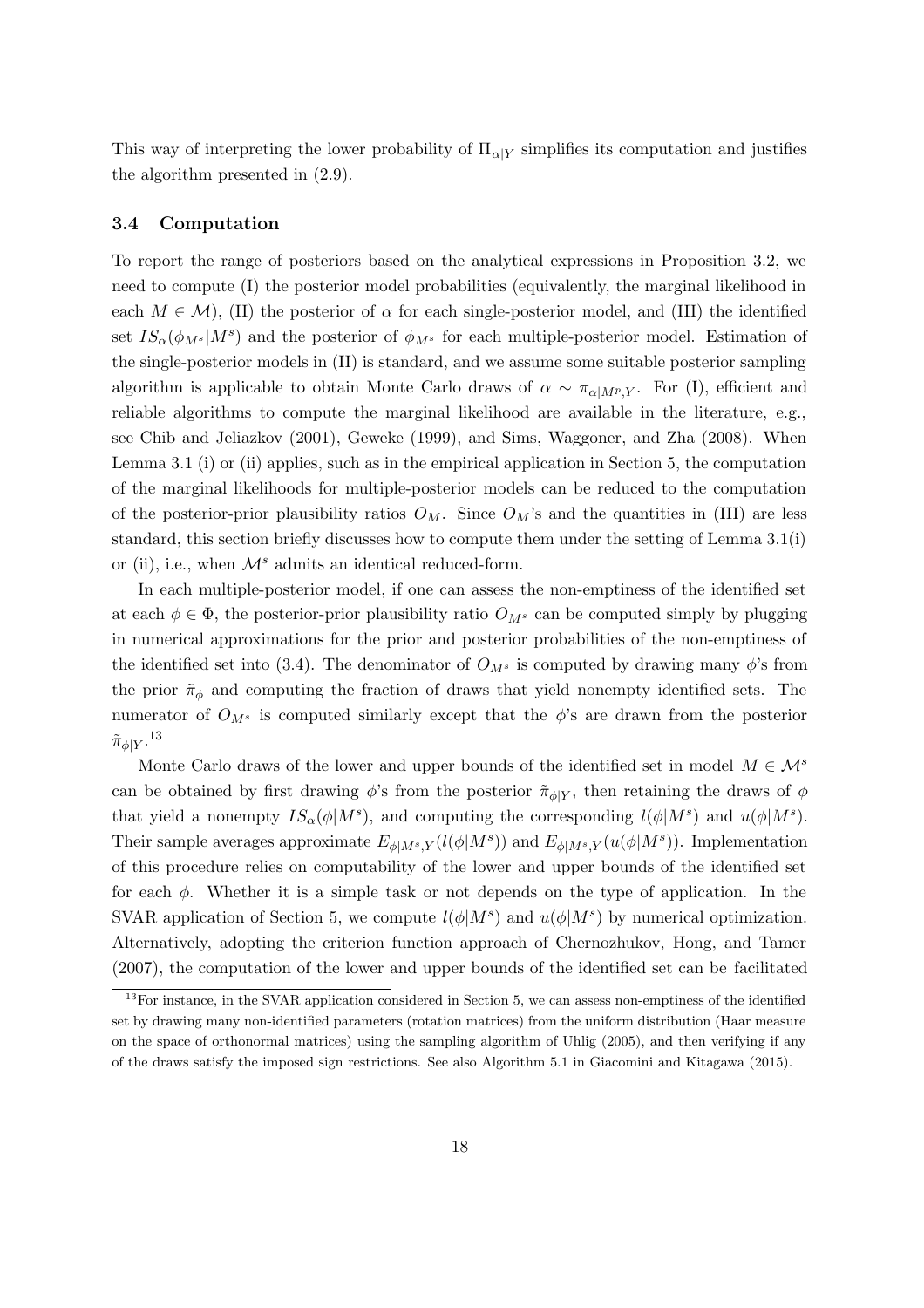by applying the slice sampling algorithm proposed by Kline and Tamer (2016).

Utilizing the mixture random set representation shown in (3.10), we can use the following algorithm to approximate the lower posterior probability:

#### Algorithm 3.1

Step 1: Draw a model  $M \in \mathcal{M}$  from a multinomial distribution with parameters  $(\pi_{M|Y} : M \in \mathcal{M})$ .

- Step 2: If the drawn M belongs to  $\mathcal{M}^p$ , then draw  $\alpha \sim \pi_{\alpha|M,Y}$  and set  $IS_\alpha^{mix} = {\alpha}$  (a singleton). If the drawn M belongs to  $\mathcal{M}^s$ , draw  $\phi_M \sim \pi_{\phi|M,Y}$  and set  $IS_\alpha^{mix} = IS_\alpha(\phi_M|M).^{14}$
- Step 3: Repeat Steps 1 and 2 many (G) times and obtain G draws of  $IS_\alpha^{mix}$ :  $IS_{\alpha,1}^{mix}, \ldots, IS_{\alpha,G}^{mix}$ .
- Step 4: Let  $[l_g^{mix}, u_g^{mix}]$  be the lower and upper bounds of  $IS_{\alpha,g}^{mix}$ ,  $g = 1, \ldots, G$ , where  $l_g^{mix} = u_g^{mix}$ if  $IS_{\alpha,g}^{mix}$  is a singleton (i.e., g-th draw of M belongs to  $\mathcal{M}^p$ ). Approximate the mean bounds of the post-average posterior class by

$$
\inf_{\pi_{\alpha|Y}\in\Pi_{\alpha|Y}} E_{\alpha|Y}(\alpha) = \frac{1}{G} \sum_{g=1}^{G} l_g^{mix}, \quad \sup_{\pi_{\alpha|Y}\in\Pi_{\alpha|Y}} E_{\alpha|Y}(\alpha) = \frac{1}{G} \sum_{g=1}^{G} u_g^{mix}.
$$
 (3.11)

Approximate the lower probability of the post-averaging posterior class at  $H \subset \mathbb{R}$  by

$$
\inf_{\pi_{\alpha|Y}\in\Pi_{\alpha|Y}} \pi_{\alpha|Y}(H) \approx \frac{1}{G} \sum_{g=1}^{G} 1\{IS_{\alpha,g}^{mix} \subset H\}.
$$
\n(3.12)

The draws of  $IS_{\alpha}^{mix}$  obtained in Steps 1-3 in Algorithm 3.1 are also useful for constructing the robust credible regions. The robust credible region with credibility  $\gamma \in (0, 1)$  is defined as the shortest interval to which every posterior in the class assigns probability at least  $\gamma$ ;

$$
C_{\gamma} \equiv \arg\min_{C \in \mathcal{C}} \text{length}(C), \text{ s.t. } \inf_{\pi_{\alpha|Y} \in \Pi_{\alpha|Y}} \pi_{\alpha|Y}(C) \ge \gamma,
$$
\n(3.13)

where C is the class of connected intervals in R. Since the constraint in  $(3.13)$  can be interpreted equivalently as  $Pr(IS_\alpha^{mix} \subset C) \geq \gamma$ , the computation of  $C_\gamma$  can be reduced to finding the shortest interval that contains the  $\gamma$ -proportion of the Monte Carlo draws of  $IS_\alpha^{mix}$ . A simple computation algorithm for this optimization problem is shown in Proposition 5.1 of Kitagawa (2012) and it can be readily applied to the current context.

<sup>&</sup>lt;sup>14</sup>Note that since  $\pi_{\phi|M,Y}$  is supported only on the set of  $\phi$ 's yielding a nonempty identified set,  $IS_{\alpha}(\phi|M)$ computed subsequently is nonempty.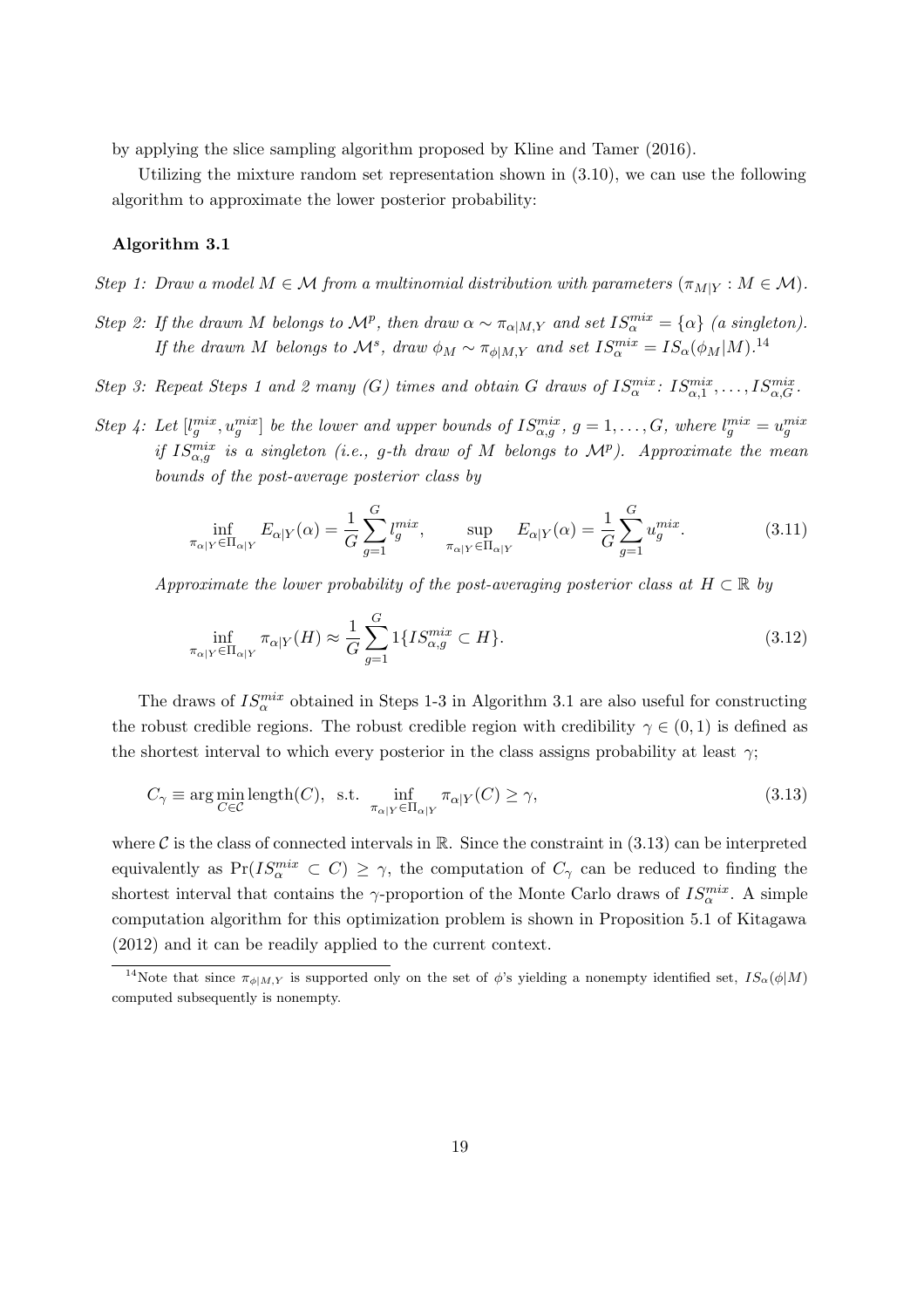## 3.5 Asymptotic Properties

This section analyzes the asymptotic properties of our method. The procedure is finite-sample exact (up to Monte Carlo approximation errors) and does not rely on asymptotic approximations. The asymptotic analysis is nevertheless valuable, as it highlights what aspects of the prior input, if any, remain influential even in large samples. In this section, we make the sample size explicit in our notation by denoting a size n sample by  $Y^n$ .

We assume that  $M$  admits an identical reduced-form (Definition 3.1) and that at least one model is correctly specified, so that the data-generating process is given by  $p(Y^n|\phi_{true})$ , where  $\phi_{true} \in \Phi$  is the true reduced-form parameter value. We denote the unconstrained maximum likelihood estimator for  $\phi$  by  $\hat{\phi} \equiv \arg \max_{\phi \in \Phi} p(Y^n | \phi)$  and the true probability law of the sampling sequence  $\{Y^n : n = 1, 2, \dots\}$  by  $P_{Y^{\infty}|\phi_{true}}$ .

For our asymptotic analysis, we impose the following regularity assumptions:

- **Assumption 3.2** (i) M admits an identical reduced-form and every  $M \in \mathcal{M}$  satisfies either one of the following conditions:
	- (A)  $\Phi_M$  contains  $\phi_{true}$  in its interior.
	- (B)  $\Phi_M^c$  contains  $\phi_{true}$  in its interior.

 $\mathcal{M}_A$ , denoting the set of models satisfying condition (A), is nonempty.

- (ii) Let  $l_n(\phi) \equiv n^{-1} \log p(Y^n|\phi)$ . There exist an open neighborhood B of  $\phi_{true}$  and  $n_0 \geq 1$ , such that for any  $\{Y^n : n = n_0, n_0 + 1, ...\}$ ,  $l_n(\cdot)$  is third-time differentiable with the third-order derivatives bounded uniformly on B.
- (iii) Let  $H_n(\hat{\phi}) \equiv -\frac{\partial^2 l_n(\hat{\phi})}{\partial \phi' \partial \phi}$ .  $H_n(\hat{\phi})$  is a positive definite matrix and  $\liminf_{n\to\infty} \det(H_n(\hat{\phi}))$ 0, with  $P_{Y^{\infty}|\phi_{true}}$ -probability one.
- (iv) For any open neighborhood B of  $\phi_{true}$ ,

$$
\limsup_{n \to \infty} \sup_{\phi \in \Phi \backslash B} \{ l_n(\phi) - l_n(\phi_{true}) \} < 0
$$

holds with  $P_{Y^{\infty}|\phi_{true}}$ -probability one.

(v) For every  $M \in \mathcal{M}$ ,  $\pi_{\phi|M}$  has probability density  $f_{\phi|M}(\phi) \equiv \frac{d\pi_{\phi|M}}{d\phi}(\phi)$  with respect to the Lebesgue measure on  $\Phi_M$  and  $f_{\phi|M}(\phi)$  is continuously differentiable with a uniformly bounded derivative. For every  $M \in \mathcal{M}_A$ ,  $f_{\phi|M}(\phi_{true}) > 0$ .

Assumption 3.2 (i) implies that none of the models has  $\phi_{true}$  on the boundary of its reducedform parameter space.  $\mathcal{M}_A$  defined in Assumption 3.2 (i) collects the models that are observationally equivalent at  $\phi_{true}$  in the sense of Definition 3.2 (i). The requirement that  $\phi_{true}$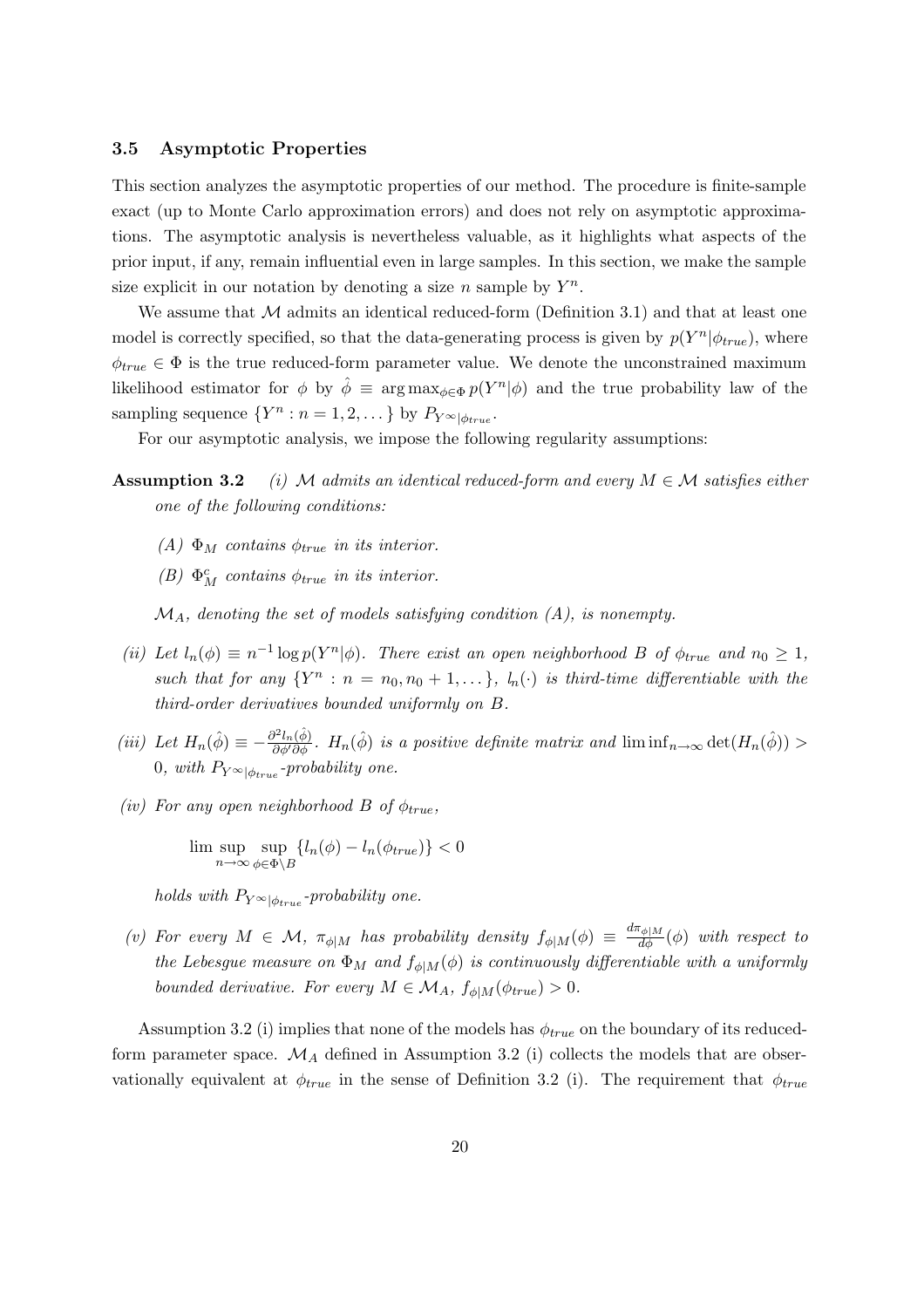be in the interior of  $\Phi_M$  implies that  $\Phi_M$ ,  $M \in \mathcal{M}_A$ , has a nonempty interior in  $\mathbb{R}^d$ . For a set-identified model, condition (A) implies that  $M^s \in \mathcal{M}_A$  has a nonempty identified set in an open neighborhood of  $\phi_{true}$ , and condition (B) implies that  $M^s \in \mathcal{M}^s \setminus \mathcal{M}_A$  has an empty identified set in an open neighborhood of  $\phi_{true}$ . Assumptions 3.2 (iii) and (iv) impose regularity conditions that imply almost sure consistency of  $\hat{\phi}$ . Assumptions 3.2 (ii) and (v), imposing smoothness of the log-likelihood and  $\phi$ -prior, allow an application of the Laplace method to approximate the large sample marginal likelihood. Assumptions similar to Assumptions 3.2 (ii) - (v) appear in Kass, Tierney, and Kadane (1990) in their validation of the higher-order expansion of the marginal likelihood.

The next proposition, which is a large sample analogue of Lemma 3.1, derives the limits of the posterior model probabilities.

Proposition 3.3 (i) Suppose Assumption 3.2 holds. Then

$$
\pi_{M|Y^{\infty}} \equiv \lim_{n \to \infty} \pi_{M|Y^n} = \begin{cases} \frac{f_{\phi|M}(\phi_{true}) \cdot \pi_M}{\sum_{M' \in \mathcal{M}_A} f_{\phi|M'}(\phi_{true}) \cdot \pi_{M'}}, & \text{for } M \in \mathcal{M}_A, \\ 0, & \text{for } M \notin \mathcal{M}_A. \end{cases} \tag{3.14}
$$

with  $P_{Y^{\infty}|\phi_{true}}$ -probability one.

(ii) Suppose that Assumption 3.2 holds and a prior for  $\phi$  given M is constructed according to (3.2) with a proper prior  $\tilde{\pi}_{\phi}$ . If  $\tilde{\pi}_{\phi}(\Phi_M) > 0$  for all  $M \in \mathcal{M}$ ,

$$
\pi_{M|Y^{\infty}} = \begin{cases} \frac{\tilde{\pi}_{\phi}(\Phi_M)^{-1} \cdot \pi_M}{\sum_{M' \in \mathcal{M}_A} \tilde{\pi}_{\phi}(\Phi_{M'})^{-1} \cdot \pi_{M'}}, & \text{for } M \in \mathcal{M}_A, \\ 0, & \text{for } M \notin \mathcal{M}_A. \end{cases}
$$
(3.15)

with  $P_{Y^{\infty}|\phi_{true}}$ -probability one.

(iii) Under the assumptions of Lemma 3.1 (iii),  $\pi_{M|Y} \in \pi_M$  holds for every  $M \in \mathcal{M}$  for any sampling sequence  $\{Y^n : n = 1, 2, \dots\}.$ 

The proposition clarifies the large sample behavior of the posterior model probabilities when the models admit an identical reduced-form. First, it shows that our procedure asymptotically screens out misspecified models  $M \notin \mathcal{M}_A$ , as their posterior probabilities converge to zero irrespective of the prior probabilities. If there is only one model consistent with the data generating process, asymptotically it has probability one. Second, if  $\mathcal{M}_A$  contains multiple models, their asymptotic probabilities are determined by the prior model probabilities and the densities of the  $\phi$ -priors evaluated at  $\phi_{true}$ . This implies that the sensitivity of the post-averaging posterior to the choices of  $\phi$ -priors and prior model probabilities does not vanish asymptotically when multiple models are observationally equivalent at  $\phi_{true}$ . Third, when the  $\phi$ -priors share a common kernel, as assumed in Proposition 3.3 (ii), the asymptotic model probabilities are proportional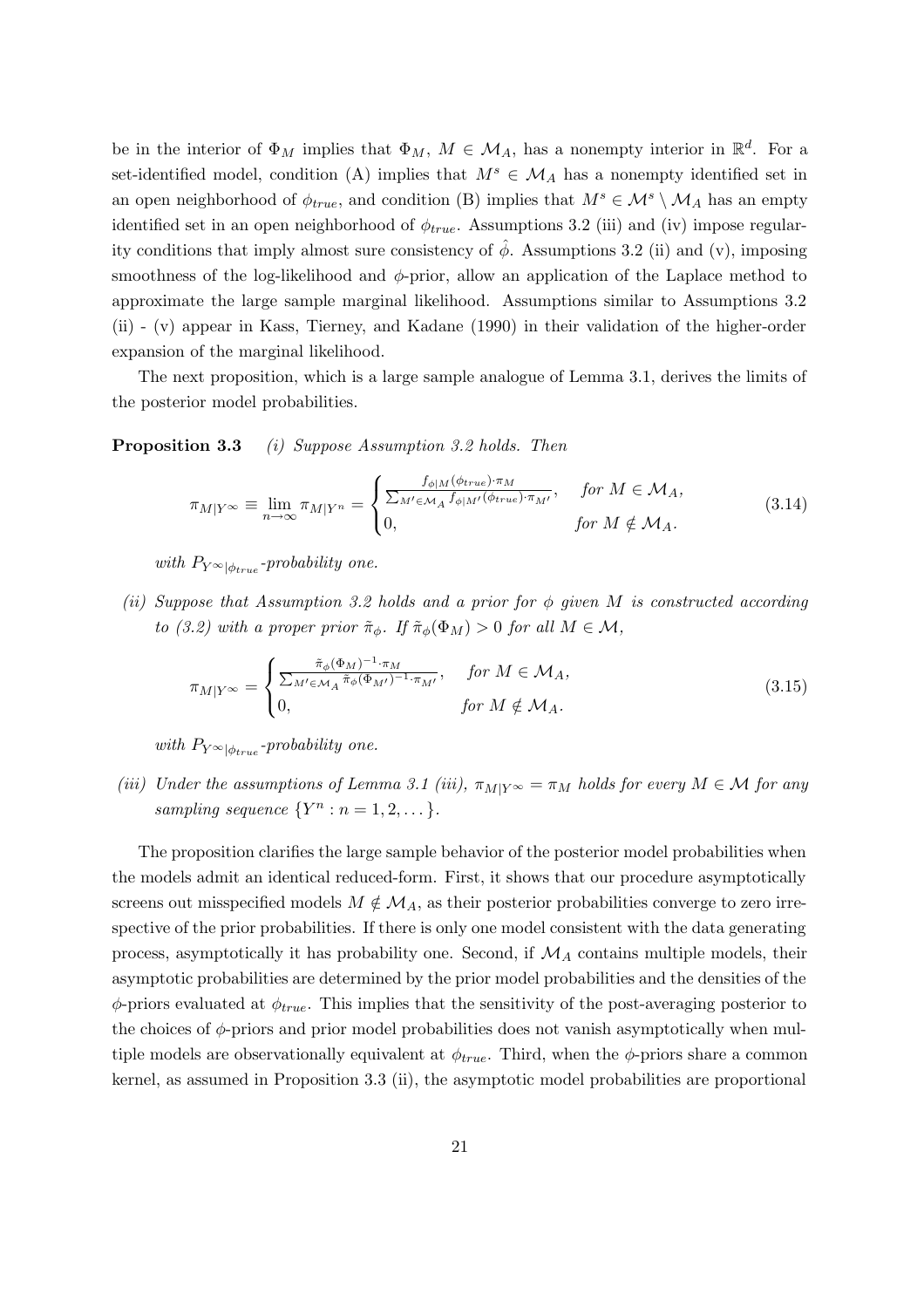to the reciprocal of the prior probability (in terms of  $\tilde{\pi}_{\phi}$ ) that the distribution of data is consistent with the identifying assumptions. Hence, the asymptotic posterior model probabilities are higher for more observationally restrictive models, i.e., if  $\Phi_{M_1} \subset \Phi_{M_2}$  for  $M_1, M_2 \in \mathcal{M}_A$ , we have  $\pi_{M_1|Y^{\infty}} \geq \pi_{M_2|Y^{\infty}}$ . This result is in line with the principle of parsimony (Ockham's razor), which the standard Bayesian model selection/averaging is typically equipped with we should prefer a more parsimonious model among those that explain the data equally well. Note that the notion of parsimony here refers to the size of the reduced-form parameter spaces, and has nothing to do with the strength of the identifying assumptions (often measured by the width of the identified set for  $\alpha$ ).<sup>15</sup>

A combination of the asymptotic posterior model probabilities obtained in Proposition 3.3 and the asymptotic behavior of  $\pi_{\alpha|M,Y^n}$  for single-posterior models and of  $\Pi_{\alpha|M,Y^n}$  for multiple-posterior models yields the asymptotic convergence properties of the range of postaveraging posteriors. To be specific, in addition to Assumption 3.2, we assume that (i) the posterior for  $\phi$  is consistent for  $\phi_{true}$  with  $P_{Y^{\infty}|\phi_{true}}$ -probability one, (ii) for  $M^p \in \mathcal{M}^p \cap$  $\mathcal{M}_A$ ,  $\alpha_{M}(\cdot)$  is continuous at  $\phi_{true}$  and the posterior of  $\alpha_{M}(\phi)$  is uniformly integrable with  $P_{Y}\otimes_{\phi_{true}}$ -probability one, and (iii) for  $M^s \in \mathcal{M}^s \cap \mathcal{M}_A$ ,  $IS_\alpha(\phi|M^s)$  is a compact and continuous correspondence at  $\phi_{true}$  and the posteriors of  $l(\phi|M^s)$  and  $u(\phi|M^s)$  are uniformly integrable with  $P_{Y \otimes |\phi_{true}}$ -probability one. Then, the range of post-averaging posterior means considered in Proposition 3.2 (i) has the following limits:

$$
\lim_{n \to \infty} \left[ \inf_{\pi_{\alpha|Y^n} \in \Pi_{\alpha|Y^n}} E_{\alpha|Y^n}(\alpha), \sup_{\pi_{\alpha|Y^n} \in \Pi_{\alpha|Y^n}} E_{\alpha|Y^n}(\alpha) \right]
$$
\n
$$
= \sum_{M^p \in \mathcal{M}^p \cap \mathcal{M}_A} \alpha_{M^p}(\phi_{true}) \pi_{M^p|Y^\infty} + \left[ \sum_{M^s \in \mathcal{M}^s \cap \mathcal{M}_A} l(\phi_{true}|M^s) \pi_{M^s|Y^\infty}, \sum_{M^s \in \mathcal{M}^s \cap \mathcal{M}_A} u(\phi_{true}|M^s) \pi_{M^s|Y^\infty} \right].
$$

## 4 Discussion

#### 4.1 Relationship with  $\epsilon$ -contaminated Class of Priors

The method proposed in this paper has a close link to performing robust Bayes analysis using an  $\epsilon$ -contaminated class of priors (Huber (1973), Berger and Berliner (1986)). To clarify this, consider the simple case of one single posterior model and one multiple posterior model,  $\mathcal{M} = \{M^p, M^s\}.$  Further assume that the models share the same parameterization of the

<sup>&</sup>lt;sup>15</sup>For instance, in a SVAR, a model point-identified by a set of equality restrictions is not observationally restrictive, while a model set-identified by sign restrictions is observationally restrictive if the number of sign restrictions is larger than the number of variables in the SVAR system. If the  $\phi$ -priors satisfy (3.2) and the two models are observationally equivalent at  $\phi_{true}$ , then, relative to the prior model weights, the sign-restricted model receives a larger weight than the point-identified model in large sample.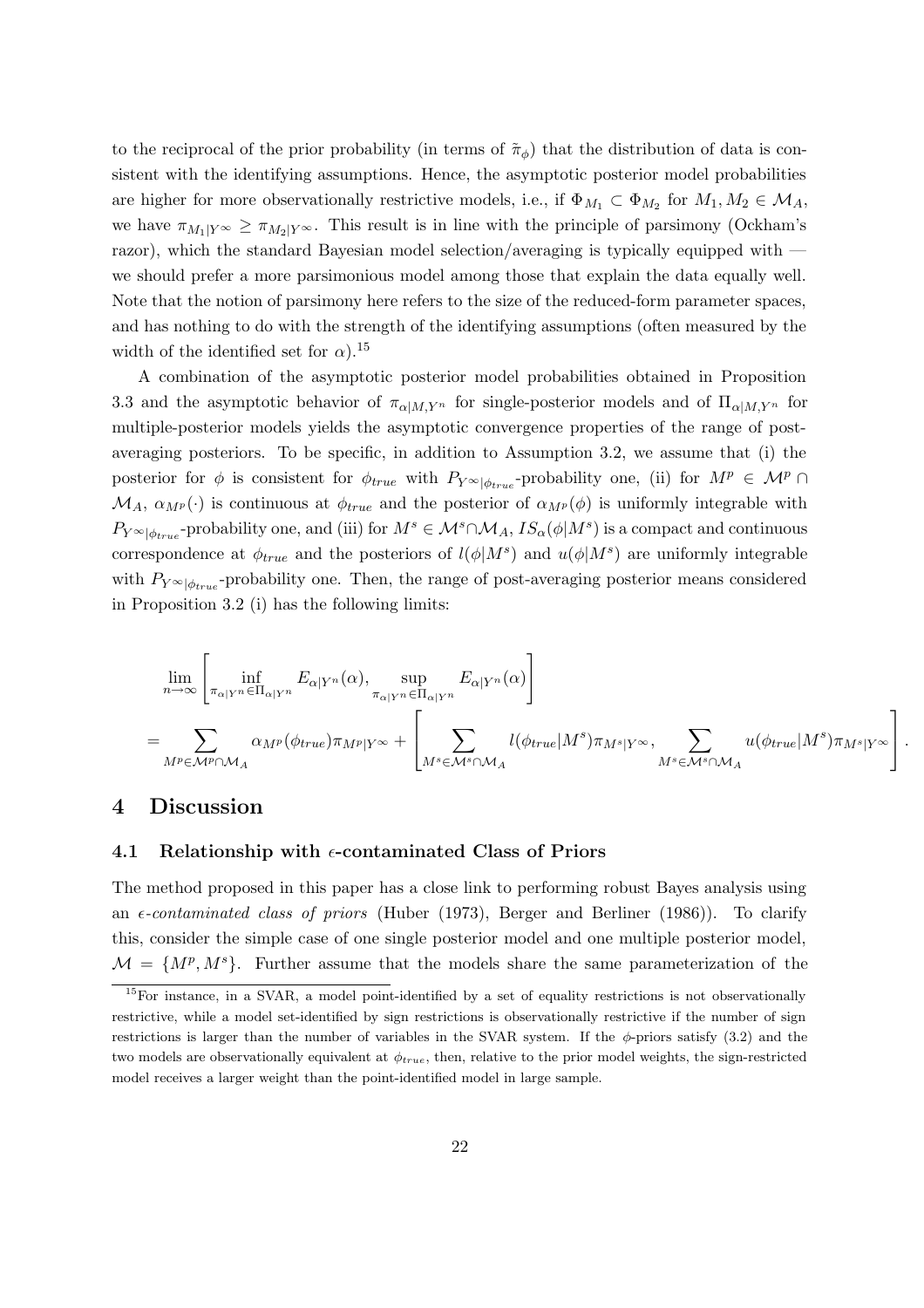structural model and the likelihood for the common structural parameters  $\theta$  does not depend on the model.

Given  $(\pi_{M^p}, \pi_{M^s})$ ,  $\pi_{\theta|M^p}$ , and  $\Pi_{\theta|M^s}$  in the form of (3.6), consider the set of priors for  $\theta$ constructed by marginalizing  $\Pi_{\theta,M}$  of Proposition 3.1 to  $\theta$ ;

$$
\Pi_{\theta} \equiv \left\{ \pi_{\theta} = \pi_{\theta|M^{p}} \pi_{M^{p}} + \pi_{\theta|M^{s}} \pi_{M^{s}} : \pi_{\theta|M^{s}} \in \Pi_{\theta|M^{s}} \right\}.
$$
\n(4.1)

Similarly to Proposition 3.1, we obtain the post-averaging ambiguous belief  $\Pi_{\alpha|Y}$  by updating  $\Pi_{\theta}$  prior-by-prior with the common likelihood of θ and marginalizing to α.

A general formulation of an  $\epsilon$ -contaminated class of priors is given by

$$
\Pi_{\theta}^{\epsilon} \equiv \{ \pi_{\theta} = (1 - \epsilon)\pi_{\theta}^{0} + \epsilon q_{\theta} : q_{\theta} \in \mathcal{Q} \}, \qquad (4.2)
$$

where  $0 \le \epsilon \le 1$  is a prespecified constant,  $\pi_\theta^0$  is a *benchmark* prior for  $\theta$ , and  $\mathcal Q$  is a set of priors of  $\theta$ . Following Berger and Berliner (1986), a motivation for considering the  $\epsilon$ -contaminated class of priors can be stated as follows. The researcher can express an initial believable prior for  $\theta$  as  $\pi_{\theta}^0$ , but the elicitation process is subject to error by some amount specified by  $\epsilon$ .  $q_{\theta}$  captures in what way  $\pi_{\theta}^{0}$  differs from the most credible prior and Q specifies the set of possible departures. Huber (1973) and Berger and Berliner (1986) show the ranges of posterior probabilities for various specifications of  $\mathcal Q$  when a prior varies over  $\Pi_\theta^\epsilon$ .

Despite the fact that the motivation for our averaging procedure differs from the original motivation of the  $\epsilon$ -contaminated class of priors, the prior input of our averaging procedure specified in (4.1) has the same form as the  $\epsilon$ -contaminated class of priors (4.2) —  $\Pi_{\theta}$  is an  $\epsilon$ -contaminated class of priors where the benchmark prior is the single-prior (point-identified) model  $\pi_{\theta}^{0} = \pi_{\theta|M^{p}}$ , the amount of contamination is the prior model probability assigned to the set-identified model  $\epsilon = \pi_{M^s}$ , and the set of priors Q corresponds to the multiple priors for the set-identified model  $\Pi_{\theta|M^s}$ . This clarifies a robust Bayes interpretation of our averaging method.<sup>16</sup> If the single-posterior (point-identified) model plays the role of a sensible benchmark model subject to potential misspecification, averaging it with the set-identified model with weight  $\pi_{M^s}$  can be interpreted as performing sensitivity analysis by contaminating the prior of the point-identified model by an amount  $\pi_{M^s}$  in every possible direction subject to the set-identifying assumptions.

The robust Bayes literature on  $\epsilon$ -contaminated priors has considered several specifications of  $Q$  that lead to analytically tractable classes of posteriors (Berger and Berliner (1986)). To

<sup>&</sup>lt;sup>16</sup>As an alternative to the prior-by-prior updating, Berger and Berliner (1986) also considers the Type-II Maximum Likelihood updating rule (empirical Bayes updating rule) of Good (1965). This alternative approach resolves ambiguity by selecting from the class a prior that maximizes the marginal likelihood. Note that the Type-II Maximum Likelihood procedure fails to select a unique prior from  $\Pi_{\theta}$ , because  $\pi_{\theta|M^s} \in \Pi_{\theta|M^s}$  sharing a common prior for  $\phi$  has a constant marginal likelihood.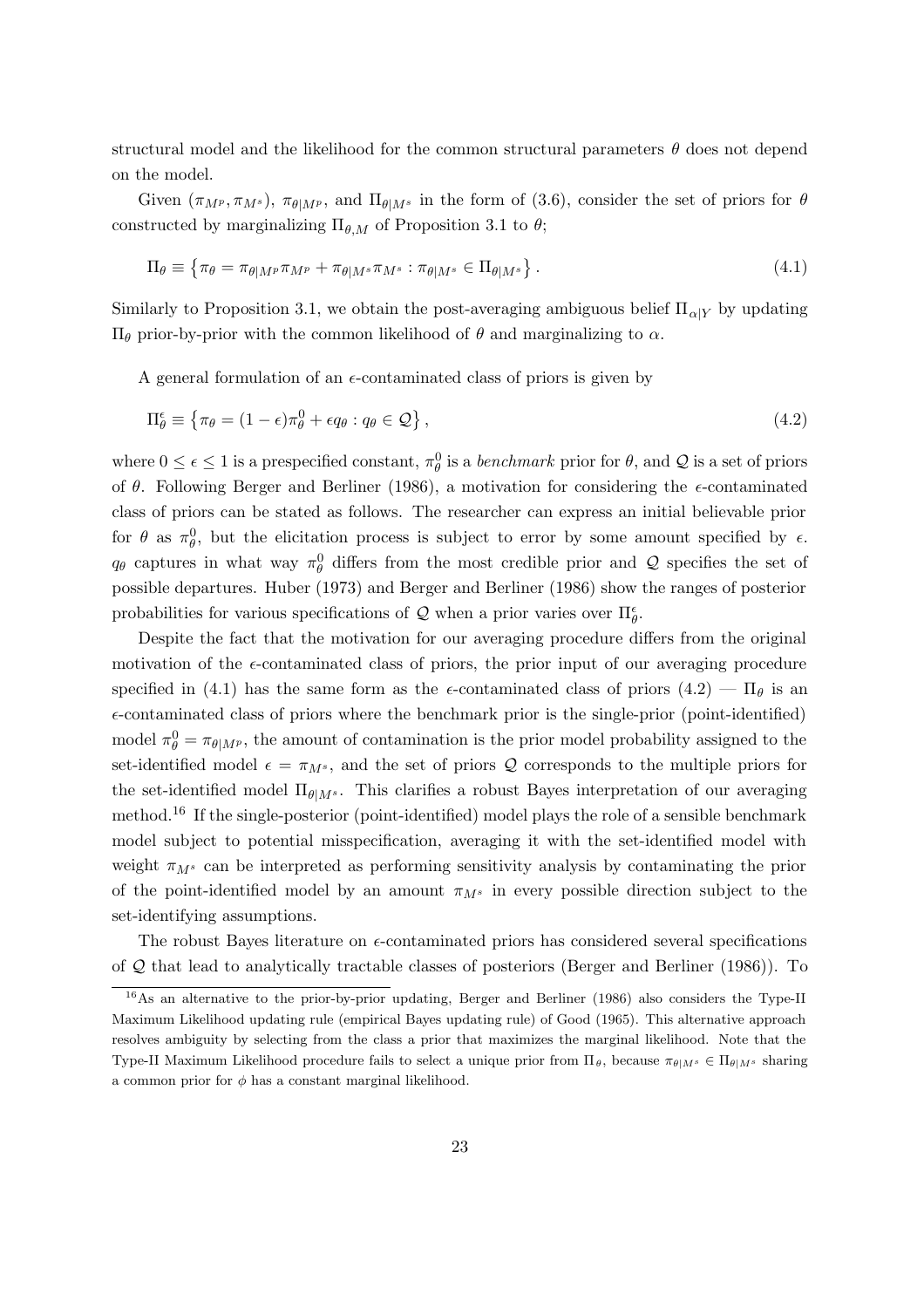our knowledge, however, the class of priors in the form of  $\Pi_{\theta|M^s}$  has not been investigated. Motivated by partial identification analysis, our analysis offers a new way to specify  $\mathcal Q$  without losing analytical and numerical tractability.

## 4.2 Relationship with Hierarchical Bayesian Approach

Point-identifying assumptions or a prior for structural parameters sometimes come from a structural econometric model based on economic theory. A set-identified model, in contrast, may represent a "semi-structural" heuristic description of the underlying causal mechanisms with a flexible functional form. For instance, in empirical macroeconomic policy analysis, we can view a DSGE model as a single-posterior model and a sign restricted SVAR model as a set-identified model.

In such contexts, averaging models offers a way to combine the structural modelling approach and a more "reduced-form" approach.<sup>17</sup> The macroeconometrics literature has proposed using hierarchical Bayesian methods to bridge the gap between structural and "reduced-form" approaches (Del Negro and Schorfheide (2004)), in which the structural parameters in the DSGE model act as hyperparameters of a prior for SVAR parameters.

The robust Bayes averaging approach, albeit similar in motivation in such contexts, differs from the hierarchical Bayesian approach in several ways. First, the hierarchical Bayesian approach always leads to a single posterior for the impulse responses, no matter whether they are identified or not in the SVAR model. If they are not, this means that the prior for the structural parameters in the DSGE model and the prior for the SVAR parameters (given the hyperparameters) have some part that is unrevisable by the data. Hence, if one cannot specify these priors with full confidence, posterior sensitivity may well become a concern. In contrast, our procedure classifies the DSGE model as a single posterior model and the set-identified SVAR as a multiple-posterior model. Limited credibility in the prior for the Bayesian DSGE model can be incorporated into the posterior inference by averaging it with the set-identified SVAR model with carefully specified  $\pi_{M^s}$ . Second, in the hierarchical Bayesian approach, tightness of the prior around the mean predicted by the DSGE model plays the role of prior confidence assigned to the structural model. In our procedure, the model probability assigned to the structural model governs the degree of confidence. It is however important to distinguish the notions of confidence between the two approaches, since the former is in the scale of Bayesian probabilistic uncertainty while the latter is in the scale of ambiguity (Knightian uncertainty).

<sup>&</sup>lt;sup>17</sup>What we mean by "reduced-form" approach here differs from the technical terminology of the reduced-form model/parameters in our expositions.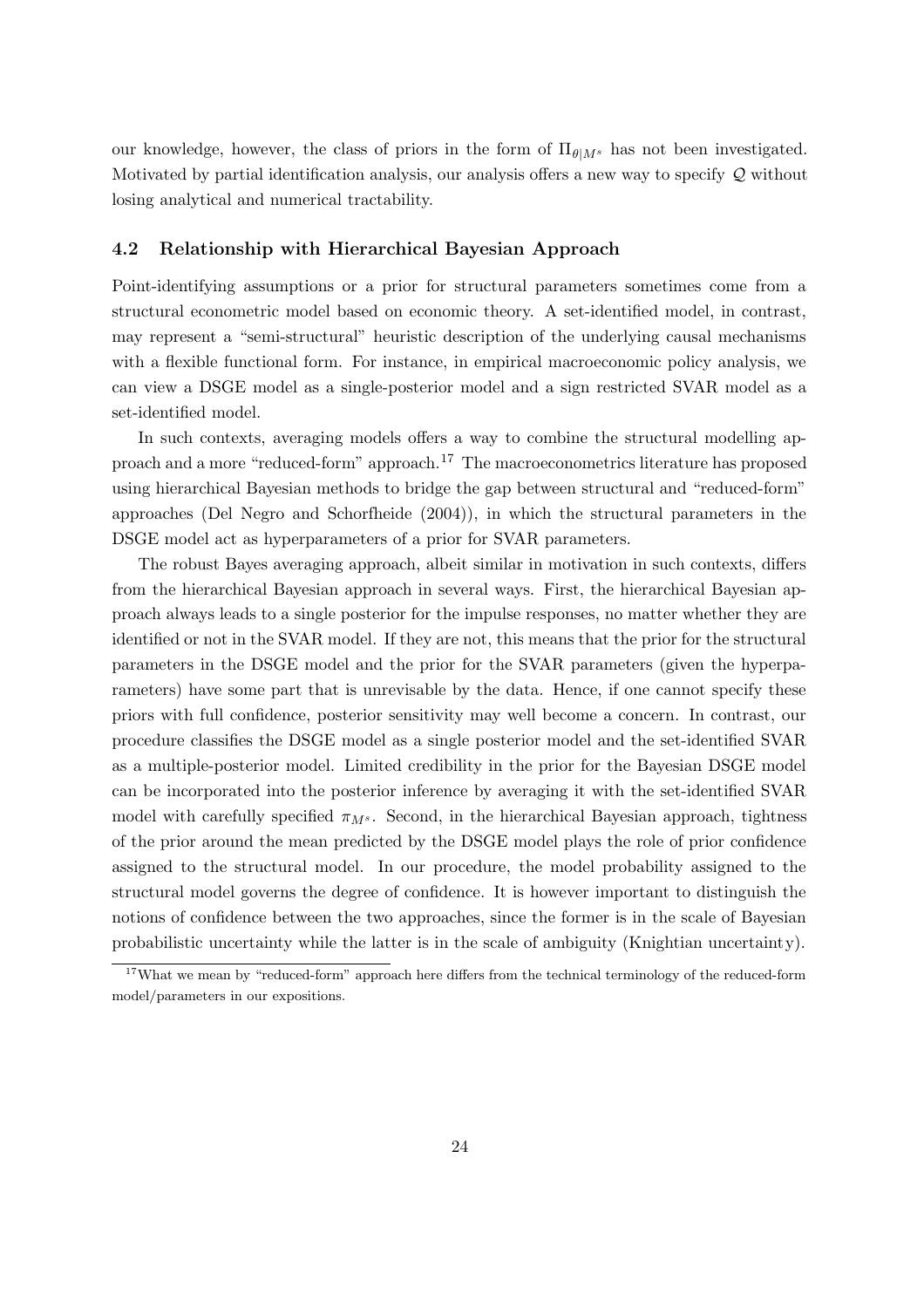### 4.3 Eliciting Prior Model Probabilities

The key prior input of our procedure is the prior model probability. A natural starting point is to assume a uniform distribution of prior probabilities, however our procedure can readily accommodate non-uniform probabilities. Discussions on how to determine prior probabilities in Bayesian averaging are in, e.g., George (1999) in the discussion of Clyde (1999), where, in order to prevent from overvaluing similar models, he suggests a "dilution" technique, i.e., if some models are similar, the weight attached to the original model should be split between that model and its duplicates. Among others, Chipman (1996) attaches smaller prior probabilities to models that are unlikely, Hoeting, Madigan, Raftery, and Volinsky (1999) rely on variable selection in regression models to determine prior probabilities and Clyde and George (2004) propose a Bernoulli specification.

In our context, the robust Bayesian viewpoint based on the  $\epsilon$ -contaminated class of priors can help clarify the interpretation of the prior model probabilities and facilitate their elicitation.

Suppose again that the set of candidate models consists of one point-identified model  $M<sup>p</sup>$ and one set-identified model  $M^s$ . Assume in addition that  $M^p$  is nested in  $M^s$ , in the sense that the identifying assumptions in  $M^p$  include those in  $M^s$ . In this case, the prior model probability assigned to  $M<sup>p</sup>$  can be interpreted as the *minimal* amount of credibility assigned to the identifying assumptions in model  $M<sup>p</sup>$ , and the prior model probability assigned to the set-identified model can be interpreted as the maximal amount of contamination given to the point-identifying assumptions imposed in  $M^p$  but not in  $M^s$ . The reason that  $\pi_{M^p}$  is giving the credibility lower bound for model  $M^p$  is that, when model  $M^s$  nests model  $M^p$ , the set of priors specified in model  $M<sup>s</sup>$  contains beliefs that assign full or partial credibility to the identifying assumptions in  $M^p$ . As a result, any prior probability between  $[\pi_{M^p}, 1]$  can be attained for the credibility of the identifying assumptions in  $M^p$ .

The interpretation of the prior model probabilities differs when the identifying assumptions in models  $M^p$  and  $M^s$  are non-overlapping. In this case, the prior model probabilities are interpreted as the standard probabilistic belief assigned over mutually exclusive models.

When the identifying assumptions in models  $M<sup>p</sup>$  and  $M<sup>s</sup>$  are non-nested but overlapping (e.g., Scenario 1 in Section 2), interpreting the model probabilities may not appear as clear-cut as in the previous two cases. However, the lower credibility bound interpretation of  $\pi_{M^p}$  given in the nested case above remains valid. What differs from the nested case is that the maximal credibility that can be assigned to the identifying assumptions in  $M<sup>p</sup>$  can be strictly less than one.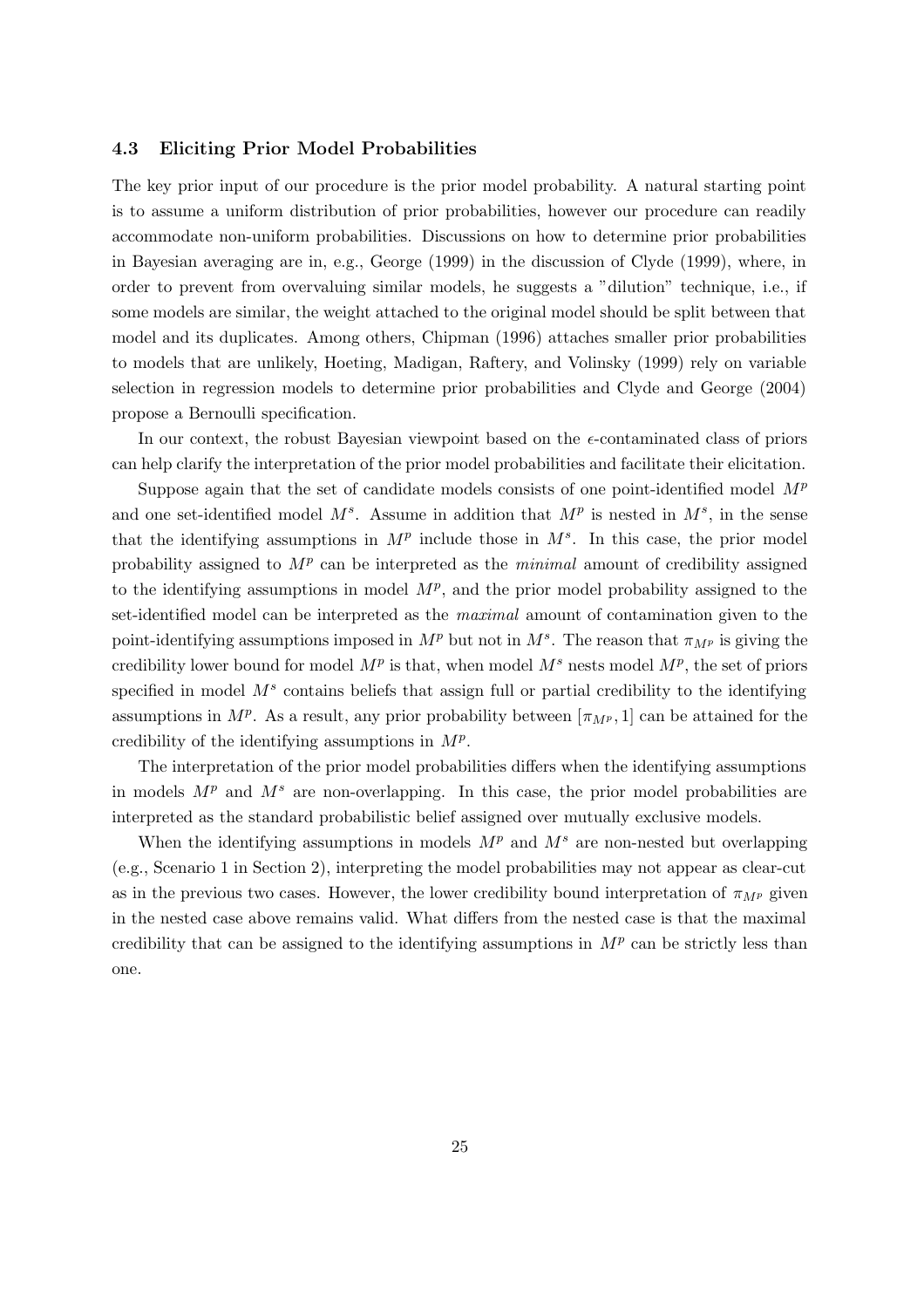## 5 Empirical Application

We illustrate our method in the context of a conventional monetary SVAR for the federal funds rate  $i_t$ , real output growth  $\Delta y_t$  and inflation  $\pi_t$ , as in Aruoba and Schorfheide (2011), Moon, Schorfheide, and Granziera (2013) and Giacomini and Kitagawa (2015). Following Notation 3.1 in Giacomini and Kitagawa (2015), we order the variables so that we can easily verify the conditions guaranteeing convexity of the identified set using their Lemmas 5.1 and 5.2.

$$
A_0 \begin{pmatrix} i_t \\ \Delta y_t \\ \pi_t \end{pmatrix} = c + \sum_{j=1}^4 A_j \begin{pmatrix} i_{t-j} \\ \Delta y_{t-j} \\ \pi_{t-j} \end{pmatrix} + \begin{pmatrix} \epsilon_t^i \\ \epsilon_t^{\Delta y} \\ \epsilon_t^{\pi} \end{pmatrix} \text{ for } t = 1, ..., T
$$
 (5.1)

where

$$
A_0 = \begin{pmatrix} a_{11} & a_{12} & a_{13} \\ a_{21} & a_{22} & a_{23} \\ a_{31} & a_{32} & a_{33} \end{pmatrix} . \tag{5.2}
$$

Assume  $\epsilon_t = \left[\epsilon_t^i, \epsilon_t^{\Delta y}, \epsilon_t^{\pi}\right]$  $i^{\prime}$  are i.i.d. normally distributed with mean zero and variance-covariance the identity matrix  $I_3$ . The corresponding reduced-form VAR is:

$$
y_t = b + \sum_{j=1}^{4} B_j y_{t-j} + u_t,
$$
\n(5.3)

where  $b = A_0^{-1}c, B_j = A_0^{-1}A_j, u_t = A_0^{-1}\epsilon_t, var(u_t) = E(u_tu_t') = \Sigma = A_0^{-1}(A_0^{-1})'$ . The reduced form parameter is  $\phi = (b, B_1, \ldots, B_4, \Sigma).$ 

The first equation in (5.1) is interpreted as a monetary policy function: the Federal Reserve reacts to price and GDP, as well as lags of all variables. The second and third equations represent aggregate demand (AD) and aggregate supply (AS), respectively. The data are quarterly observations from 1965:1 to 2005:1 from the FRED2 database.

The prior for the reduced-form parameter is conjugate,  $^{18}$  relatively loose and belongs to the Normal Inverse-Wishart family:

$$
\Sigma \sim \mathcal{IW}(\Psi, d), \ \beta | \Sigma \sim \mathcal{N}(\bar{b}, \Sigma \otimes \Omega),
$$

where  $\beta \equiv vec([b, B_1, \ldots, B_4])$ .  $\Psi$  is the location matrix of  $\Sigma$ , d is a scalar degrees of freedom hyperparameter and  $\bar{b}$  and  $\Omega$  are the prior mean and variance-covariance matrix of  $\beta$ .

Following Christiano, Eichenbaum, and Evans (1999), we impose the sign normalization restrictions so that the diagonal elements of  $A_0$  are nonnegative. As a result, we can interpret a unit positive change in a structural shock as a one standard-deviation positive shock to the corresponding variable.

<sup>&</sup>lt;sup>18</sup>In order to reduce the computational burden, we use a conjugate prior as its posterior and marginal likelihood is analytically available.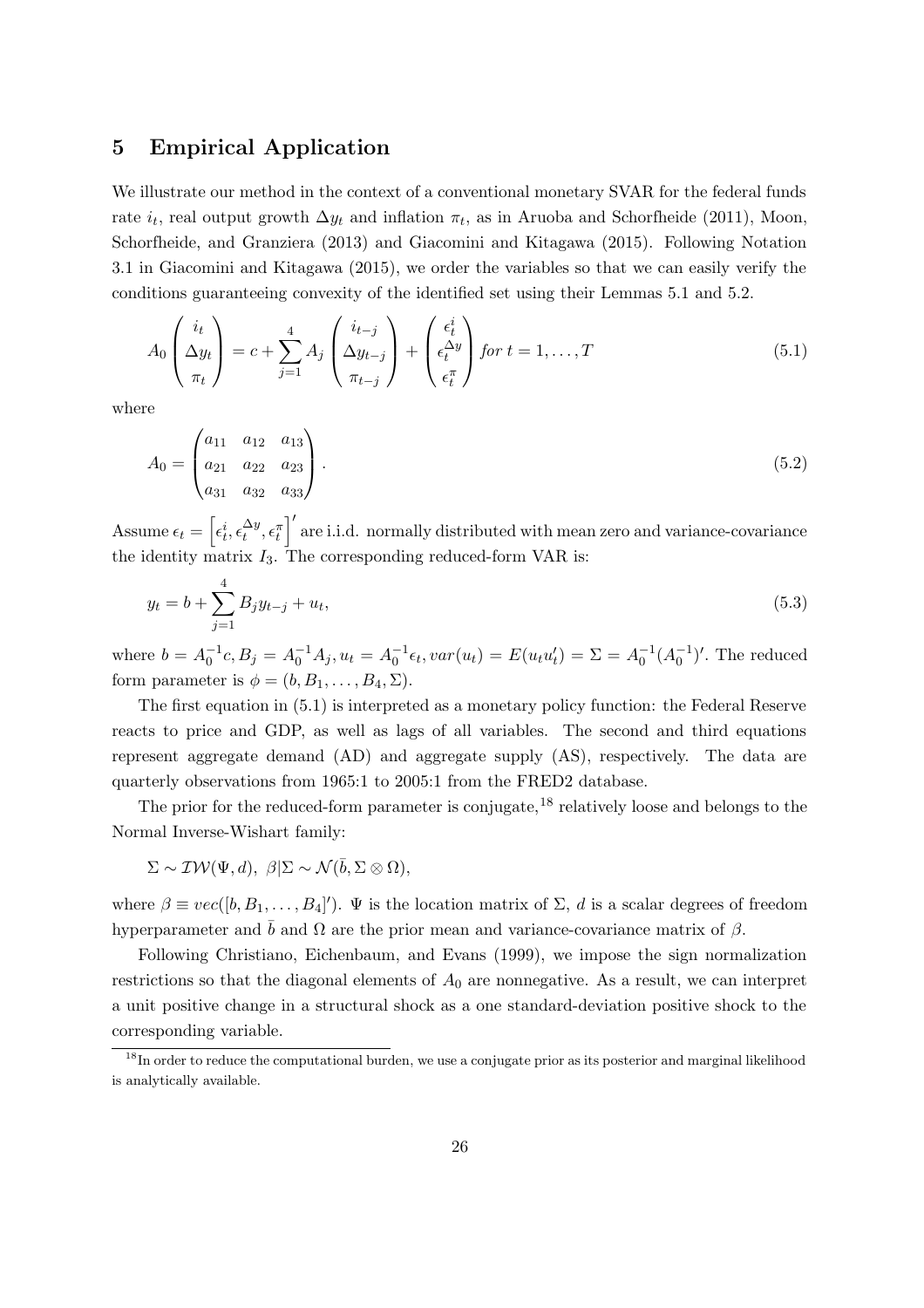## 5.1 Averaging Indistinguishable Models

Suppose we are interested in the output response to a unit positive shock in the federal funds rate  $\epsilon_t^i$  at horizon h,  $IR_{\Delta y_i}^h$ , and consider the following two sets of identifying assumptions.

• Model 1 (M1, point-identified)

Consider the standard recursive causal ordering restrictions (Bernanke (1986) and Sims (1980)), assuming that AD and AS do not react on impact to the interest rate shock:

This identification scheme restricts  $A_0$  in (5.1) and (5.2) so that  $a_{21} = a_{31} = a_{23} = 0$ .

• Model 2 (M2, set-identified through zero restrictions)

The identification scheme in Model 1 is controversial. For example, assumption  $a_{31} = 0$ , implying that prices do not react contemporaneously to the interest rate shock, can be difficult to justify if the researcher relies on the stock price index rather than the GDP deflator.<sup>19</sup> Thus, in Model 2 we leave AS unrestricted, i.e., AS can react to the interest rate within a quarter and the zero restrictions are now  $a_{21} = a_{23} = 0$ . By Lemma 5.1 in Giacomini and Kitagawa (2015), Model 2 delivers a convex identified set for  $IR_{\Delta yi}^h$  for every value of the reduced form parameters.

Figure 1 focuses on the output response at horizon  $h = 3$  implied by Model 1, Model 2 and their averages for different sets of prior probabilities. In the top panel, the vertical solid lines for Model 1 are the 90% credible region for the point-identified output response based on a single posterior for the impulse response; the vertical dashed lines for Model 2 are the posterior mean bounds (consistent estimator of the identified set) for the output response and the solid line represents credible regions piled up from the 95% (bottom) to 5% (top) with increasing credibility by 5%. The bottom panels report the model average results when the prior weight assigned to model 1 is  $w_1 = .5$  or  $w_1 = .8$ . The vertical dashed lines for the averaged model can be viewed as shrinking the identified set estimator from Model 2 towards the point estimator from Model 1. Figure 2 reports the output response credible sets for multiple horizons for the same models as in Figure 1.

Note that, as is common for standard recursive causal ordering restrictions in small-scale SVARs, the point-identified Model 1 shows a negative response of output in the short run, whereas the set-identified Model 2 supports both positive and negative effects. Averaging the models still does not support a negative output response, as the 90% robust credibility region always crosses the zero line. Note that in this case the models are indistinguishable and so the prior probabilities are not updated.

 $19$ See Kilian (2013) for details over the limitations of point-identifying assumptions.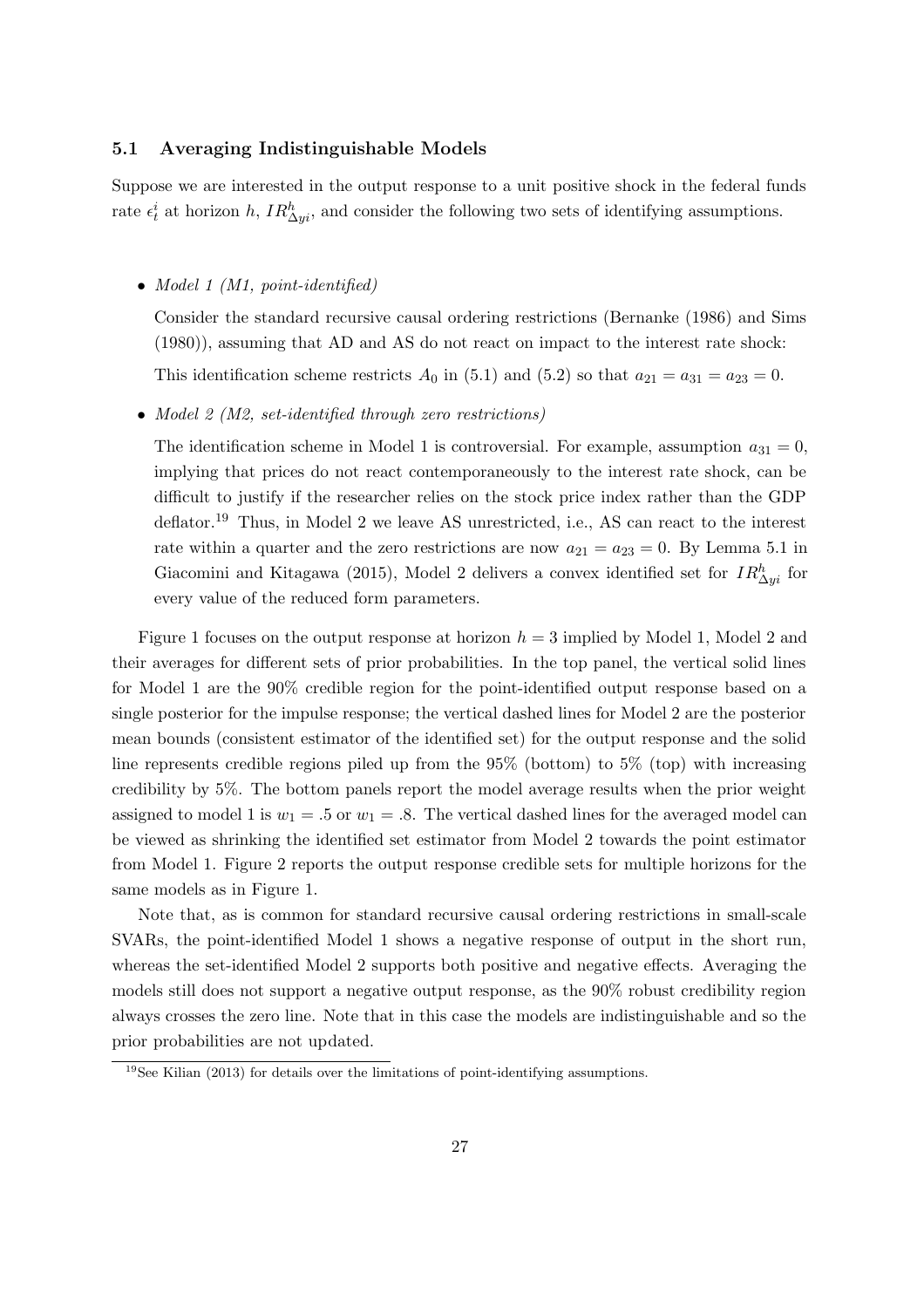## 5.2 Averaging Distinguishable Models

Here we consider two additional models that are widely used in empirical applications: a signrestricted SVAR and a structural DSGE model.

• Model 3 (M3, set-identified through sign restrictions)

We consider the following sign restrictions: the inflation response to a contractionary monetary policy shock is nonpositive for two quarters; the interest rate response is nonnegative for two quarters. As in Uhlig (2005), the output response is unrestricted. By Lemma 5.2 in Giacomini and Kitagawa (2015), the identified set in Model 3 is convex.

Consider averaging Model 1 and Model 3 with equal prior probabilities. In contrast to the previous example, the prior probabilities can now be updated using equation (3.5) because the candidate models are distinguishable due to the imposition of observationally restrictive sign restrictions. Figures 3 and 4 report the results of averaging the two models: as in the case of Model 2, Model 3 does not support a negative output response (this is also the conclusion of Uhlig (2005), however based on a single-prior approach). Table 1 shows that the posterior model probabilities strongly favour Model 3 (with posterior probability 0.68), and the average of the two models does not support a negative output response.

• Model  $4$   $(M4, DSGE)$ 

We consider the Bayesian DSGE model in An and Schorfheide (2007), which is a simplified version of Smets and Wouters (2003) and Christiano, Eichenbaum, and Evans (2005). In order to estimate the model, we rely on the prior specification in An and Schorfheide (2007), Table 2 and use output, inflation and interest rate as observables. We use the Laplace approximation to compute the marginal likelihood.

Figures 5 and 6 show the results of averaging Models 3 and 4. Note that these models do not admit an identical reduced form, so the (equal) prior probabilities are updated according to equation (3.3). We see that Model 4 implies a negative output response, however its posterior model probability is only 0.27, and the averaged model does not support a negative response.

Finally, Figures 7 and 8 report the results of averaging all models (with equal prior weights). The posterior model probabilities (Table 1, sixth column) show strong evidence for the signrestricted SVAR, while the support for the DSGE model is again weak. As in all previous cases, the averaged model does not support a negative output response.

## 5.3 Reverse-Engineering Prior Model Probabilities

Our method lends itself to useful reverse-engineering exercises that help shed light on the role of identifying assumptions in drawing inferences. Specifically, we compute the prior probability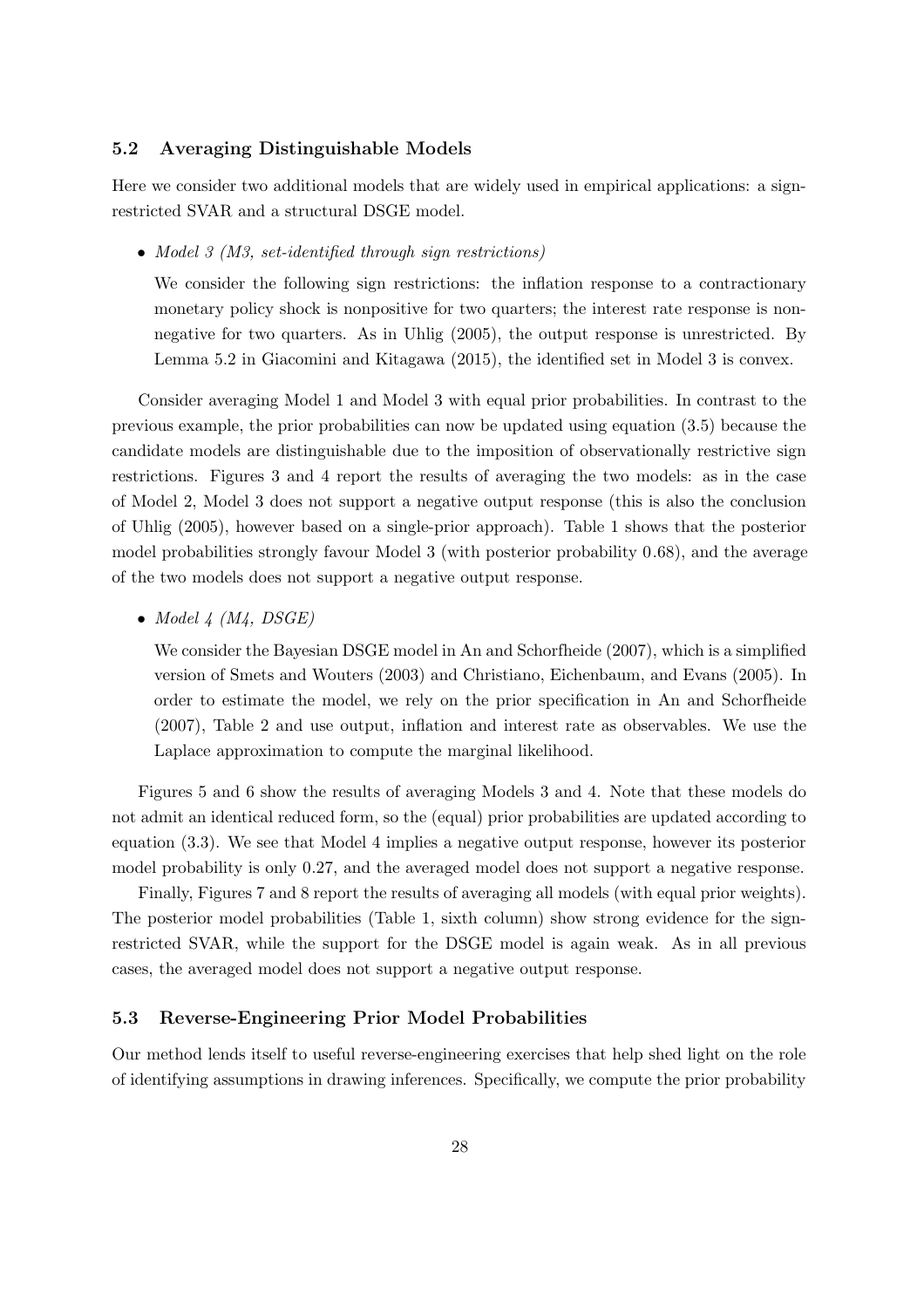one needs to attach to a set of assumptions in order for the averaging to preserve certain model's conclusions. In our application, for example, we saw that the negative response of output to a contractionary monetary policy shock disappears once relaxing either standard causal ordering restrictions or the restrictions embedded in a DSGE model. We can thus compute the prior weight one would assign to a given set of restrictions in order to preserve the negative output response.

First consider Model 1 (point-identification through causal ordering restrictions) and Model 2 (set-identification by relaxing one restriction from Model 1). Letting  $w$  be the prior probability of Model 1, the post-averaging interval of posterior means is

$$
\left[\inf_{\pi_{\alpha|Y}\in\Pi_{\alpha|Y}} E_{\alpha|Y}(\alpha), \sup_{\pi_{\alpha|Y}\in\Pi_{\alpha|Y}} E_{\alpha|Y}(\alpha)\right] =
$$
\n
$$
= \pi_{M^{1}|Y} E_{\alpha|M^{1},Y}(\alpha) + \pi_{M^{2}|Y} \left[E_{\phi|Y,M^{2}}(l(\phi_{M^{2}}|M^{2})), E_{\phi|Y,M^{2}}(u(\phi_{M^{2}}|M^{2}))\right]
$$

and the posterior model probabilities are equal to the prior probabilities (since the models are indistinguishable), i.e.,  $\pi_{M^1|Y} = w$  and  $\pi_{M^2|Y} = 1 - w$ .

We want to compute the prior model probability  $w$  such that the post-averaging interval of posterior means is negative at  $h = 4$ . This is equivalent to solving a system of inequalities where  $w$  is the unknown.

We find that one would need to attach a prior probability greater than 0.32 to the validity of the assumption that prices do not react contemporaneously to an interest rate shock in order to preserve a negative output response to a contractionary monetary policy shock.

We next consider Model 1 and Model 3 (set-identification through sign restrictions). The reverse-engineering exercise proceeds as before, with the only difference that now the posterior model probabilities are updated and are equal to

$$
\pi_{M^{1}|Y} = \frac{O_{1} \cdot w}{O_{1} \cdot w + O_{3} \cdot (1 - w)} \text{ and } \pi_{M^{3}|Y} = \frac{O_{3} \cdot (1 - w)}{O_{1} \cdot w + O_{3} \cdot (1 - w)}.
$$

We find that the post-averaging interval of posterior means is negative only if  $w > 0.88$ . As expected, one would need to attach very high prior probability to the causal ordering restrictions to obtain a negative output response.

Another possibility is to conduct reverse engineering on robust credible region rather than on post-averaging interval of posterior means. We can thus compute the prior weight one would assign to a given set of restrictions in order to preserve the negative output response response at 90% credibility level. When averaging Model 1 and Model 2 one would need to attach a prior probability greater than 0.89 to the validity of the assumption that prices do not react contemporaneously to an interest rate shock in order to get a negative output response at  $h = 4$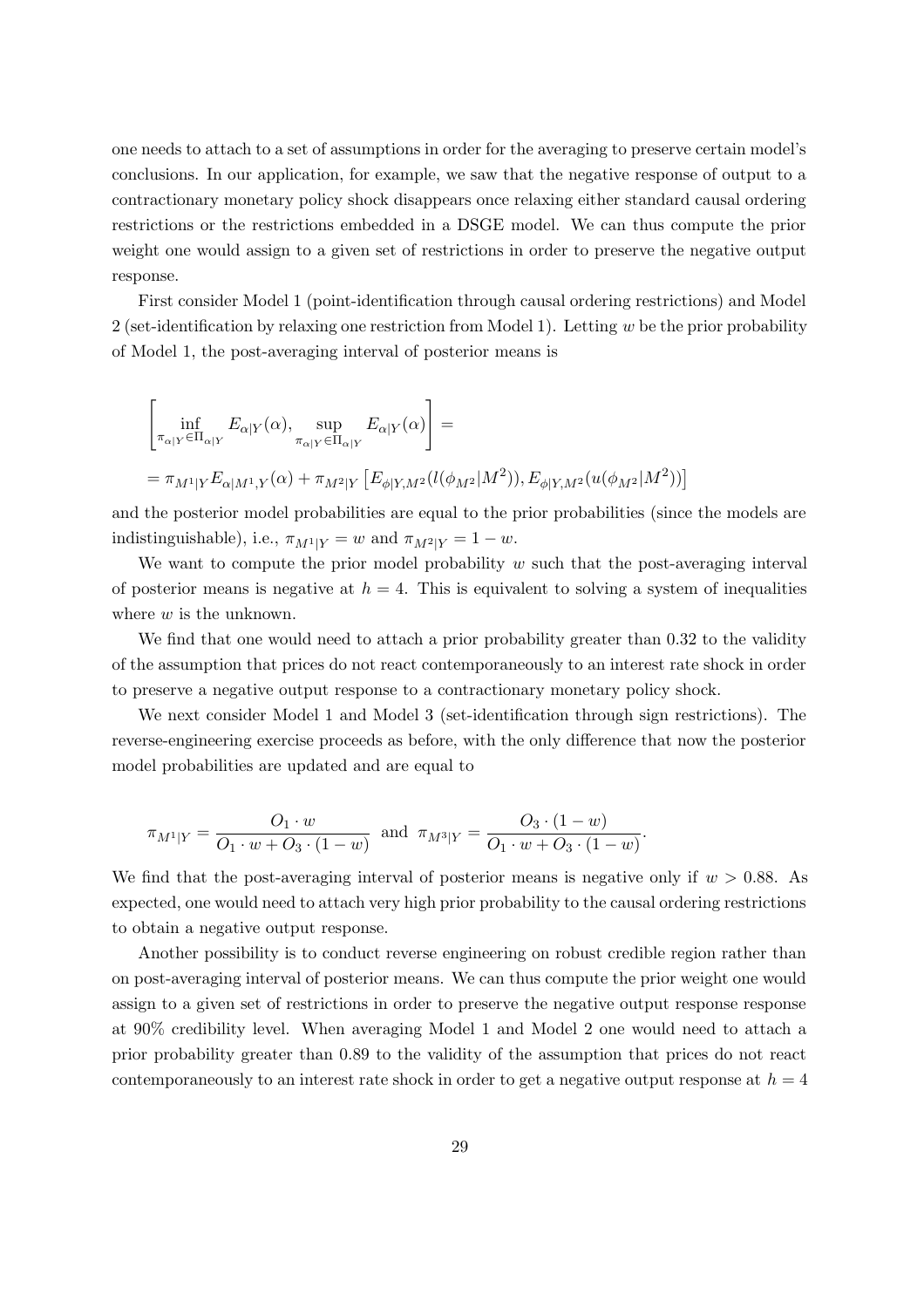to a contractionary monetary policy.<sup>20</sup> However, this exercise is sensitive to the choice of the credibility level of the robust credible region we focus, as the robust credible region tightens up as soon as the credibility level falls below the model probability assigned to the single posterior model.

Similar reverse engineering exercises could usefully shed light on the role of identifying assumptions in generating so-called price and liquidity puzzles in monetary SVARs.<sup>21</sup>

## 6 Conclusion

We proposed a method to average point-identified models and set-identified models from the multiple prior (ambiguous belief) viewpoint. The method combines single priors in pointidentified models with multiple priors in set-identified models, and delivers a set of posteriors. The post-averaging set of posteriors can be summarized by the range of posterior means and robust credible regions, which are easy to compute MCMC methods. Our averaging method can effectively reduce the amount of ambiguity (the size of the posterior class) relative to the analysis based on a set-identified model only, and hence offers a simple and flexible way to introduce additional identifying information into the set-identified model. In the opposite direction, when the set-identified model nests the point-identified model, our method can also offer a simple and flexible way to conduct sensitivity analysis for the point-identified model.

## A Appendix

## A.1 Omitted Proofs

**Derivation of identified set (2.2).** Following Uhlig (2005), we reparameterize A via the Cholesky matrix  $\Sigma_{tr}$  and a rotation matrix  $Q =$  $\begin{pmatrix} \cos\rho & -\sin\rho \\ \sin\rho & \cos\rho \end{pmatrix}$ with spherical coordinate  $\rho \in [0, 2\pi]$ . We can then express  $\alpha$  as a function of  $\phi$  and the non-identified parameter  $\rho$ indexing a rotation matrix;

$$
A^{-1} = \Sigma_{tr} Q = \begin{pmatrix} \sigma_{11} \cos \rho & -\sigma_{11} \sin \rho \\ \sigma_{21} \cos \rho + \sigma_{22} \sin \rho & -\sigma_{21} \sin \rho + \sigma_{22} \cos \rho \end{pmatrix}
$$

and the parameter of interest is  $\alpha = \alpha(\rho, \phi) \equiv \sigma_{11} \cos \rho$ . We impose the sign normalization restrictions throughout by constraining the diagonal elements of A to being nonnegative,

$$
\sigma_{22} \cos \rho - \sigma_{21} \sin \rho \ge 0 \text{ and } \sigma_{11} \cos \rho \ge 0. \tag{A.1}
$$

 $^{20}$ The prior model probability jumps to 0.98 if we weight Model 1 and Model 3.

<sup>&</sup>lt;sup>21</sup>The price puzzle occurs when contractionary monetary policy shocks produce a positive response of the price level (Sims, 1992). The liquidity puzzle refers to shocks in monetary aggregates leading to an initial rising rather than falling of interest rates (Reichenstein, 1987).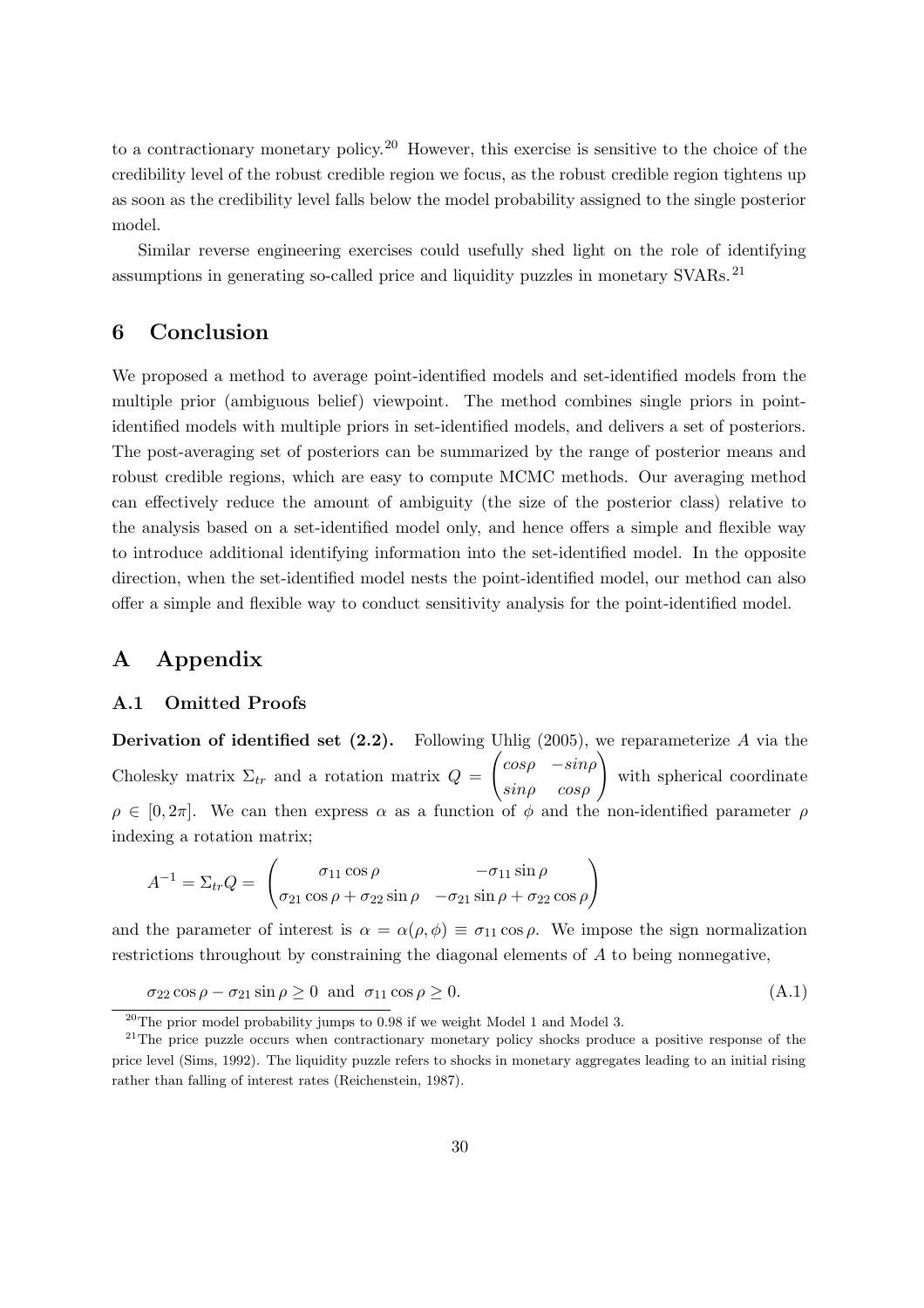The sign restrictions  $a_{12} \geq 0$  and  $a_{21} \leq 0$  are expressed as

$$
\sigma_{11}\sin\rho \ge 0\tag{A.2}
$$

$$
-\sigma_{22}\sin\rho - \sigma_{21}\cos\rho \le 0. \tag{A.3}
$$

Given  $\phi$ , the identified set for  $\alpha = \sigma_{11} \cos \rho$  is given by its range as  $\rho$  varies over the range characterized by the restrictions  $(A.1)$  -  $(A.3)$ . Since the second constraint in  $(A.1)$  and  $(A.2)$ imply  $\rho \in [0, \pi/2]$ , we focus on how the other two restrictions (the first constraint in (A.1) and (A.3)) tighten up  $\rho \in [0, \pi/2]$ .

Assume  $\sigma_{21} > 0$ . Then, they imply  $\arctan(-\sigma_{21}/\sigma_{22}) \leq \rho \leq \arctan(\sigma_{22}/\sigma_{21})$ . Intersecting this interval with  $\rho \in [0, \pi/2]$  leads to  $[0, \arctan(\sigma_{22}/\sigma_{21})]$  as the identified set for  $\rho$ . Hence, the identified set for  $\alpha$  in the  $\sigma_{21} > 0$  case follows. A similar argument leads to the  $\alpha$  identified set for the  $\sigma_{21} \leq 0$  case.

**Proof of Lemma 3.1.** (i) By the construction of  $\phi$ -prior (3.2), the marginal likelihood for  $M \in \mathcal{M}^s$  can be rewritten as

$$
p(Y|M) = \int_{\Phi} p(Y|\phi, M) d\pi_{\phi|M}(\phi)
$$
  
= 
$$
\int_{\Phi} p(Y|\phi) \cdot \frac{1\{IS_{\alpha}(\phi|M) \neq \emptyset\}}{\tilde{\pi}_{\phi}(IS_{\alpha}(\phi|M) \neq \emptyset)} d\tilde{\pi}_{\phi}(\phi)
$$
  
= 
$$
\tilde{p}(Y) \int_{\phi} \frac{1\{IS_{\alpha}(\phi|M) \neq \emptyset\}}{\tilde{\pi}_{\phi}(IS_{\alpha}(\phi|M) \neq \emptyset)} d\tilde{\pi}_{\phi|Y}(\phi)
$$
  
= 
$$
\tilde{p}(Y) \frac{\tilde{\pi}_{\phi|Y}(IS_{r}(\phi|M) \neq \emptyset)}{\tilde{\pi}_{\phi}(IS_{r}(\phi|M) \neq \emptyset)} = \tilde{p}(Y)O_{M},
$$

where the second line uses the assumption that the set-identified models admit an identical reduced-form and the third line follows from the Bayes theorem for the reduced-form parameters,  $p(Y|\phi) \tilde{\pi}_{\phi}(\phi) = \tilde{p}(Y) \tilde{\pi}_{\phi|Y}(\phi)$ . Plugging this expression of the marginal likelihood into (3.1) leads to the claim.

(ii) Under the additionally imposed assumptions, the marginal likelihood of model  $M^p \in$  $\mathcal{M}^p$  is given by  $\tilde{p}(Y)O_{M^p}$ . Hence, combined with  $p(Y|M^s) = \tilde{p}(Y)O_{M^s}$  shown in part (i), (3.5) follows.

(iii) The claim follows immediately by noting that the imposed assumptions imply  $O_M = 1$ for all  $M \in \mathcal{M}$  and setting  $O_M$ ,  $M \in \mathcal{M}$ , to one in (3.5).

**Derivation of**  $\Pi_{\alpha|M^{s},Y}$  in equation (3.7). We derive  $\Pi_{\alpha|M^{s},Y}$  in the next lemma:

**Lemma A.1** For a set-identified model M<sup>s</sup> with the structural parameters  $\theta_{M^s} \in \Theta_{M^s}$  and reduced-form parameters  $\phi_{M^s} = g_{M^s}(\theta_{M^s}) \in \Phi_{M^s} = g_{M^s}(\Theta_{M^s})$ , let a prior for  $\phi_{M^s}$ ,  $\pi_{\phi_{M^s}|M^s}$ be given. Define the class of priors of  $\theta_M$  by

$$
\Pi_{\theta_M s|M^s} \equiv \left\{ \pi_{\theta_M s|M^s} : \pi_{\theta_M s|M^s}(\Theta_M s \cap g^{-1}_{M^s}(B)) = \pi_{\phi_M s|M^s}(B), \ \forall B \in \mathcal{B}(\Phi_M s) \right\}.
$$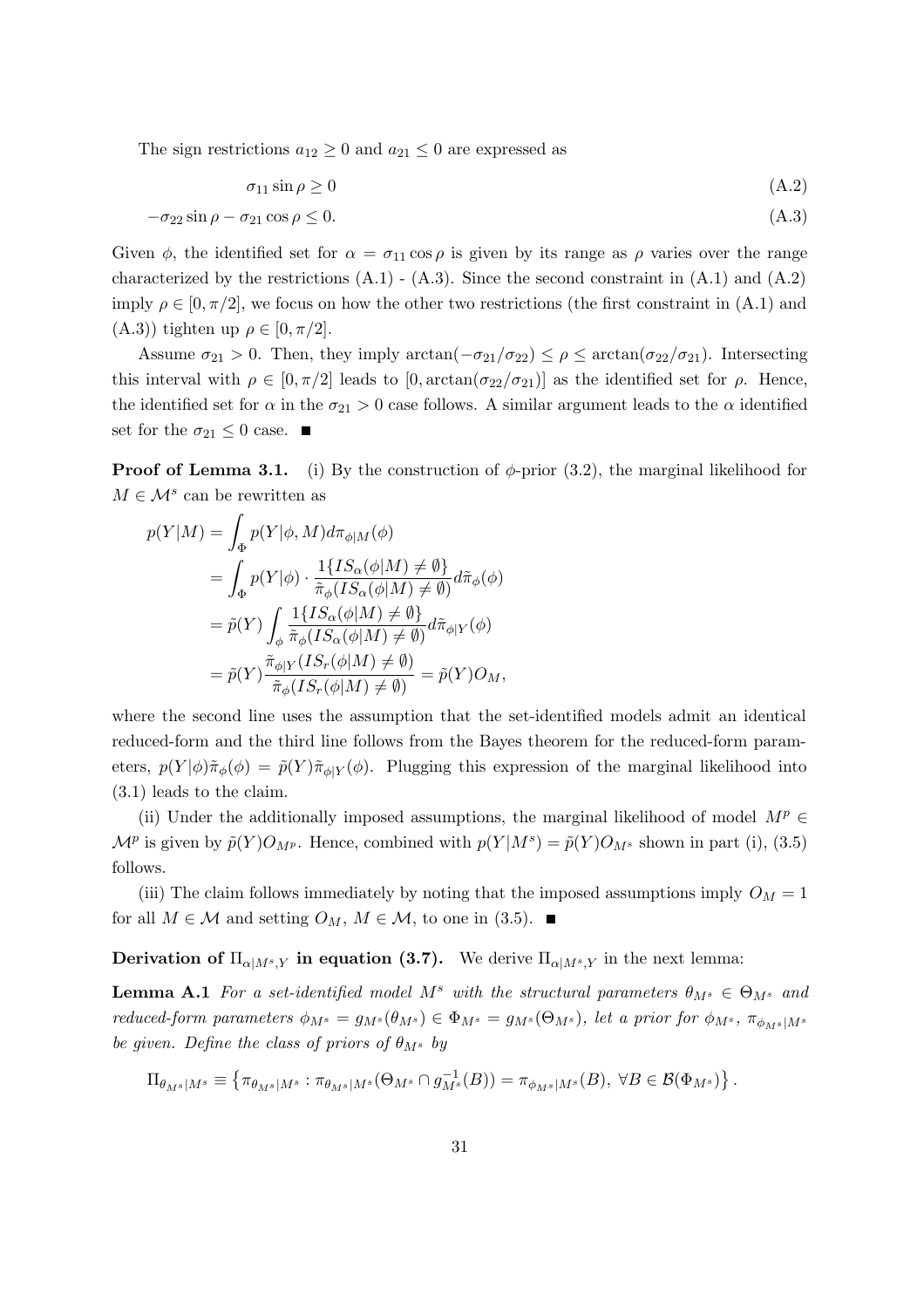Updating  $\Pi_{\theta_{M^s}|M^s}$  prior-by-prior with the likelihood  $\tilde{p}(Y|\theta_{M^s},M^s)$  and marginalizing the resulting posteriors via  $\alpha = \alpha_{M^s}(\theta_M)$  leads to the following set of posteriors for  $\alpha$ :

$$
\Pi_{\alpha|M^s,Y}
$$
\n
$$
\equiv \left\{ \pi_{\alpha|M^s,Y} = \int_{\Phi_M} \pi_{\alpha|M^s,\phi_{M^s}} d\pi_{\phi_{M^s}|M^s,Y} : \pi_{\alpha|M^s,\phi_{M^s}} (IS_{\alpha}(\phi_{M^s}|M^s)) = 1, \pi_{\phi_{M^s}|M^s} \text{--a.s.} \right\}.
$$
\n(A.4)

**Proof of Lemma A.1.** The prior-by-prior updating rule updates  $\Pi_{\theta_{M^s}|M^s}$  to

$$
\Pi_{\theta_M s|M^s,Y} \equiv \left\{ \pi_{\theta_M s|M^s,Y} : \pi_{\theta_M s|M^s,Y}(\Theta_M s \cap g^{-1}_{M^s}(B)) = \pi_{\phi_M s|M^s,Y}(B), \ \forall B \in \mathcal{B}(\Phi_M s) \right\}.
$$

Since  $\pi_{\theta_M s|M^s,Y}(\Theta_M s \cap g_M^{-1}(B))$  can be written as

$$
\pi_{\theta_M s|M^s,Y}(\Theta_M s \cap g_{M^s}^{-1}(B)) = \int_B \pi_{\theta_M s|\phi_M s,M^s}(\Theta_M s \cap g_{M^s}^{-1}(\phi_M s)) d\pi_{\phi_M s|M^s,Y}(\phi_M s),
$$

the  $\phi_{M^s}$ -marginal constraints for  $\pi_{\theta_M s|M^s,Y}$  are equivalent to

$$
\int_B \pi_{\theta_M s\,|\phi_M s,M^s}(\Theta_{M^s}\cap g^{-1}_{M^s}(\phi_{M^s}))d\pi_{\phi_M s|M^s,Y}(\phi_{M^s})=\pi_{\phi_M s|M^s,Y}(B).
$$

This equality holds for all  $B \in \mathcal{B}(\Phi_{M^s})$  if and only if  $\pi_{\theta_{M^s}|\phi_{M^s},M^s}(\Theta_{M^s} \cap g_{M^s}^{-1}(\phi_{M^s})) = 1$ ,  $\pi_{\phi_{M^s}|M^s,Y}$ -a.s. Accordingly, an equivalent representation of the class of posteriors for  $\theta_{M^s}$  is

$$
\Pi_{\theta_M s|M^s,Y} = \left\{ \int_{\Phi_M s} \pi_{\theta_M s|\phi_M s,M^s} d\pi_{\Phi_M s|Y} : \pi_{\theta_M s|\phi_M s,M^s}(\Theta_M s \cap g_{M^s}^{-1}(\phi_M s)) = 1, \pi_{\phi_M s|M^s,Y} \text{-a.s.} \right\}.
$$
\n(A.5)

Note that we have

$$
\pi_{\alpha|\phi_{M^s},M^s}(IS_{\alpha}(\phi_{M^s}|M^s)) = \pi_{\theta_{M^s}|\phi_{M^s},M^s}(\alpha_{M^s}^{-1}(IS_{\alpha}(\phi_{M^s}|M^s)))
$$
  

$$
= \pi_{\theta_{M^s}|\phi_{M^s},M^s}(\Theta_{M^s} \cap g_{M^s}^{-1}(\phi_{M^s})),
$$

where the second equality follows by the definition of the identified set of  $\alpha$ . Hence,  $\pi_{\theta_M s | \phi_M s, M^s}(\Theta_M s \cap$  $g_{M^s}^{-1}(\phi_{M^s})$  = 1,  $\pi_{\phi_{M^s}|M^s,Y}$ -a.s. holds if and only if  $\pi_{\alpha|\phi_{M^s},M^s}(IS_{\alpha}(\phi_{M^s}|M^s)) = 1$ ,  $\pi_{\phi_{M^s}|M^s,Y}$ a.s. The class of marginalized posteriors for  $\alpha$  (A.4) therefore follows.

**Proof of Proposition 3.1.** Let  $\pi_{\theta,M}$  be a prior of  $(\theta, M)$  belonging to the proposed  $\Pi_{\theta,M}$ . The corresponding posterior for  $\theta$  with M integrated out can be computed as follows: for any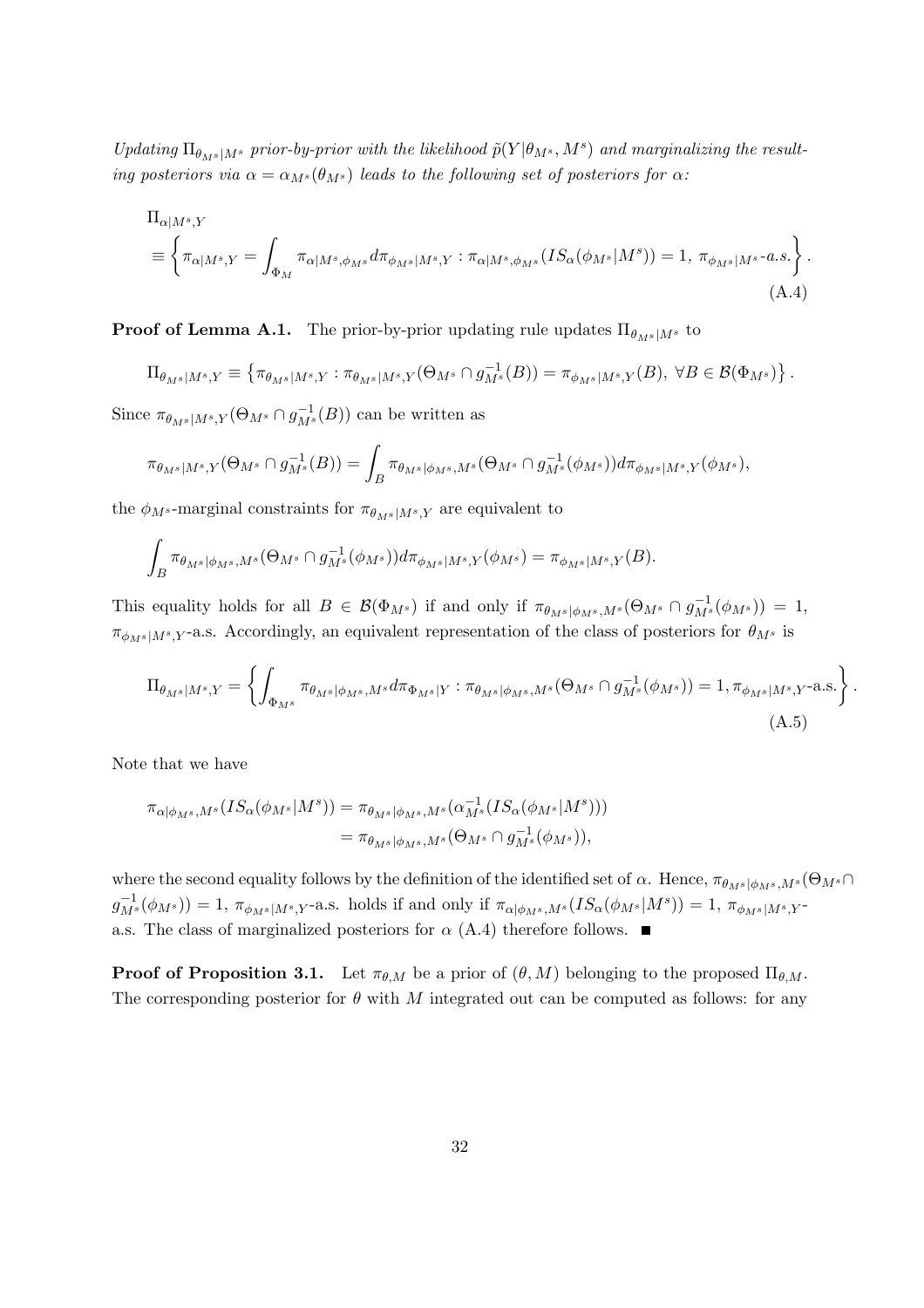measurable subset  $H \subset \Theta$ ,

$$
\pi_{\theta|Y}(H) = \frac{\sum_{M \in \mathcal{M}} \int_H \tilde{p}(Y|\theta, M) d\pi_{\theta|M}(\theta) \pi_M}{\sum_{M \in \mathcal{M}} \left[ \int_{\Theta_M} \tilde{p}(Y|\theta, M) d\pi_{\theta|M}(\theta) \right] \pi_M}
$$
\n
$$
= \frac{\left( \sum_{M^p \in \mathcal{M}^p} \frac{\sum_{M^p \in \mathcal{M}^p} \pi_{\theta|M^p, Y}(H) p(Y|M^p) \pi_{M^p}}{\sum_{M^p \in \mathcal{M}^p} p(Y|M^p) \pi_{M^p} + \sum_{M^s \in \mathcal{M}^s} \left[ \int_{\Phi_{M^s}} p(Y|\phi_{M^s}, M^s) d\pi_{\phi_{M^s}|M^s}(\phi_{M^s}) \right] \pi_{M^s}} \right]}{ \sum_{M^p \in \mathcal{M}^p} \pi_{\theta|M^p}(H) \pi_{M^p} + \sum_{M^s \in \mathcal{M}^s} \left[ \int_{\Phi_{M^s}} \pi_{\theta|\phi_{M^s}, M^s}(H) d\pi_{\phi_{M^s}|M^s, Y}(\phi_{M^s}) \right] \pi_{M^s}|Y}
$$

where the second line uses

$$
\int_{H} \tilde{p}(Y|\theta, M) d\pi_{\theta|M}(\theta) = \int_{\Phi_{M}} \left[ \int_{\Theta} 1\{\theta \in H\} \tilde{p}(Y|\theta, M) d\pi_{\theta|\phi_{M}, M}(\theta) \right] d\pi_{\phi_{M}|M}(\phi_{M})
$$
\n
$$
= \int_{\Phi_{M}} \left[ \int_{\Theta} 1\{\theta \in H\} d\pi_{\theta|\phi_{M}, M}(\theta) \right] p(Y|\phi_{M}, M) d\pi_{\phi_{M}|M}(\phi_{M})
$$
\n
$$
= \int_{\Phi_{M}} \pi_{\theta|\phi_{M}, M}(H) p(Y|\phi_{M}, M) d\pi_{\phi_{M}|M}(\phi_{M}).
$$

The class of posteriors for  $\theta$  can be therefore represented as

$$
\Pi_{\theta|Y} \equiv \left\{ \sum_{M^p \in \mathcal{M}^p} \pi_{\theta|M^p,Y} \pi_{M^p|Y} + \sum_{M^s \in \mathcal{M}^s} \pi_{\theta|M^s,Y} \pi_{M^s|Y} : \pi_{\theta|M^s,Y} \in \Pi_{\theta|M^s,Y}, \ \forall M^s \in \mathcal{M}^s \right\},
$$

where  $\Pi_{\theta|M^s,Y}$  is as defined in (A.5). As shown in the proof of Lemma A.1 above, marginalizing  $\Pi_{\theta|M^s,Y}$  to  $\alpha$  leads to  $\Pi_{\alpha|M^s,Y}$  defined in (3.7). We therefore conclude that marginalizing  $\Pi_{\theta|Y}$ to  $\alpha$  results in  $\Pi_{\alpha|Y}$  shown in (3.8).

Proof of Proposition 3.2. (i) Since there is no constraint across the posteriors belonging to different posterior classes, it holds

$$
\inf_{\pi_{\alpha|Y}\in\Pi_{\alpha|Y}}E_{\alpha|Y}(\alpha)=\sum_{M^p\in\mathcal{M}^p}E_{\alpha|M^p,Y}(\alpha)\pi_{M^p|Y}+\sum_{M^s\in\mathcal{M}^s}\inf_{\pi_{\alpha|M^s,Y}\in\Pi_{\alpha|M^s,Y}}\left\{E_{\alpha|M^s,Y}(\alpha)\right\}\cdot\pi_{M^s|Y}.
$$

By the construction of  $\Pi_{\alpha|M^s,Y}$ , an application of Proposition 4.1 (ii) of Giacomini and Kitagawa (2015) shows  $\inf_{\pi_{\alpha|M^s,Y}\in\Pi_{\alpha|M^s,Y}}\left\{E_{\alpha|M^s,Y}(\alpha)\right\} = E_{\phi_{M^s}|M^s,Y}(l(\phi_{M^s}|M^s)).$  The claim of the mean lower bound therefore follows. The mean upper bound can be shown similarly. (ii) Note that

$$
\inf_{\pi_{\alpha|Y}\in\Pi_{\alpha|Y}}\pi_{\alpha|Y}(H)=\sum_{M^p\in\mathcal{M}^p}\pi_{\alpha|M^p,Y}(H)\cdot\pi_{M^p|Y}+\sum_{M^s\in\mathcal{M}^s}\inf_{\pi_{\alpha|M^s,Y}\in\Pi_{\alpha|M^s,Y}}\left\{\pi_{\alpha|M^s,Y}(H)\right\}\cdot\pi_{M^s|Y}.
$$

Proposition 3.1 of Kitagawa (2012) shows

$$
\inf_{\pi_{\alpha|M^s,Y}\in\Pi_{\alpha|M^s,Y}}\left\{\pi_{\alpha|M^s,Y}(H)\right\}=\pi_{\phi_{M^s}|M^s,Y}(IS_{\alpha}(\phi_{M^s}|M^s)\subset H).
$$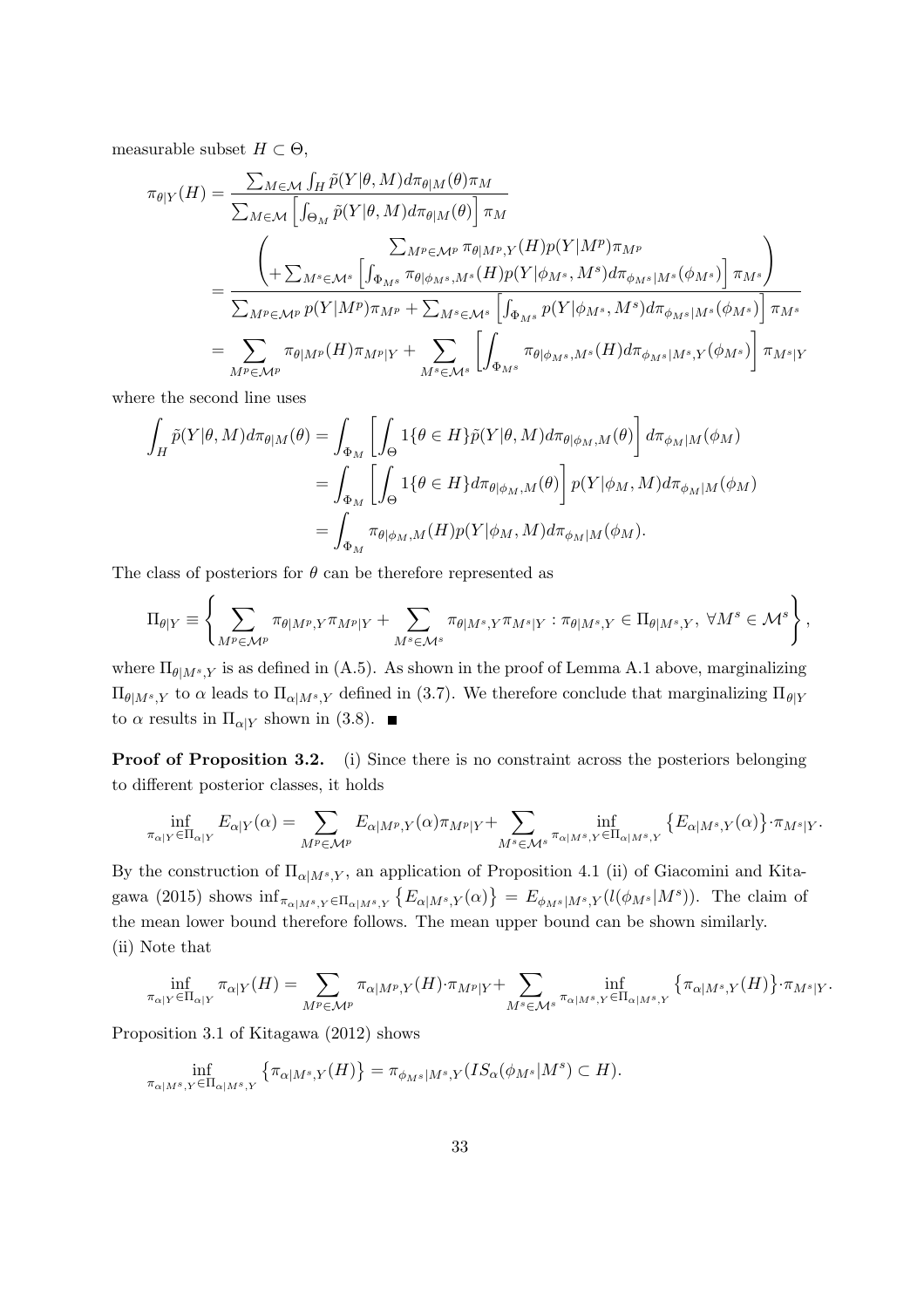(iii) By setting H to  $[-\infty, a]$ , the lower probability obtained in part (ii) yields the lower bound of the cdfs, since the event  $IS_{\alpha}(\phi_{M^s}|M^s) \subset [-\infty, a]$  is equivalent to  $u(\phi_{M^s}|M^s) \leq a$ . The upper bound follows by noting

$$
\sup_{\pi_{\alpha|M^s,Y}\in\Pi_{\alpha|M^s,Y}}\pi_{\alpha|M^s,Y}([\infty,a]) = \pi_{\phi_{M^s}|M^s,Y}(IS_{\alpha}(\phi_{M^s}|M^s)\cap[\infty,a] \neq \emptyset)
$$

$$
= \pi_{\phi_{M^s}|M^s,Y}(l(\phi_{M^s}|M^s) \leq a).
$$

The range of quantiles then follows by inverting these cdf bounds.  $\blacksquare$ 

Next, we show two lemmas to be used to prove Proposition 3.3. We denote the set of candidate models satisfying condition (A) of Assumption 3.2 (i) by  $\mathcal{M}_A$  and the set of those satisfying condition (B) by  $\mathcal{M}_B$ . Under Assumption 3.2 (i),  $\mathcal{M} = \mathcal{M}_A \cup \mathcal{M}_B$  holds. Note that through these lemmas and the proof of Proposition 3.3,  $M$  is assumed to admit an identical reduced-form with reduced-form parameter dimension  $d \geq 1$ .

**Lemma A.2** Suppose Assumption 3.2 holds. For  $M \in \mathcal{M}_A$ ,

$$
\frac{n^{d/2} \det(H_n(\hat{\phi}))^{1/2} p(Y^n | M)}{(2\pi)^{d/2} p(Y^n | \hat{\phi})} - f_{\phi|M}(\hat{\phi}) = O(n^{-1/2}),
$$

with  $P_{Y^{\infty}|\phi_{true}}$ -probability one.

**Proof of Lemma A.2.** Denote the reduced-form parameter vector by  $\phi = (\phi_1, \dots, \phi_d)$  and the third-derivative of  $l_n(\cdot)$  by  $h_{ijk}(\cdot) \equiv \frac{\partial^3}{\partial \phi_i \partial \phi_j \partial \phi_k} l_n(\cdot)$ ,  $1 \le i, j, k \le d$ . By Assumptions 3.2 (i), (ii) and (iv), there exists  $B^*$  an open neighborhood of  $\phi_{true}$  such that  $B^* \subset \Phi_M$  holds for all  $M \in \mathcal{M}_A$ , and

$$
\sup_{\phi \in B^*} \max_{1 \le i,j,k \le d} |h_{ijk}(\phi)| < \infty,\tag{A.6}
$$

and

$$
\limsup_{n \to \infty} \sup_{\phi \in \Phi \backslash B^*} \{ l_n(\phi) - l_n(\phi_{true}) \} < 0, \quad \text{with } P_{Y^{\infty}|\phi_{true}}\text{-probability one} \tag{A.7}
$$

hold. Since Assumptions 3.2 (iii) and (iv) imply the strong convergence of  $\hat{\phi}$ , for all sufficiently large  $n, \hat{\phi} \in B^*$  holds. Given  $\hat{\phi} \in B^*$ , consider the third-order mean value expansions of  $nl_n(\phi)$ :

$$
nl_n(\phi) = nl_n(\hat{\phi}) - \frac{n}{2}(\phi - \hat{\phi})'H_n(\hat{\phi})(\phi - \hat{\phi}) + \frac{n}{6} \sum_{1 \le i,j,k \le d} h_{ijk}(\tilde{\phi})(\phi_i - \hat{\phi}_i)(\phi_j - \hat{\phi}_j)(\phi_k - \hat{\phi}_k)
$$
  
= 
$$
nl_n(\hat{\phi}) - \frac{1}{2}u'H_n(\hat{\phi})u + \frac{1}{\sqrt{n}}R_{1n}(u),
$$

where  $\tilde{\phi}$  is a convex combination of  $\phi$  and  $\hat{\phi}$ ,  $u \equiv \sqrt{n}(\phi - \hat{\phi})$ , and  $R_{1n}(u) = \frac{1}{6} \sum_{1 \leq i,j,k \leq d} h_{ijk}(\tilde{\phi}) u_i u_j u_k$ , where  $u_i$  is the i-th entry of vector u. By the boundedness of  $h_{ijk}$  on  $B^*$ ,  $R_{1n}(u)$  can be bounded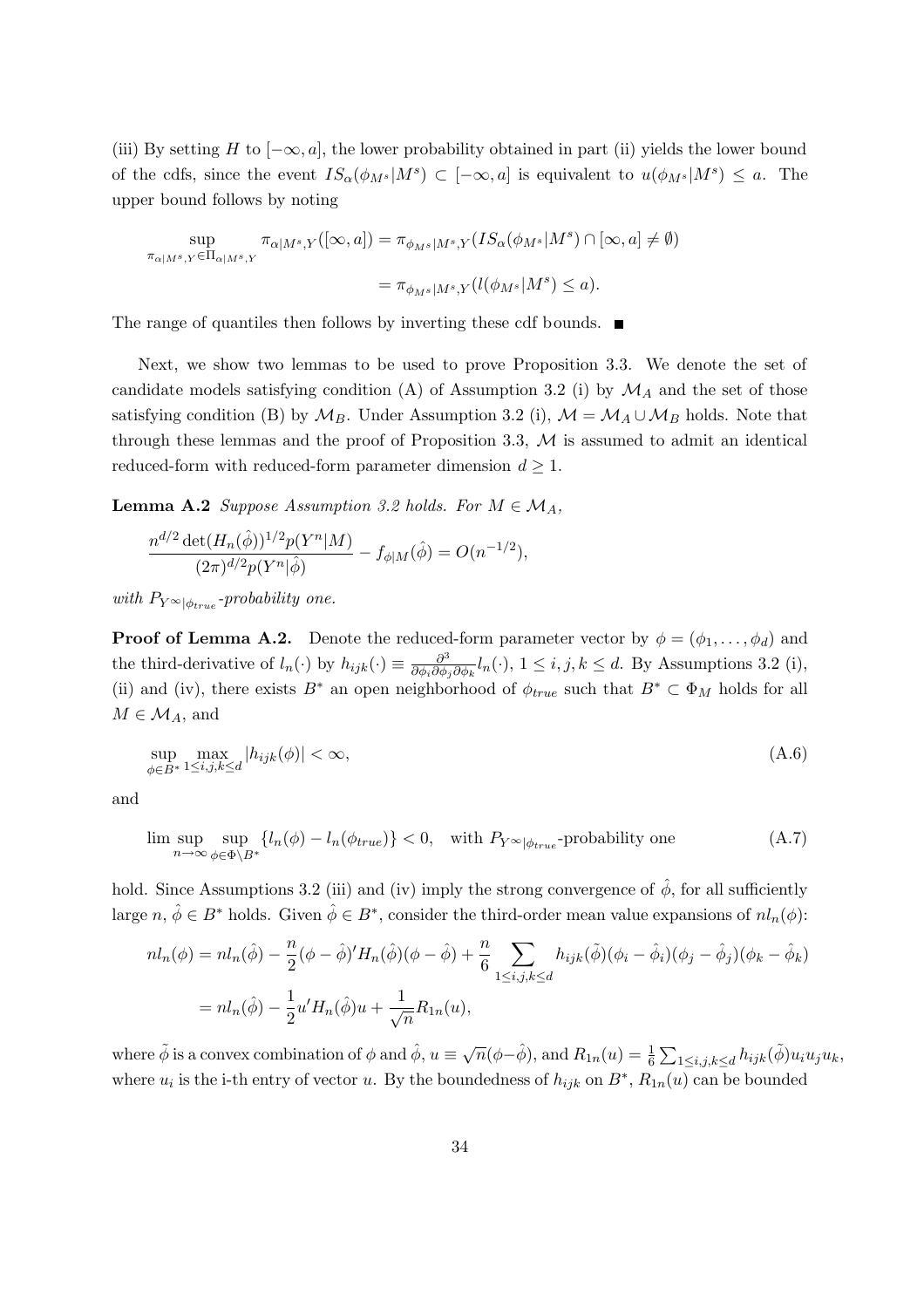by a third-order polynomial of u with bounded coefficients on  $\sqrt{n}(B^* - \hat{\phi})$ , where  $\sqrt{n}(B^* - \hat{\phi})$ is the subset in  $\mathbb{R}^d$  that translates  $B^*$  by  $\hat{\phi}$  and scales up by  $\sqrt{n}$ . Plugging this expansion in  $p(Y^n|\phi) = \exp(n l_n(\phi))$  and combining it with the first-order expansion of  $f_{\phi|M}(\phi)$ , we obtain on  $\phi \in B^*$  (or equivalently on  $u \in \sqrt{n}(B^* - \hat{\phi})$ )

$$
p(Y^{n}|\phi) f_{\phi|M}(\phi) = \exp \left\{ nl_{n}(\hat{\phi}) - \frac{1}{2} u' H_{n}(\hat{\phi}) u \right\} \left\{ 1 + \frac{1}{\sqrt{n}} R_{1n}(u) + \frac{1}{2n} R_{1n}(u)^{2} + \cdots \right\}
$$

$$
\times \left\{ f_{\phi|M}(\hat{\phi}) + \frac{1}{\sqrt{n}} R_{2n}(u) \right\}
$$

$$
= \exp \left\{ nl_{n}(\hat{\phi}) - \frac{1}{2} u' H_{n}(\hat{\phi}) u \right\} \left\{ f_{\phi|M}(\hat{\phi}) + \frac{1}{\sqrt{n}} R_{3n}(u) \right\}, \tag{A.8}
$$

where the first equality invokes the expansion of  $\exp(x) = 1 + x + 2^{-1}x^2 + \cdots$ ,  $R_{2n} = f'_{\phi|M}(\tilde{\phi})u$ , and  $R_{3n}$  collects the residual terms that can be bounded uniformly on  $\sqrt{n}(B^* - \hat{\phi})$  by a finite order polynomial of  $u$  with bounded coefficients.

Integration of  $p(Y^n|\phi) f_{\phi|M}(\phi)$  over  $\phi \in B^*$  is equivalent to integrating (A.8) in u over  $\sqrt{n}(B^* - \hat{\phi})$ :

$$
\int_{B^*} p(Y^n|\phi) f_{\phi|M}(\phi) d\phi
$$
\n
$$
= n^{-d/2} \exp\{nl_n(\hat{\phi})\} \left( \int_{\sqrt{n}(B^* - \phi_{true})} \left( f_{\phi|M}(\hat{\phi}) + R_{3n}(u) \right) \exp\left\{ -\frac{1}{2} u'H_n(\hat{\phi})u \right\} du \right)
$$
\n
$$
= (2\pi)^{d/2} p(Y^n|\hat{\phi}) n^{-d/2} \det(H_n(\hat{\phi}))^{1/2} \left( f_{\phi|M}(\hat{\phi}) E_{H_n}[1_{\sqrt{n}(B^* - \hat{\phi})}(u)] + n^{-1/2} E_{H_n}[R_{3n}(u) \cdot 1_{\sqrt{n}(B^* - \hat{\phi})}(u)] \right)
$$
\n
$$
= (2\pi)^{d/2} p(Y^n|\hat{\phi}) n^{-d/2} \det(H_n(\hat{\phi}))^{1/2} \left( f_{\phi|M}(\hat{\phi}) + O(n^{-1/2}) \right), \tag{A.9}
$$

where  $E_{H_n}(\cdot)$  is the expectation taken with respect to  $u \sim \mathcal{N}(0, H_n(\hat{\phi})^{-1})$ . Note that the third equality follows since the replacement of  $\sqrt{n}(B^* - \hat{\phi})$  with  $\mathbb{R}^d$  incurs an error of exponentially decreasing order and  $E_{H_n}(R_{3n}(u))$  is finite, i.e., the multivariate normal distribution has finite moments at any order.

Consider now integrating  $p(Y^n|\phi) f_{\phi|M}(\phi)$  over  $\Phi_M \setminus B^*$ .

$$
\int_{\Phi_M \backslash B^*} p(Y^n | \phi) f_{\phi|M}(\phi) d\phi
$$
\n=  $(2\pi)^{d/2} p(Y^n | \hat{\phi}) n^{-d/2} \det(H_n(\hat{\phi}))^{1/2}$   
\n $\times \left( (2\pi)^{-d/2} n^{d/2} \det(H_n(\hat{\phi}))^{-1/2} \int_{\Phi_M \backslash B^*} \exp\{n(l_n(\phi) - l_n(\hat{\phi}))\} f_{\phi|M}(\phi) d\phi \right)$   
\n $\leq (2\pi)^{d/2} p(Y^n | \hat{\phi}) n^{-d/2} \det(H_n(\hat{\phi}))^{1/2}$   
\n $\times \left( (2\pi)^{-d/2} n^{d/2} \det(H_n(\hat{\phi}))^{-1/2} \bar{f}_{\phi|M} \sup_{\phi \in \Phi \backslash B^*} \{ \exp\{n(l_n(\phi) - l_n(\phi_{true}))\} \} \right),$  (A.10)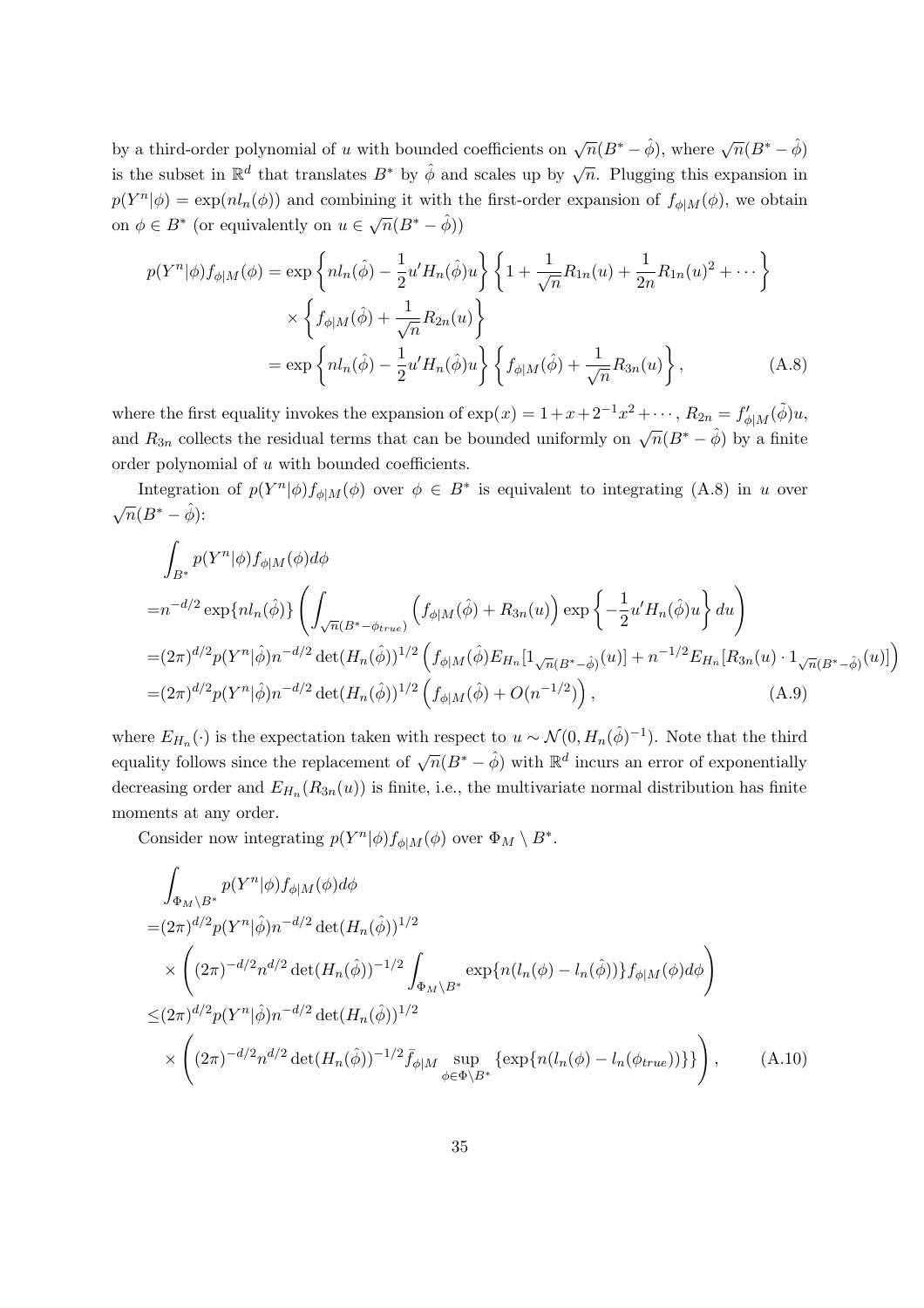where by Assumption 3.2 (v),  $\bar{f}_{\phi|M} \equiv \sup_{\phi \in \Phi} f_{\phi|M}(\phi) < \infty$ . Assumptions 3.2 (iii) and (iv) imply that the term in the parentheses of  $(A.10)$  converges to zero faster than  $n^{-1/2}$ -rate with  $P_{Y\infty|\phi_{true}}$ -probability one. Summing up (A.9) and (A.10) gives the following asymptotic approximation of the marginal likelihood in model  $M \in \mathcal{M}_A$ .

$$
p(Y^{n}|M) = \int_{B^{*}} p(Y^{n}|\phi) f_{\phi|M}(\phi) d\phi + \int_{\Phi_{M} \backslash B^{*}} p(Y^{n}|\phi) f_{\phi|M}(\phi) d\phi
$$
  
=  $(2\pi)^{d/2} p(Y^{n}|\hat{\phi}) n^{-d/2} \det(H_{n}(\hat{\phi}))^{1/2} (f_{\phi|M}(\hat{\phi}) + O(n^{-1/2}))$ , (A.11)

with  $P_{Y} \otimes_{\phi_{true}}$ -probability one. Bringing the multiplicative terms in the right-hand side of (A.11) to the left-hand side completes the proof.  $\blacksquare$ 

**Lemma A.3** Suppose Assumption 3.2 holds. For model  $M \in \mathcal{M}_B$ ,

$$
\frac{n^{d/2} \det(H_n(\hat{\phi}))^{1/2} p(Y^n|M)}{(2\pi)^{d/2} p(Y^n|\hat{\phi})} = o(n^{-1/2}),
$$

with  $P_{Y^{\infty}|\phi_{true}}$ -probability one.

**Proof of Lemma A.3.** Let  $B^*$  be an open neighborhood of  $\phi_{true}$  as defined in the proof of Lemma A.2.

Consider the marginal likelihood of model  $M \in \mathcal{M}_B$  divided by  $(2\pi)^{d/2}p(Y^n|\hat{\phi})n^{-d/2}\det(H_n(\hat{\phi}))^{1/2}$ :

$$
\frac{n^{d/2} \det(H_n(\hat{\phi}))^{1/2} p(Y^n | M)}{(2\pi)^{d/2} p(Y^n | \hat{\phi})} = \frac{n^{d/2} \det(H_n(\hat{\phi}))^{1/2}}{(2\pi)^{d/2}} \int_{\Phi_M} \exp\{n(l_n(\phi) - l_n(\hat{\phi}))\} f_{\phi|M}(\phi) d\phi
$$
  

$$
\leq \frac{n^{d/2} \det(H_n(\hat{\phi}))^{1/2}}{(2\pi)^{d/2}} \bar{f}_{\phi|M} \sup_{\phi \in \Phi_M} \exp\{n(l_n(\phi) - l_n(\hat{\phi}))\}
$$
  

$$
\leq \frac{n^{d/2} \det(H_n(\hat{\phi}))^{1/2}}{(2\pi)^{d/2}} \bar{f}_{\phi|M} \sup_{\phi \in \Phi \setminus B^*} \exp\{n(l_n(\phi) - l_n(\phi_{true}))\},
$$
  
(A.12)

where  $\bar{f}_{\phi|M} = \sup_{\phi} f_{\phi|M}(\phi) < \infty$ , and the third line follows since  $B^* \subset \Phi_M^c$  implies  $\Phi_M \subset \Phi \backslash B^*$ . Note that by Assumption 3.2 (iv), the upper bound shown in (A.12) converges to zero faster than the polynomial rate of  $n^{-1/2}$  with  $P_{Y\infty|\phi_{true}}$ -probability one.

Proof of Proposition 3.3. (i) Under Assumption 3.2 (i), the posterior model probability of model  $M \in \mathcal{M}$  can be written as

$$
\pi_{M|Y^n} = \frac{p(Y^n|M)\pi_M}{\sum_{M' \in \mathcal{M}_A} p(Y^n|M')\pi_{M'} + \sum_{M' \in \mathcal{M}_B} p(Y^n|M')\pi_{M'}}
$$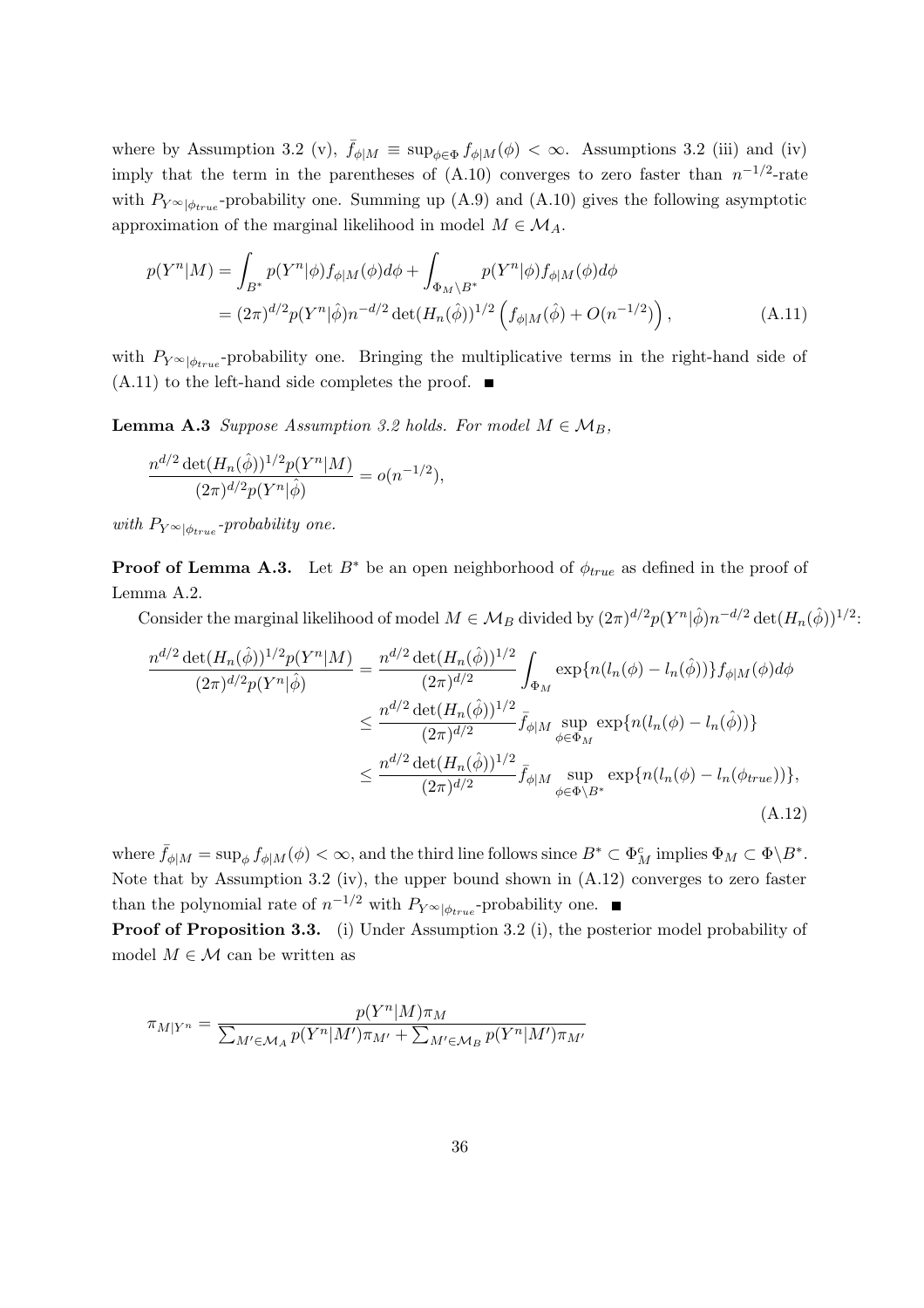By dividing both the numerator and denominator by  $(2\pi)^{d/2}p(Y^n|\hat{\phi})n^{-d/2}\det(H_n(\hat{\phi}))^{1/2}$  and applying Lemmas A.2 and A.3, we have

$$
\pi_{M|Y^n} = \begin{cases} \frac{f_{\phi|M}(\hat{\phi})\pi_M}{\sum_{M' \in \mathcal{M}_A} f_{\phi|M'}(\hat{\phi})\pi_{M'}} + O(n^{-1/2}), & \text{for } M \in \mathcal{M}_A, \\ o(n^{-1/2}), & \text{for } M \in \mathcal{M}_B, \end{cases}
$$

with  $P_{Y^{\infty}|\phi_{true}}$ -probability one.

Since  $f_{\phi|M}(\cdot)$  is assumed to be continuous and Assumptions 3.2 (iii) and (iv) imply almost sure convergence of  $\hat{\phi}$  to  $\phi_{true}$ ,  $\pi_{M|Y^{\infty}}$  of the current proposition follows.

(ii) With the given specifications of the  $\phi$ -prior,  $f_{\phi|M}(\phi_{true})$  is proportional to  $\tilde{\pi}(\Phi_M)^{-1}$  up to the model-independent constant (the Lebesgue density of  $\tilde{\pi}_{\phi}$  evaluated at  $\phi = \phi_{true}$ ). Hence, (i) of the current proposition is reduced to the asymptotic model probabilities of (ii).

(iii) This trivially follows from Lemma 3.1 (iii).  $\blacksquare$ 

#### A.2 Example 2: Treatment Effect Model with an Instrument

This appendix illustrate applicability of our averaging proposal to the treatment effect model with noncompliance and a binary instrumental variable  $Z \in \{0, 1\}$  (Imbens and Angrist (1994)).

Assume that the treatment status and the outcome of interest are both binary. Let  $(W_1, W_0) \in \{1, 0\}^2$  be the potential treatment status in response to the instrument, and  $W = ZW_1 + (1 - Z)W_0$  be the observed treatment status.  $(Y_1, Y_0) \in \{1, 0\}^2$  is a pair of treated and control outcomes and  $Y = WY_1 + (1 - W)Y_0$  is the observed outcome. Following Imbens and Angrist (1994), consider partitioning the population into four subpopulations defined in terms of the potential treatment-selection responses:

$$
T = \begin{cases} c & \text{if } W_1 = 1 \text{ and } W_0 = 0 & \text{: compiler,} \\ at & \text{if } W_1 = W_0 = 1 & \text{: always-taker,} \\ at & \text{if } W_1 = W_0 = 0 & \text{: never-taker,} \\ d & \text{if } W_1 = 0 \text{ and } W_0 = 1 & \text{: defer,} \end{cases}
$$

where  $T$  is the indicator for the types of selection responses.

Assume that the instrument is randomized in the sense that  $Z \perp (Y_1, Y_0, W_1, W_0).^{22}$  Then, the distribution of observables and the distribution of potential outcomes satisfy the following equalities for  $y \in \{1, 0\}$ :

$$
\Pr(Y = y, W = 1 | Z = 1) = \Pr(Y_1 = y, T = c) + \Pr(Y_1 = y, T = at),
$$
\n
$$
\Pr(Y = y, W = 1 | Z = 0) = \Pr(Y_1 = y, T = d) + \Pr(Y_1 = y, T = at),
$$
\n
$$
\Pr(Y = y, W = 0 | Z = 1) = \Pr(Y_0 = y, T = d) + \Pr(Y_1 = y, T = nt),
$$
\n
$$
\Pr(Y = y, W = 0 | Z = 0) = \Pr(Y_0 = y, T = c) + \Pr(Y_1 = y, T = nt).
$$
\n(A.13)

<sup>&</sup>lt;sup>22</sup>As reflected in the notation of the potential outcomes  $(Y_1, Y_0)$ , we assume the exclusion restriction of the instrument.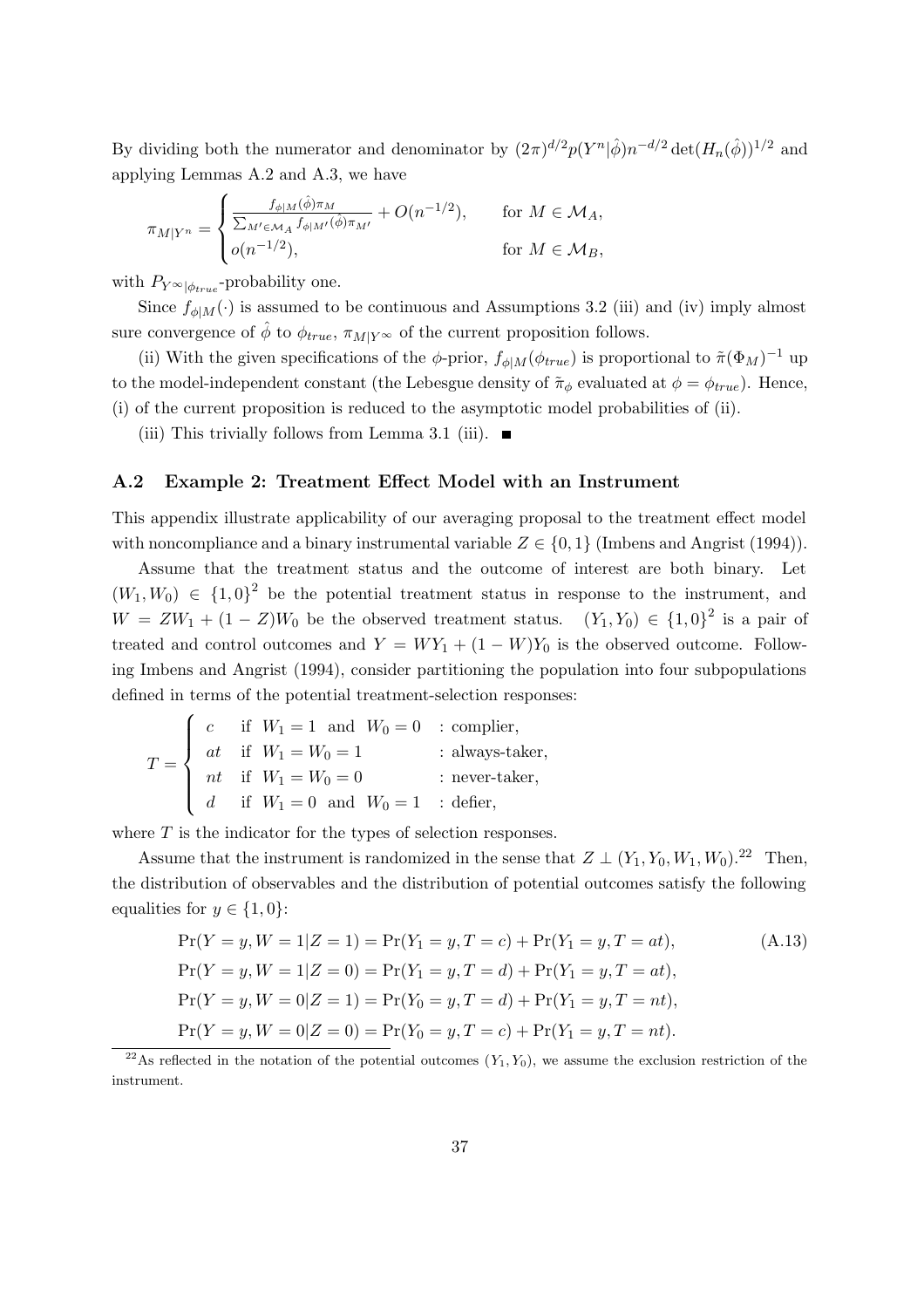Ruling out the marginal distribution of Z, the structural parameters index a joint distribution of  $(Y_1, Y_0, T)$ :

$$
\theta = (\Pr(Y_1 = y, Y_0 = y', T = t) : y = 1, 0, y' = 1, 0, t = c, nt, at, d) \in \Theta,
$$

where  $\Theta$  is the 16-dimensional probability simplex.

Let the average treatment effect (ATE) be the parameter of interest.

$$
\alpha \equiv E(Y_1 - Y_0) = \sum_{t = c, nt, at, d} [Pr(Y_1 = 1, T = t) - Pr(Y_0 = 1, T = t)]
$$
  
= 
$$
\sum_{t = c, nt, at, d} \sum_{y = 1, 0} [Pr(Y_1 = 1, Y_0 = y, T = t) - Pr(Y_1 = y, Y_0 = 1, T = t)].
$$

The reduced-form parameter vector consists of the eight probability masses:

$$
\phi = (\Pr(Y = y, W = w | Z = z) : y = 1, 0, d = 1, 0, z = 1, 0).
$$

Consider the following two candidate models.

## Candidate Models

- Model M<sup>p</sup> (point-identified): In addition to the randomized instrument assumption  $Z \perp$  $(Y_1, Y_0, W_1, W_0)$ , the *instrument monotonicity* (no-defier) assumption of Imbens and Angrist (1994) holds and the causal effects are *homogeneous* in the sense that  $E(Y_1 - Y_0)T =$  $c) = E(Y_1 - Y_0 | T = at) = E(Y_1 - Y_0 | T = nt) = E(Y_1 - Y_0).$
- Model  $M^s$  (set-identified): The randomized instrument assumption holds. Heterogeneity of the treatment effects is unrestricted.

In model  $M^p$ , the complier's average treatment effect is identified by the Wald estimand (Imbens and Angrist (1994)), and combined with the homogeneity of the causal effects, we achieve the point-identification of ATE,

$$
\alpha_{M^{p}}(\phi) = \frac{\Pr(Y=1|Z=1) - \Pr(Y=1|Z=0)}{\Pr(W=1|Z=1) - \Pr(W=1|Z=0)}.
$$

In model  $M^s$ , what the Wald estimand identifies is the complier's average treatment effect, while ATE becomes set-identified. See Balke and Pearl (1997) for the construction of the ATE identified set,  $IS_{\alpha}(\phi|M^s)$ .

The two models considered admit the identical reduced-form (the distribution of  $(Y, W)|Z$ ), whereas these two models are distinguishable, since they have different testable implications. The testable implication for model  $M<sup>p</sup>$  is given by the testable implication for the joint restriction of randomized instrument and instrument monotonicity shown by Balke and Pearl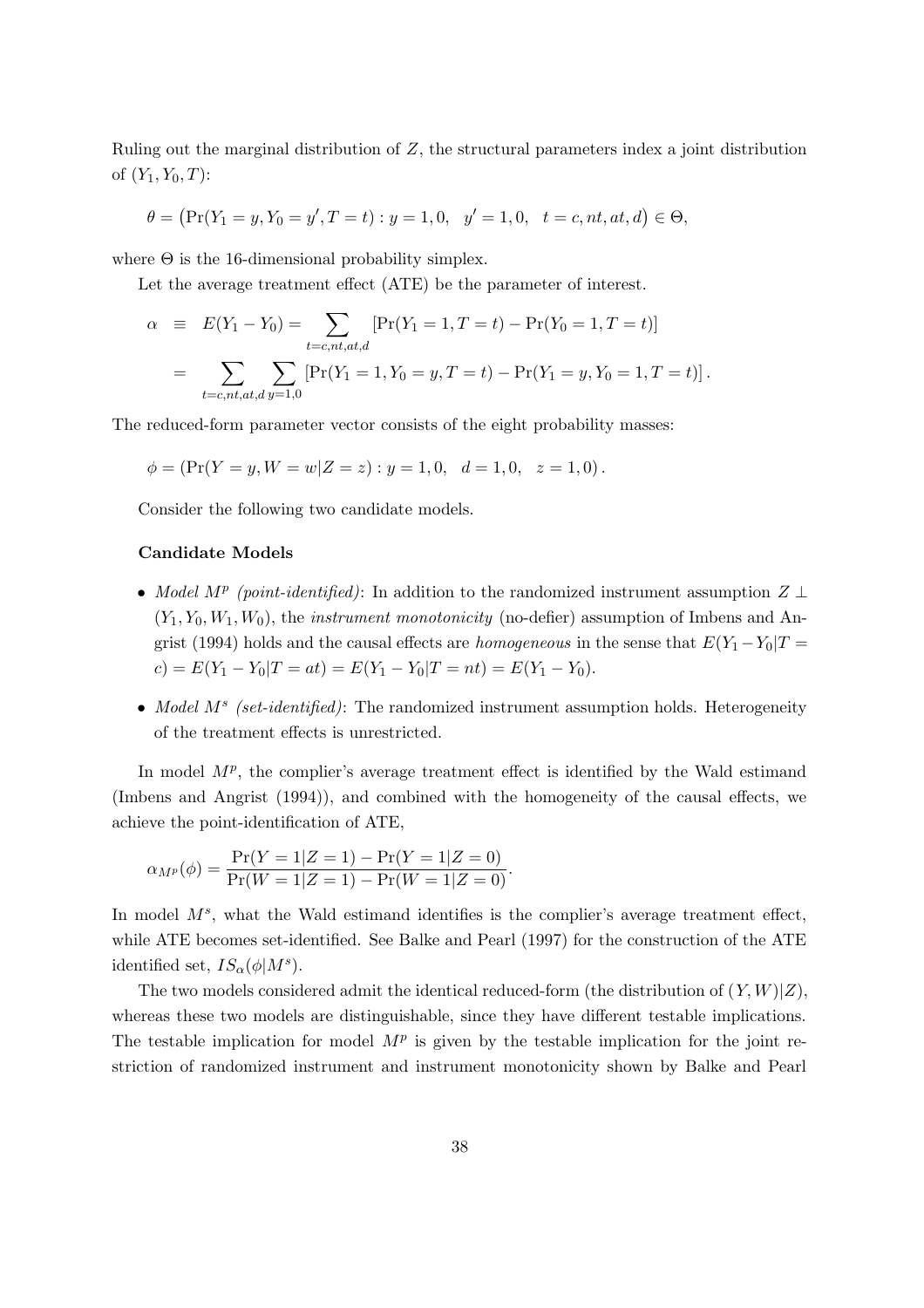$(1997):^{23}$ 

$$
Pr(Y = 1, D = 1 | Z = 1) \ge Pr(Y = 1, D = 1 | Z = 0),
$$
  
\n
$$
Pr(Y = 0, D = 1 | Z = 1) \ge Pr(Y = 0, D = 1 | Z = 0),
$$
  
\n
$$
Pr(Y = 1, D = 0 | Z = 1) \le Pr(Y = 1, D = 0 | Z = 0),
$$
  
\n
$$
Pr(Y = 0, D = 0 | Z = 1) \ge Pr(Y = 0, D = 0 | Z = 0).
$$

Accordingly,  $\Phi_{M^p}$  is given by the set of  $\phi$ 's that satisfy these four inequalities.

Kitagawa (2009) shows that the instrument inequality of Pearl (1995) gives the sharp testable implication for the randomized instrument assumption, i.e.,  $IS_{\alpha}(\phi|M^s)$  is empty if and only if

$$
\max_{w} \sum_{y} \max_{z} \{ \Pr(Y = y, W = w) | Z = z \} \le 1.
$$
\n(A.14)

Hence, the reduced-form parameter space of model  $M^s$ ,  $\Phi_{M^s}$ , is obtained as the set of  $\phi$ 's that fulfills  $(A.14)$ .

Set prior model probabilities at  $(\pi_{M^p}, \pi_{M^s}) = (w, 1 - w)$ . Construct a prior for  $\phi$  in each model as

$$
\pi_{\phi|M^p}(B) = \frac{\tilde{\pi}_{\phi}(B \cap \Phi_{M^p})}{\tilde{\pi}_{\phi}(\Phi_{M^p})},
$$

$$
\pi_{\phi|M^s}(B) = \frac{\tilde{\pi}_{\phi}(B \cap \Phi_{M^s})}{\tilde{\pi}_{\phi}(\Phi_{M^s})}.
$$

for any measurable subset B in the probability simplex that  $\phi$  lies, where  $\tilde{\pi}_{\phi}$  is a prior for  $\phi$ such as a Dirichlet distribution.

The two models  $M^p$  and  $M^s$  are distinguishable since  $\Phi_{M^p}$  is a proper subset of  $\Phi_{M^s}$ . With the current construction of the priors for  $\phi$ , Lemma 3.1 (ii) gives their posterior model probabilities,

$$
\pi_{M^{p}|Y} = \frac{O_{M^{p}} \cdot w}{O_{M^{p}} \cdot w + O_{M^{s}} \cdot (1 - w)},
$$

$$
\pi_{M^{s}|Y} = \frac{O_{M^{s}} \cdot (1 - w)}{O_{M^{p}} \cdot w + O_{M^{s}} \cdot (1 - w)},
$$

where  $O_{M^p}$  and  $O_{M^s}$  are the posterior-prior plausibility ratio as defined in Lemma 3.1.

With these posterior model probabilities, the robust Bayes averaging operates as presented in Scenario 1 of Example 1. The resulting range of posterior means shrinks the Balke and Pearl's ATE identified set toward the posterior mean of the Wald estimand that one would

<sup>&</sup>lt;sup>23</sup>Under the joint restriction of randomized instrument and instrument monotonicity, additionally imposing homogeneity of the treatment effects does not strengthen the testable implication of Balke and Pearl (1997).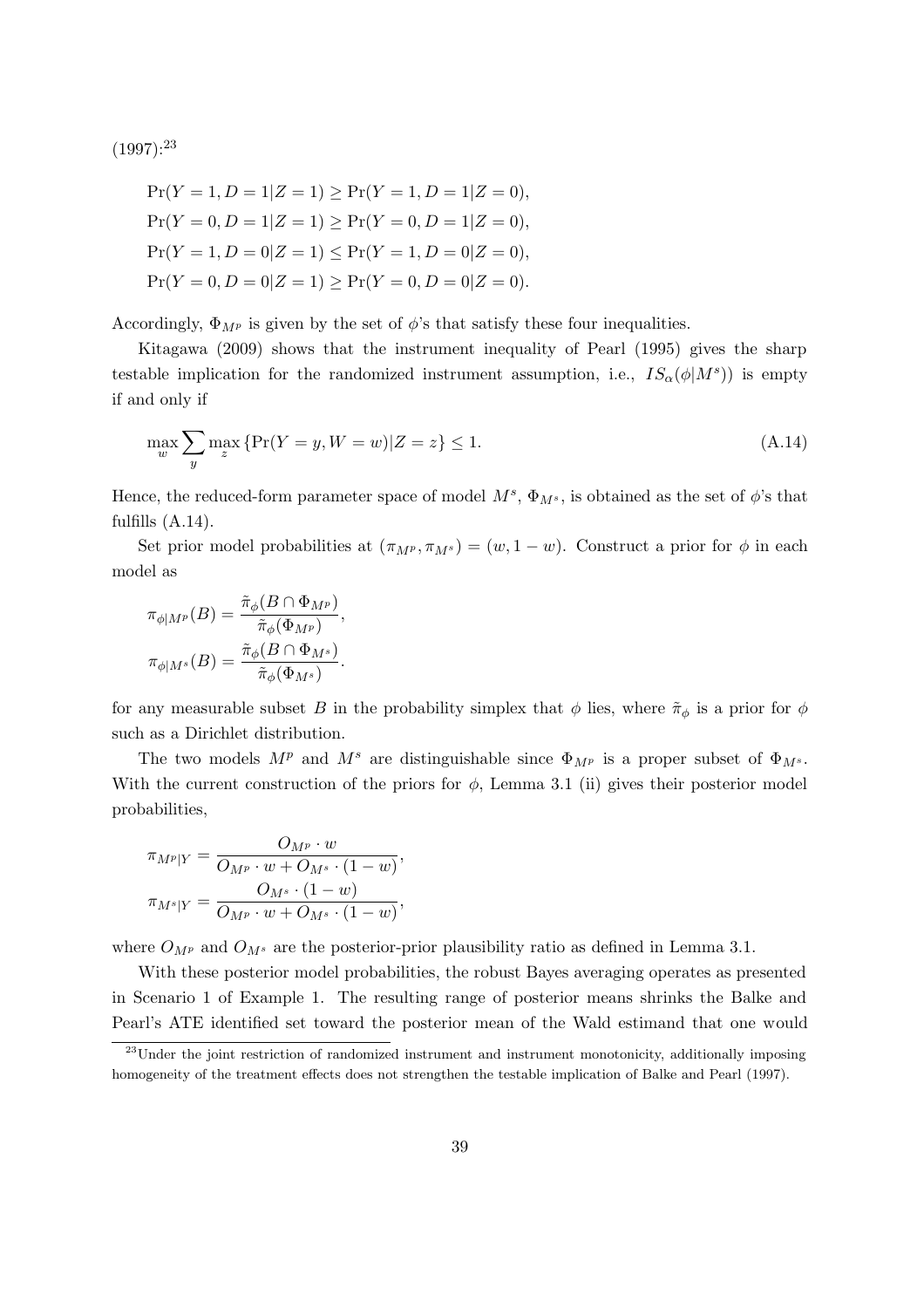report in the point-identified model. Since the posterior model probabilities can differ from the prior ones, the degree of shrinkage can reflect how well the identifying assumptions fit the data. The current analysis offers one way to aggregate the Wald instrumental variable estimator and the ATE bounds with exploiting a partially credible assumption on homogeneity of the causal effects.

## References

- Altonji, J. G., T. E. Elder, and C. R. Taber (2005): "Selection on Observed and Unobserved Variables: Assessing the Effectiveness of Catholic Schools," Journal of Political Economy, 113(1), 151–184.
- AN, S., AND F. SCHORFHEIDE (2007): "Bayesian analysis of DSGE models," Econometric reviews, 26(2-4), 113–172.
- Aruoba, B., and F. Schorfheide (2011): "Sticky Prices versus Monetary Frictions: An Estimation of Policy Trade-offs," American Economic Journal: Macroeconomics, 3, 60–90.
- ASHENFELTER, O. (1978): "Estimating the Effect of Training Programs on Earnings," Review of Economics and Statistics, 60, 47–57.
- Bajari, P., H. Hong, and S. P. Ryan (2010): "Identification and Estimation of a Discrete Game of Complete Information," Econometrica, 78(5), 1529–1568.
- BALKE, A., AND J. PEARL (1997): "Bounds on Treatment Effects from Studies with Imperfect Compliance," Journal of the American Statistical Association, 92, 1171–1176.
- BATES, J., AND C. GRANGER (1969): "The Combination of Forecasts," Operational Research Quarterly, 20, 451–468.
- BAUMEISTER, C., AND J. HAMILTON (2015): "Sign Restrictions, Structural Vector Autoregressions, and Useful Prior Information," Econometrica, 83, 1963–1999.
- Beresteanu, A., I. Molchanov, and F. Molinari (2011): "Sharp Identification Regions in Models with Convex Moment Predictions," Econometrica, 79(6), 1785–1821.
- BERGER, J., AND L. BERLINER (1986): "Robust Bayes and Empirical Bayes Analysis with -contaminated Priors," The Annals of Statistics, 14, 461–486.
- Bernanke, B. (1986): "Alternative Explorations of the Money-Income Correlation," Carnegie-Rochester Conference Series on Public Policy, 25, 49–99.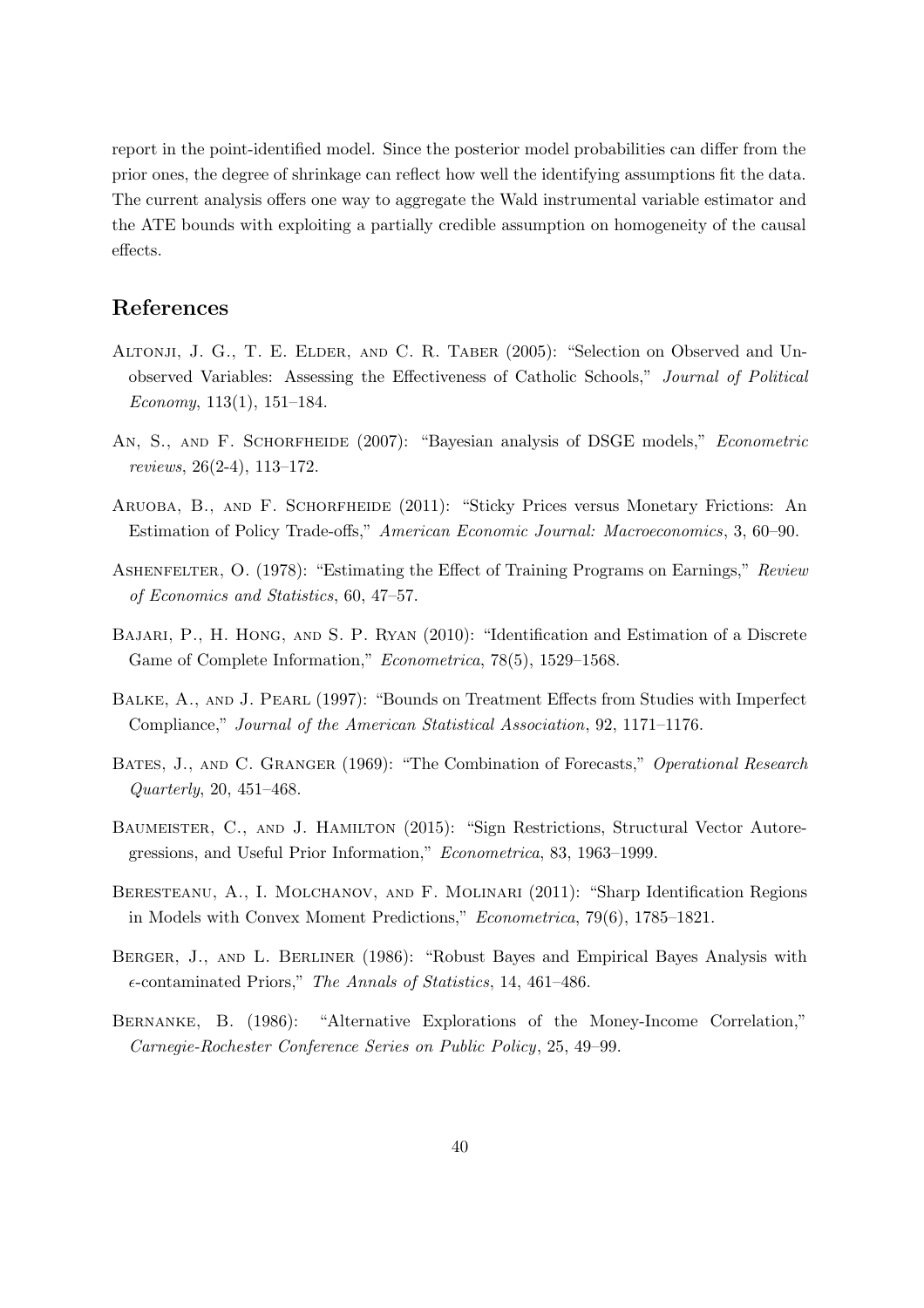- BLANCHARD, O., AND D. QUAH (1993): "The Dynamic Effects of Aggregate Demand and Supply Disturbances," American Economic Review, 83, 655–673.
- Canova, F., and G. D. Nicolo (2002): "Monetary Disturbances Matter for Business Fluctuations in the G-7," Journal of Monetary Economics, 49, 1121–1159.
- Chernozhukov, V., H. Hong, and E. Tamer (2007): "Estimation and Confidence Regions for Parameter Sets in Econometric Models," Econometrica, 75, 1243–1284.
- CHIB, S., AND I. JELIAZKOV (2001): "Marginal Likelihoods from the Metropolis Hastings Output," Journal of the American Statistical Association, 96, 270–281.
- Chipman, H. (1996): "Bayesian variable selection with related predictors," The Canadian Journal of Statistics/La Revue Canadienne de Statistique, pp. 17–36.
- Christiano, L., M. Eichenbaum, and C. Evans (2005): "Nominal Rigidities and the Dynamic Effects of a Shock to Monetary Policy," Journal of Political Economy, 113, 1–45.
- Christiano, L. J., M. Eichenbaum, and C. L. Evans (1999): "Monetary Policy Shock: What Have We Learned and to What End?," in *Handbook of Macroeconomics*, ed. by J. B. Taylor, and M. Woodford, vol. 1, Part A, pp. 65–148. Elsevier.
- Ciliberto, F., and E. Tamer (2009): "Market Structure and Multiple Equilibria in Airline Markets," Econometrica, 77(6), 17911828.
- Claeskens, G., and N. L. Hjort (2008): Model Selection and Model Averaging. Cambridge University Press, Cambridge, UK.
- CLYDE, M. (1999): "Bayesian model averaging and model search strategies," Bayesian statistics, 6, 157.
- Clyde, M., and E. I. George (2004): "Model uncertainty," Statistical science, pp. 81–94.
- DAWID, A. (1979): "Conditional Independence in Statistical Theory," *Journal of the Royal* Statistical Society. Series B, 41, 1–31.
- DEDOLA, L., AND S. NERI (2007): "What Does a Technology Shock Do? A VAR Analysis with Model-Based Sign Restrictions," Journal of Monetary Economics, 54(2), 512–549.
- DEL NEGRO, M., AND F. SCHORFHEIDE (2004): "Priors from general equilibrium models for vars," International Economic Review, 45(2), 643–673.
- Faust, J. (1998): "The Robustness of Identified VAR Conclusions about Money," Carnegie-Rochester Conference Series on Public Policy, 48, 207–244.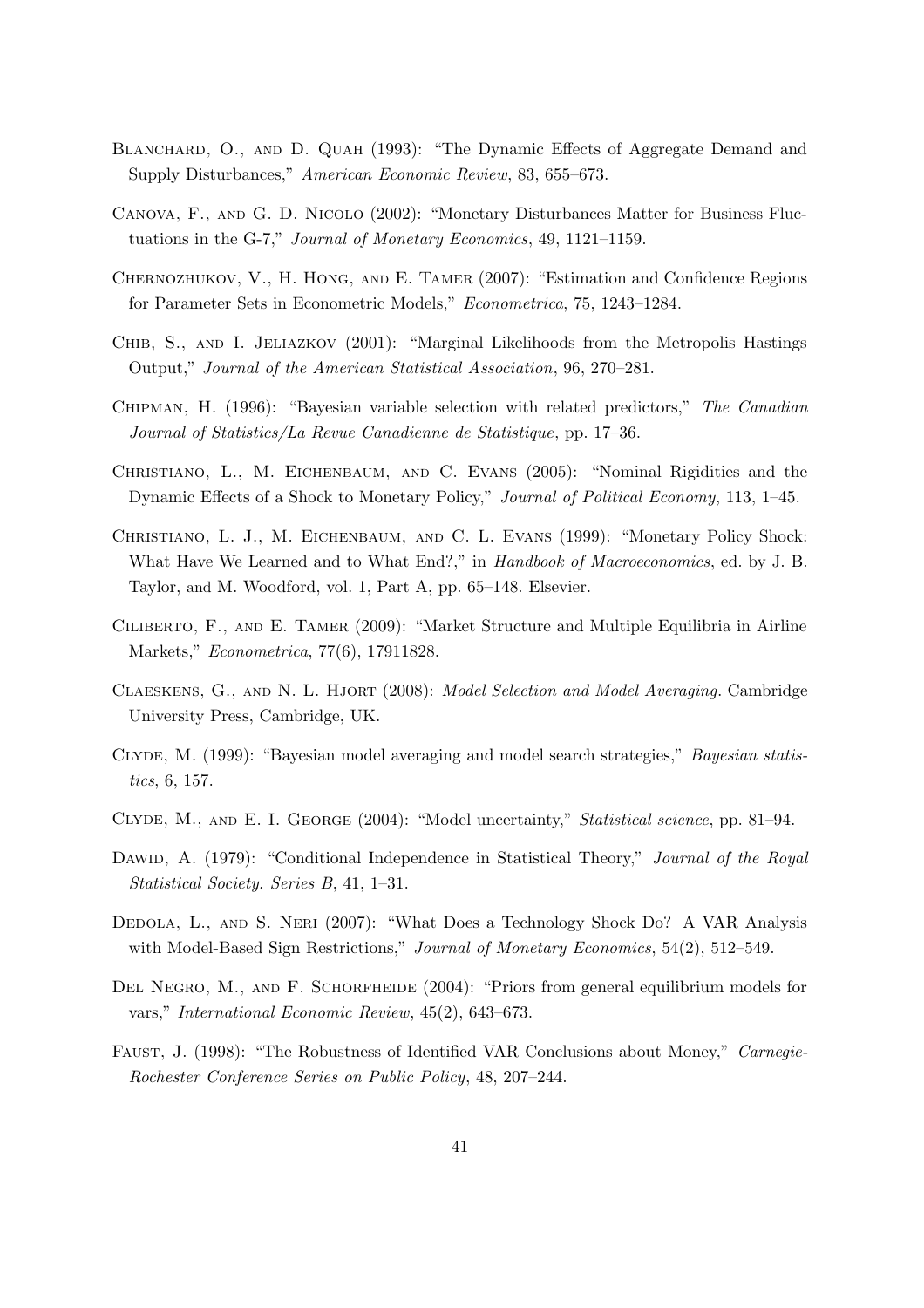- Fujita, S. (2011): "Dynamics of Worker Flows and Vacancies: Evidence from the Sign Restriction Approach," Journal of Applied Econometrics, 26(1), 89–121.
- Gafarov, B., M. Meier, and J.-L. Montiel-Olea (2016a): "Delta-Method Inference for a Class of Set-identified SVARs," unpublished manuscript.

(2016b): "Projection Inferene for Set-identified SVARs," unpublished manuscript.

- GEORGE, E. (1999): "Discussion of Model averaging and model search strategies by M. Clyde," in Bayesian Statistics 6–Proceedings of the Sixth Valencia International Meeting.
- Geweke, J. (1999): "Using Simulation Methods for Bayesian Econometric Models: Inference, Development, and Communication," Econometric Reviews, 18, 1–126.
- Giacomini, R., and T. Kitagawa (2015): "Robust Inference about Partially-identified SVARs," cemmap working paper, University College London.
- GOOD, I. J. (1965): The Estimation of Probabilities: An Essay on Modern Bayesian Methods. The MIT Press.
- Hansen, B. E. (2007): "Least Squares Model Averaging," Econometrica, 75(4), 1175–1189.
- (2014): "Model Averaging, Asymptotic Risk, and Regressor Groups," *Quantitative* Economics, 5(3), 495–530.
- HANSEN, B. E., AND J. S. RACINE (2012): "Jackknife Model Averaging," Journal of Econometrics, 167, 38–46.
- HJORT, N. L., AND G. CLAESKENS (2003): "Frequentist Model Average Estimators," Journal of the American Statistical Association, 98, 879–899.
- HOETING, J. A., D. MADIGAN, A. E. RAFTERY, AND C. T. VOLINSKY (1999): "Bayesian Model Averaging: A Tutorial," Statistical Science, 14(4), 382–417.
- HUBER, P. (1973): "The Use of Choquet Capacities in Statistics," Bulletin of the International Statistical Institute, 45, 181–191.
- IMBENS, G., AND J. ANGRIST (1994): "Identification and Estimation of Local Average Treatment Effects," Econometrica, 62, 467–475.
- KASS, R. E., L. TIERNEY, AND J. B. KADANE (1990): "The Validity of Posterior Expansions Based on Laplace Method," in Bayesian and Likelihood Methods in Statistics and Econometrics, ed. by S. Geisser, J. Hodges, S. Press, and A. Zellner, pp. 473–488. Elsevier, North-Holland.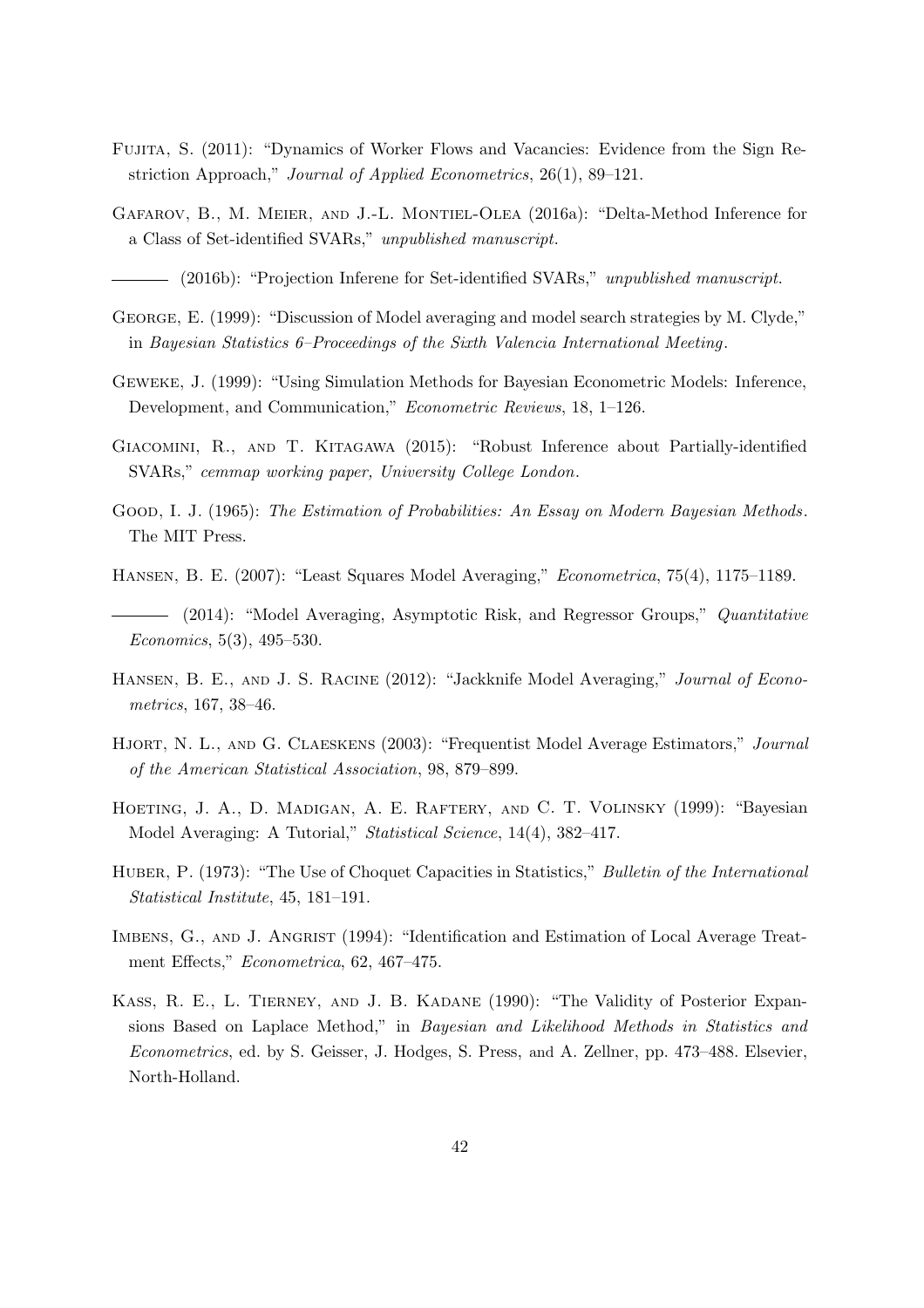- Kilian, L. (2013): "Structural Vector Autoregressions," in Handbook of Research Methods and Applications in Empirical Macroeconomics, ed. by M. Hashimzade, N. & Thornton, pp. 515–554. Edward Elgar, Cheltenham, UK.
- Kilian, L., and D. Murphy (2012): "Why Agnostic Sign Restrictions Are Not Enough: Understanding the Dynamics of Oil Market VAR Models," Journal of the European Economic Association, 10, 1166–1188.
- Kitagawa, T. (2009): "Identification Region of the Potential Outcome Distributions under Instrument Independence," unpublished manuscript.
- Kitagawa, T. (2012): "Estimation and Inference for Set-identified Parameters Using Posterior Lower Probabilities," unpublished manuscript.
- Kitagawa, T., and C. Muris (2016): "Model Averaging in Semiparametric Estimation of Treatment Effects," Journal of Econometrics, 193(1), 271–289.
- Kline, B., and E. Tamer (2016): "Bayesian Inference in a Class of Partially Identified Models," Quantitative Economics, 7(2), 329–366.
- LEAMER, E. E. (1978): Specification Searches. Wiley, New York.
- Liao, Y., and A. Simoni (2013): "Semi-parametric Bayesian Partially Identified Models based on Support Function," unpublished manuscript.
- Liu, C.-A. (2015): "Distribution Theory of the Least Squares Model Averaging Estimator," Journal of Econometrics, 186, 142–159.
- LIU, Q., AND R. OKUI (2013): "Heteroskedasticity-robust  $C_p$  Model Averaging," Econometrics Journal, 16(3), 463–472.
- MAGNUS, J. R., O. POWELL, AND P. PRÜFER (2010): "A Comparison of Two Model Averaging Techniques with an Application to Growth Empirics," Journal of Econometrics, 154, 139–153.
- Manski, C. F. (1989): "Anatomy of the Selection Problems," Journal of Human Resources, 24, 343–360.
- Manski, C. F., and J. V. Pepper (2000): "Monotone Instrumental Variables: With an Application to the Returns to Schooling," Econometrica, 68(4), 997–1010.
- MOON, H., AND F. SCHORFHEIDE (2011): "Bayesian and Frequentist Inference in Partially Identified Models," NBER working paper.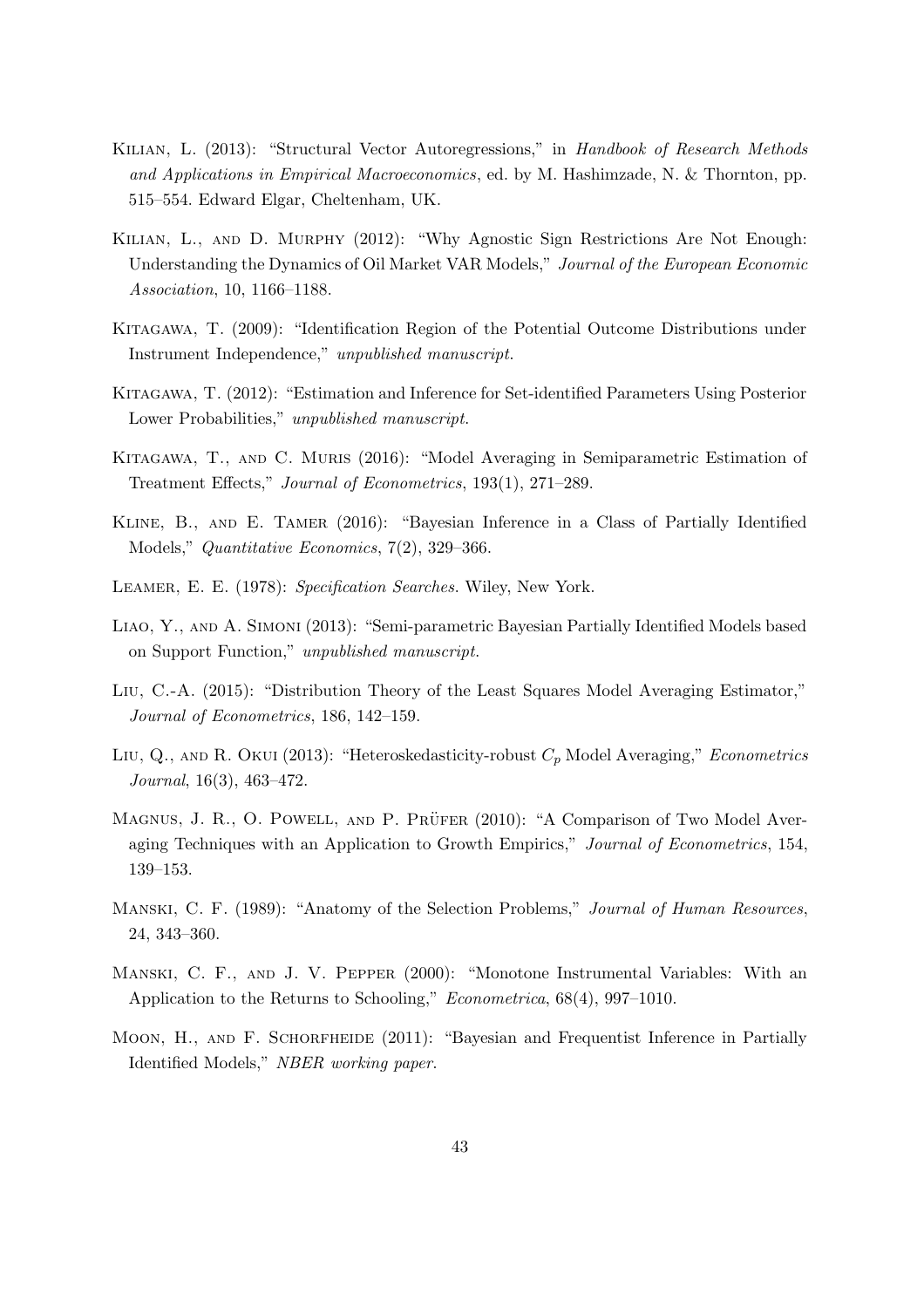(2012): "Bayesian and Frequentist Inference in Partially Identified Models," Econometrica, 80, 755–782.

- MOON, H., F. SCHORFHEIDE, AND E. GRANZIERA (2013): "Inference for VARs Identified with Sign Restrictions," unpublished manuscript.
- Mountford, A. (2005): "Leaning into the Wind: A Structural VAR Investigation of UK Monetary Policy," Oxford Bulletin of Economics and Statistics, 67(5), 597–621.
- MOUNTFORD, A., AND H. UHLIG (2009): "What Are the Effects of Fiscal Policy Shocks?," Journal of applied econometrics, 24(6), 960–992.
- NORETS, A., AND X. TANG (2014): "Semiparametric Inference in Dynamic Binary Choice Models," Review of Economic Studies, 81(3), 1229–1262.
- Pearl, J. (1995): "On the Testability of Causal Models with Latent and Instrumental Variables," Uncertainty in Artificial Intelligence, 11, 435–443.
- PEERSMAN, G., AND R. STRAUB (2009): "Technology Shocks and Robust Sign Restrictions in a Euro Area SVAR," International Economic Review, 50(3), 727–750.
- POIRIER, D. (1998): "Revising Beliefs in Nonidentified Models," Econometric Theory, 14, 483–509.
- Rafiq, S., and S. Mallick (2008): "The Effect of Monetary Policy on Output in EMU3: A Sign Restriction Approach," Journal of Macroeconomics, 30(4), 1756–1791.
- REICHENSTEIN, W. (1987): "The Impact of money on short-term interest rates," *Economic* Inquiry, 25(1), 67–82.
- Rosenbaum, P., and D. B. Rubin (1983): "The Central Role of the Propensity Score in Observational Studies," Biometrika, 70, 41–55.
- Rubin, D. B. (1987): Multiple Imputation for Nonresponse in Surveys. John Wiley & Sons, Hoboken, New Jersey.
- Scholl, A., and H. Uhlig (2008): "New Evidence on the Puzzles: Results from Agnostic Identification on Monetary Policy and Exchange Rates," Journal of International Economics,  $76(1), 1-13.$
- Sims, C. (1980): "Macroeconomics and Reality," Econometrica, 48, 1–48.
- (1992): "Interpreting the macroeconomic time series facts: The effects of monetary policy," European Economic Review, 36(5), 975–1000.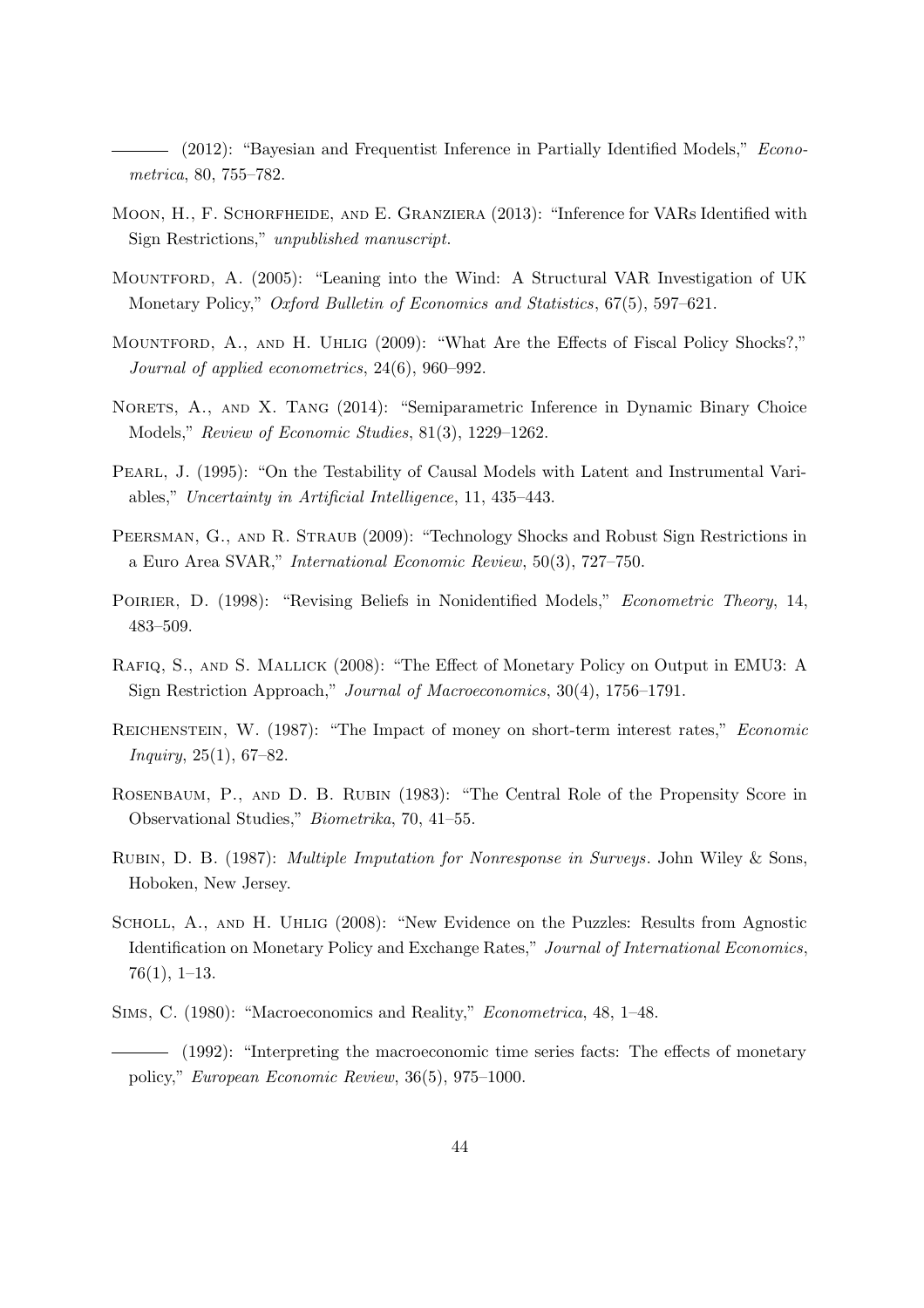- SIMS, C., D. WAGGONER, AND T. ZHA (2008): "Methods for Inference in Large Multiple-Equation Markov-Switching Models," Journal of Econometrics, 146, 255–274.
- SMETS, F., AND R. WOUTERS (2003): "An estimated dynamic stochastic general equilibrium model of the euro area," Journal of the European economic association, 1(5), 1123–1175.
- UHLIG, H. (2005): "What are the Effects of Monetary Policy on Output? Results from an Agnostic Identification Procedure," Journal of Monetary Economics, 52, 381–419.
- Vargas-Silva, C. (2008): "Monetary Policy and the US Housing Market: A VAR Analysis Imposing Sign Restrictions," Journal of Macroeconomics, 30(3), 977–990.
- Zhang, X., and H. Liang (2011): "Focused Information Criterion and Model Averaging for Generalized Additive Partial Linear Models," Annals of Statistics, 39, 174–200.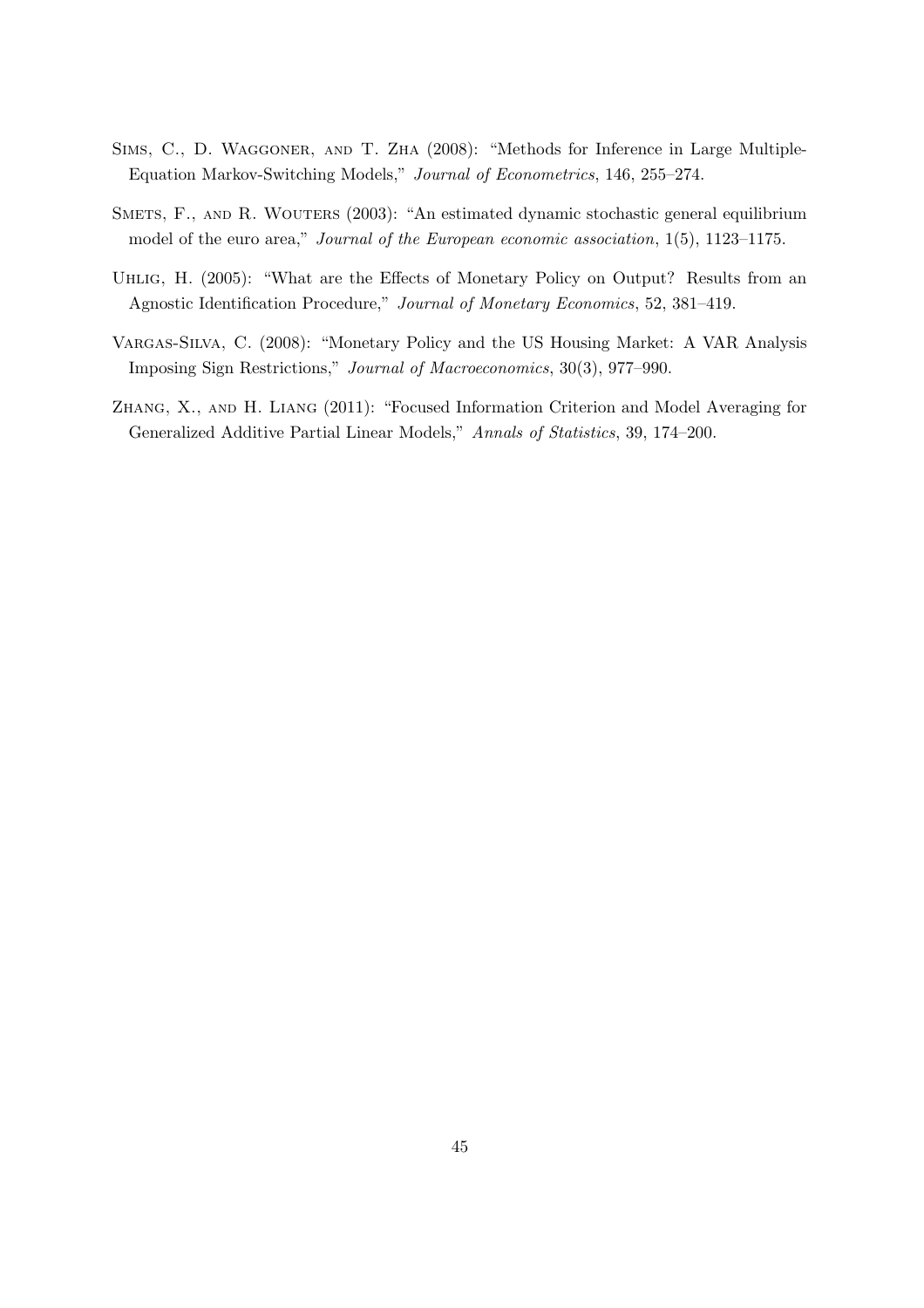

Figure 1: Density and Robust Credible Region of Output Impulse Responses

Note: Output Impulse Response at horizon  $h = 3$ . For set-identified models, step lines represent the Robust Credible Region (RCR) at different credibility levels (90%, 50%, 10% levels are explicitly indicated) as described in the last paragraph of Section 2.1 by modifying (Step 5) of Algorithm 4.1 in Giacomini and Kitagawa (2015). The vertical dashed lines represent the posterior mean bounds. For point-identified models (Model 1 and Model 4 in Figure 3), the vertical solid lines display the standard credible region. In such a case, we reported its posterior density.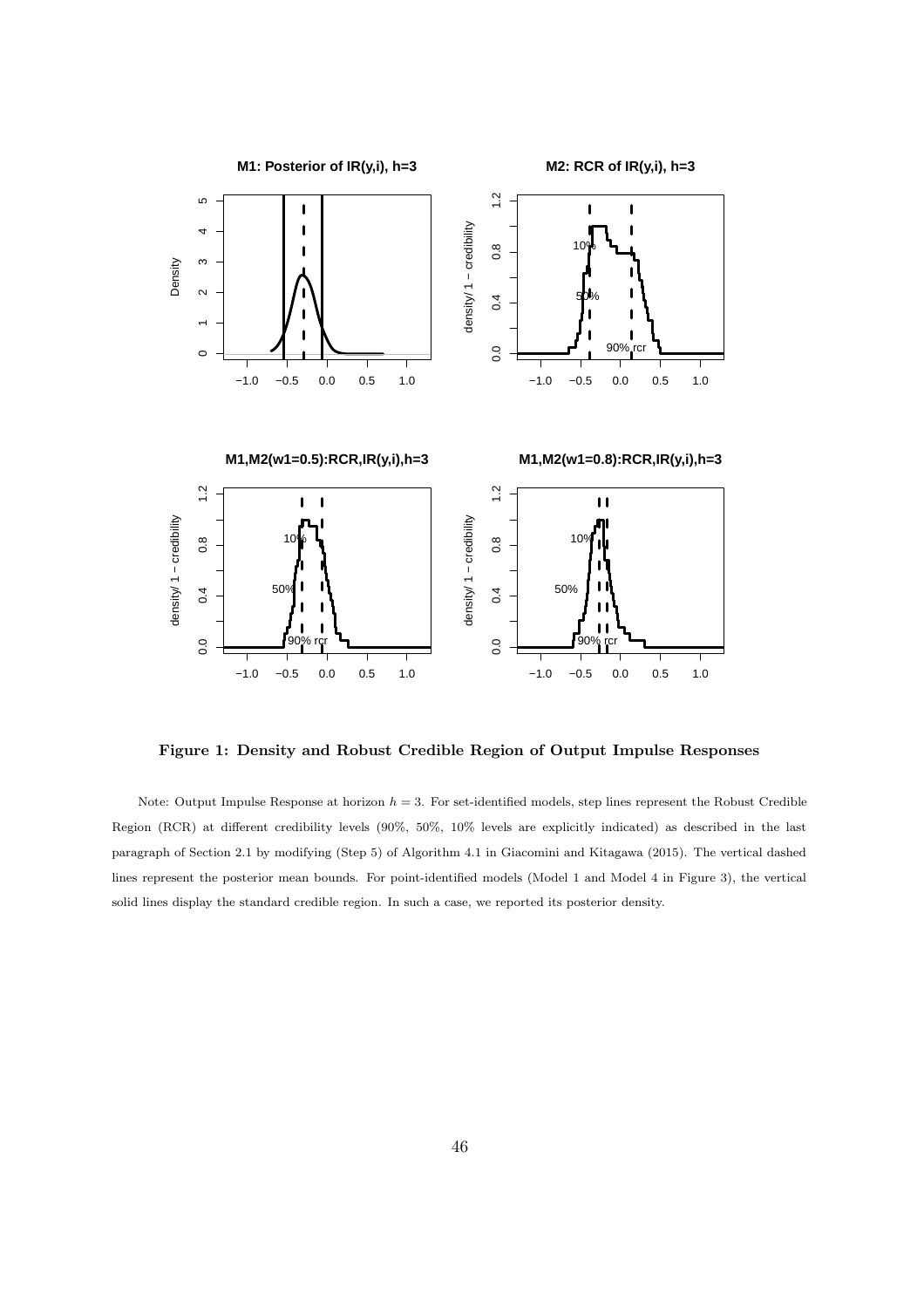

Figure 2: Plots of Output Impulse Responses

Note: for point-identified models, the points plot the (unique) posterior mean and the dashed curve represent the highest posterior density regions with credibility 90%. For set-identified models (Model 2, the averaged models and Model 3 in Figure 4), the vertical bars show the posterior mean bounds and the dashed curves connect the upper/lower bounds of posterior robust credible regions with credibility 90%.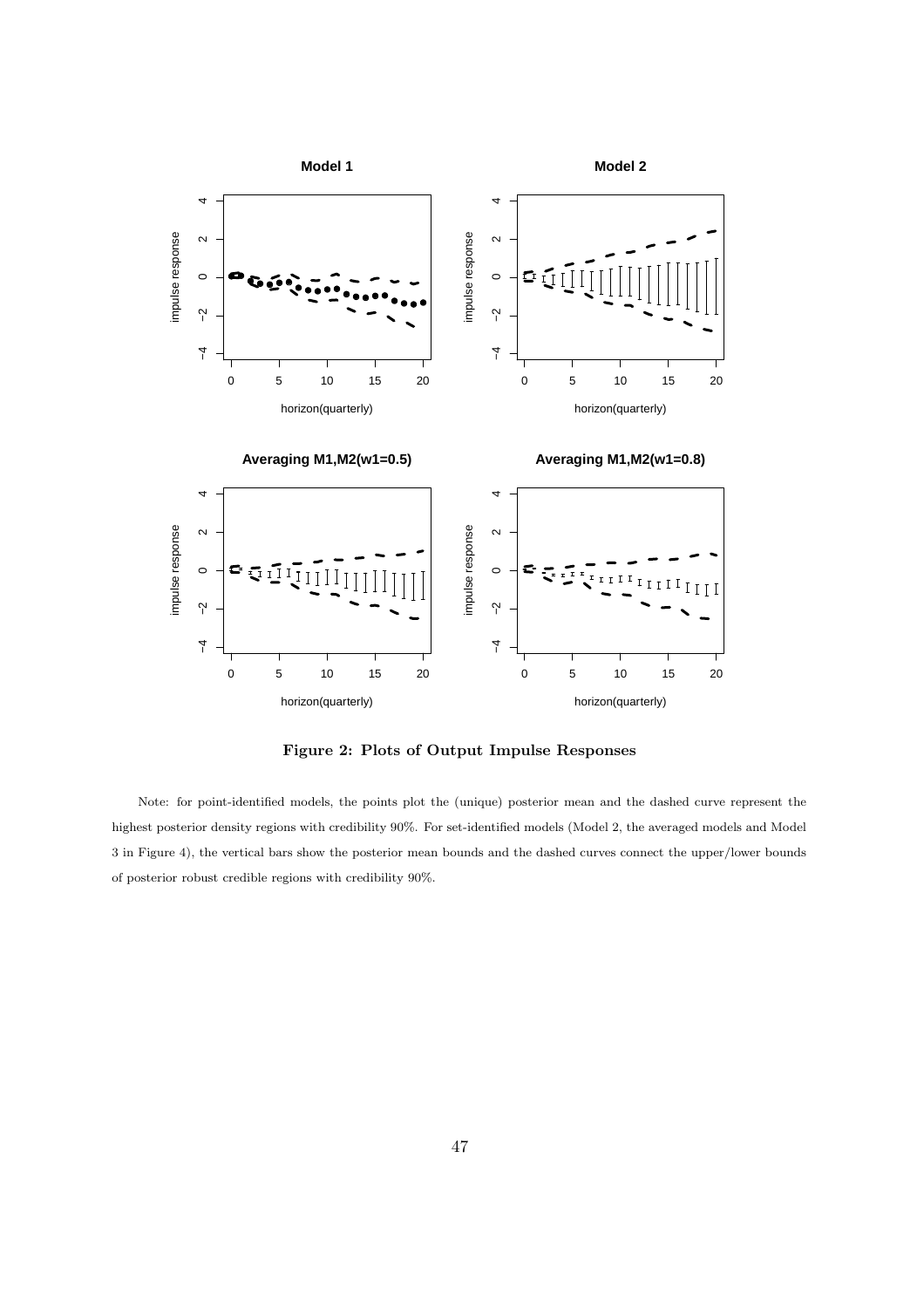

Figure 3: Density and Robust Credible Region of Output Impulse Responses

See the caption of Figure 1 for remarks.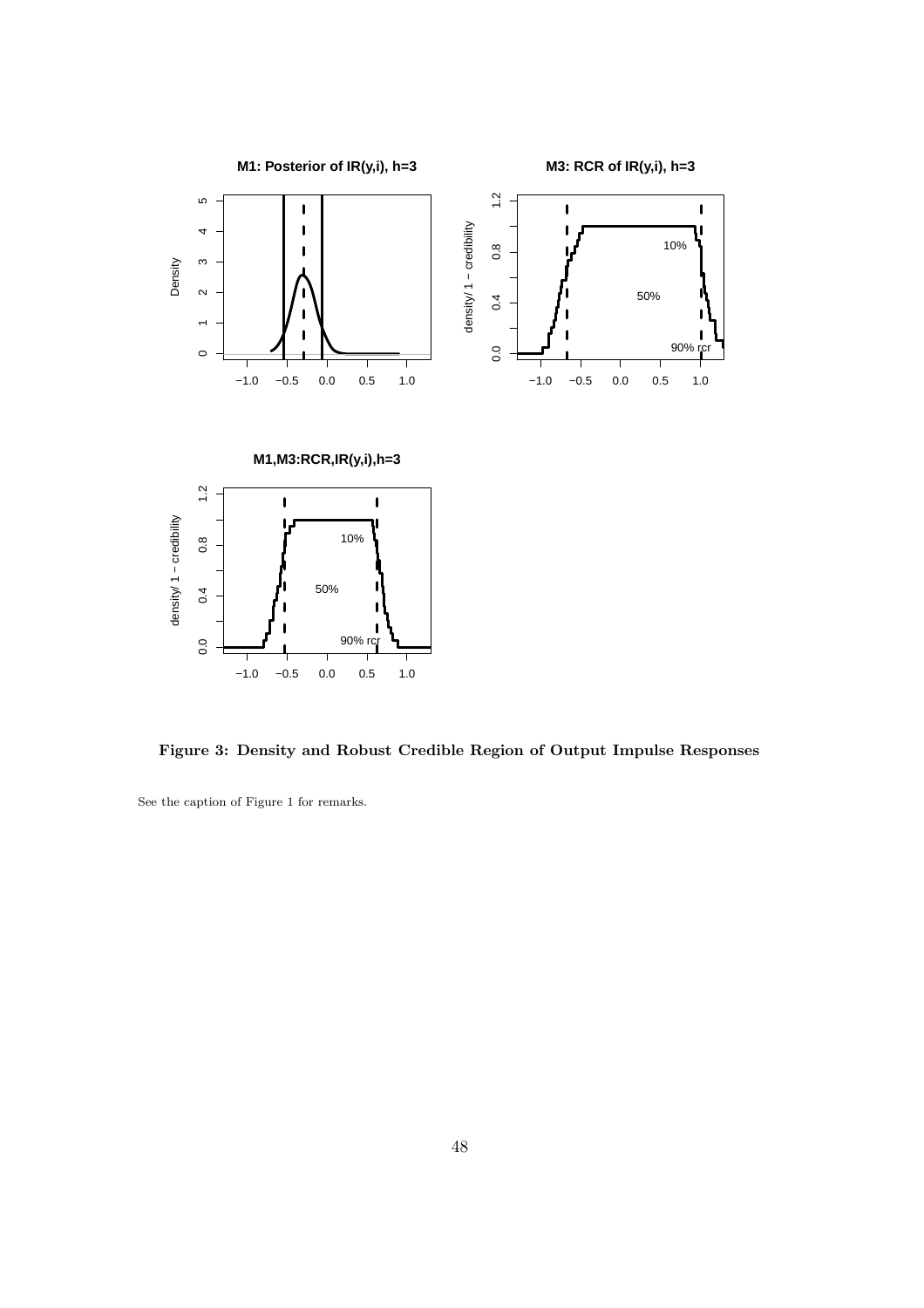

Figure 4: Plots of Output Impulse Responses

See the caption of Figure 2 for remarks.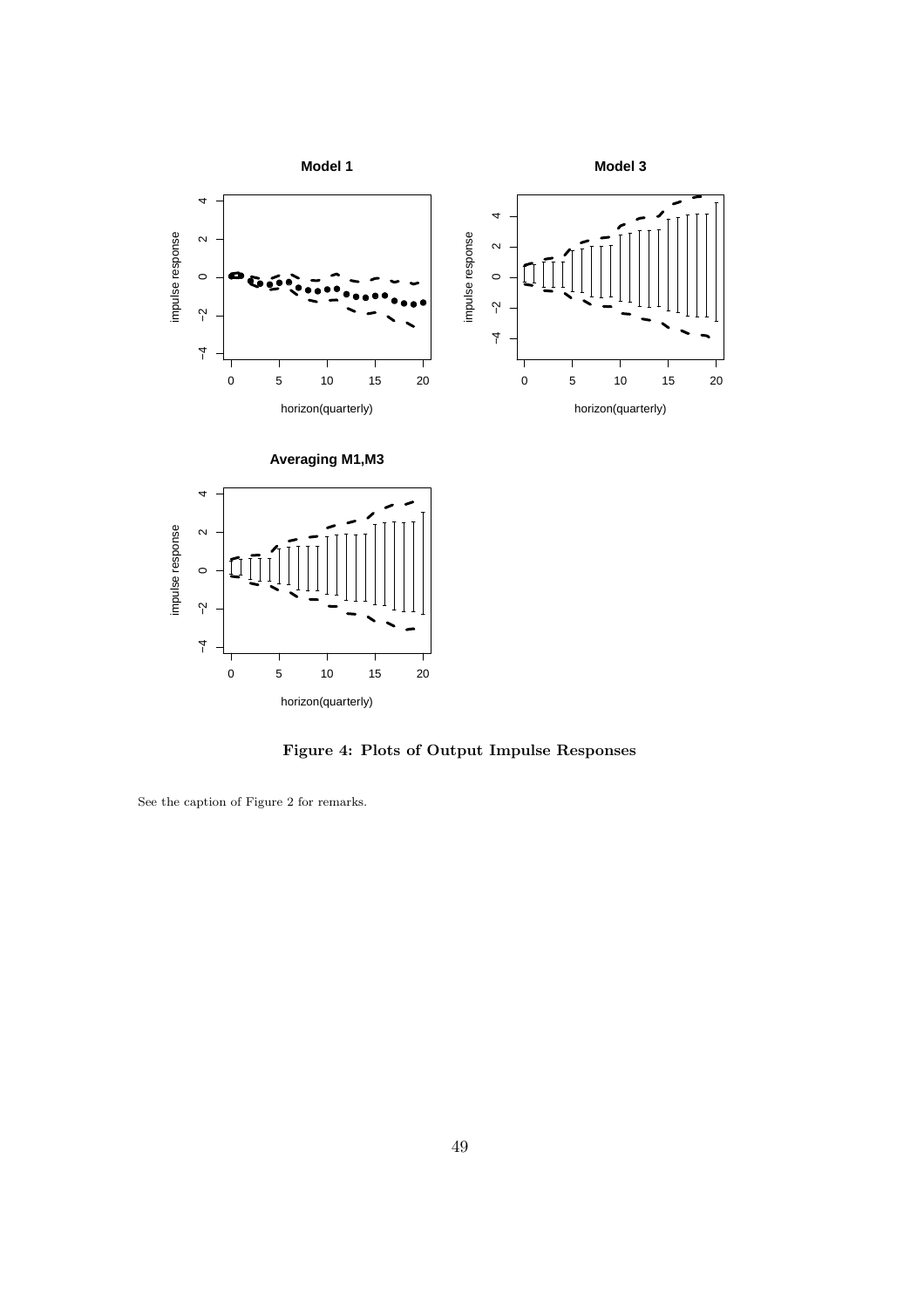

Figure 5: Density and Robust Credible Region of Output Impulse Responses

See the caption of Figure 1 for remarks.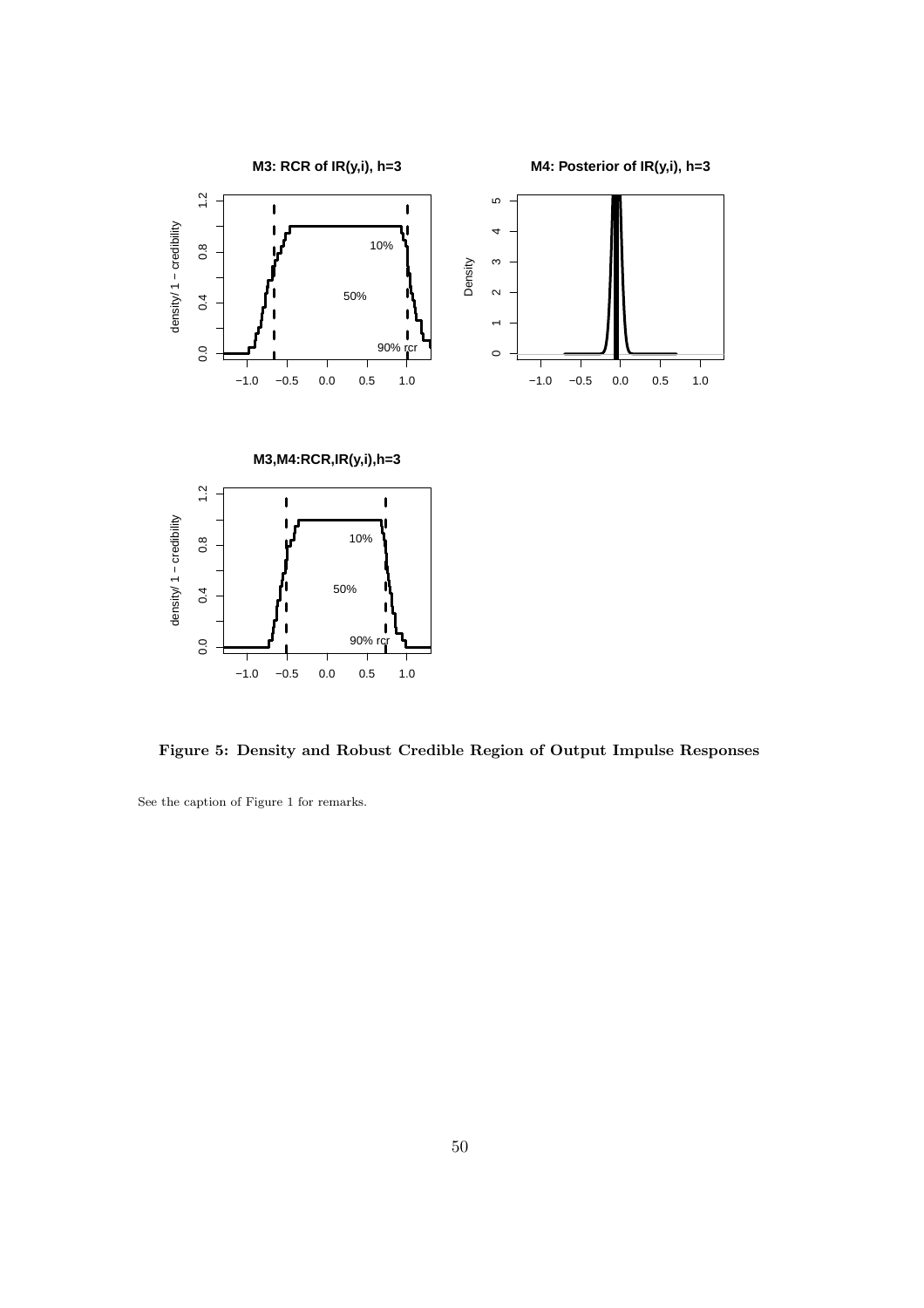

Figure 6: Plots of Output Impulse Responses

See the caption of Figure 2 for remarks.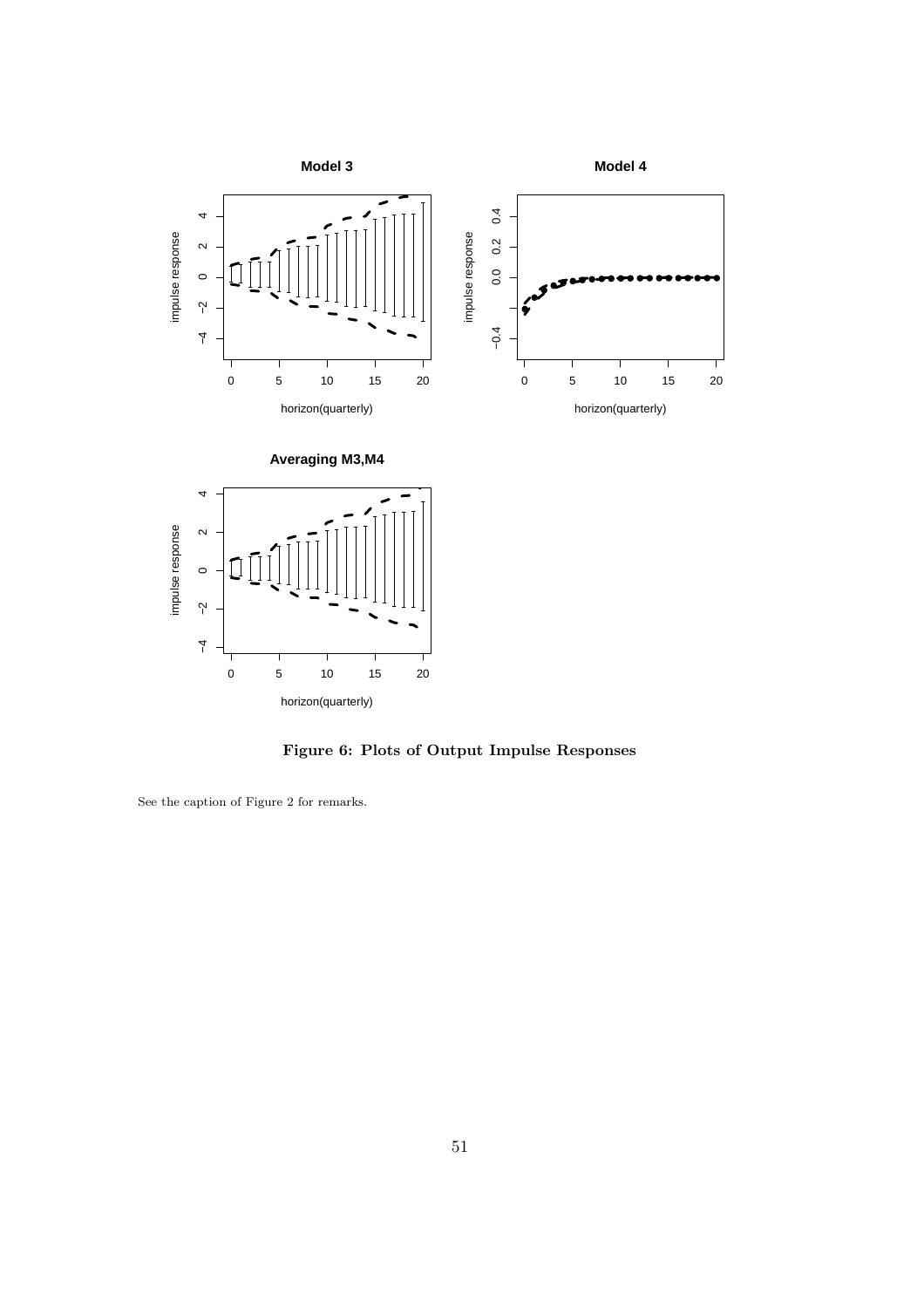

Figure 7: Density and Robust Credible Region of Output Impulse Responses

See the caption of Figure 1 for remarks.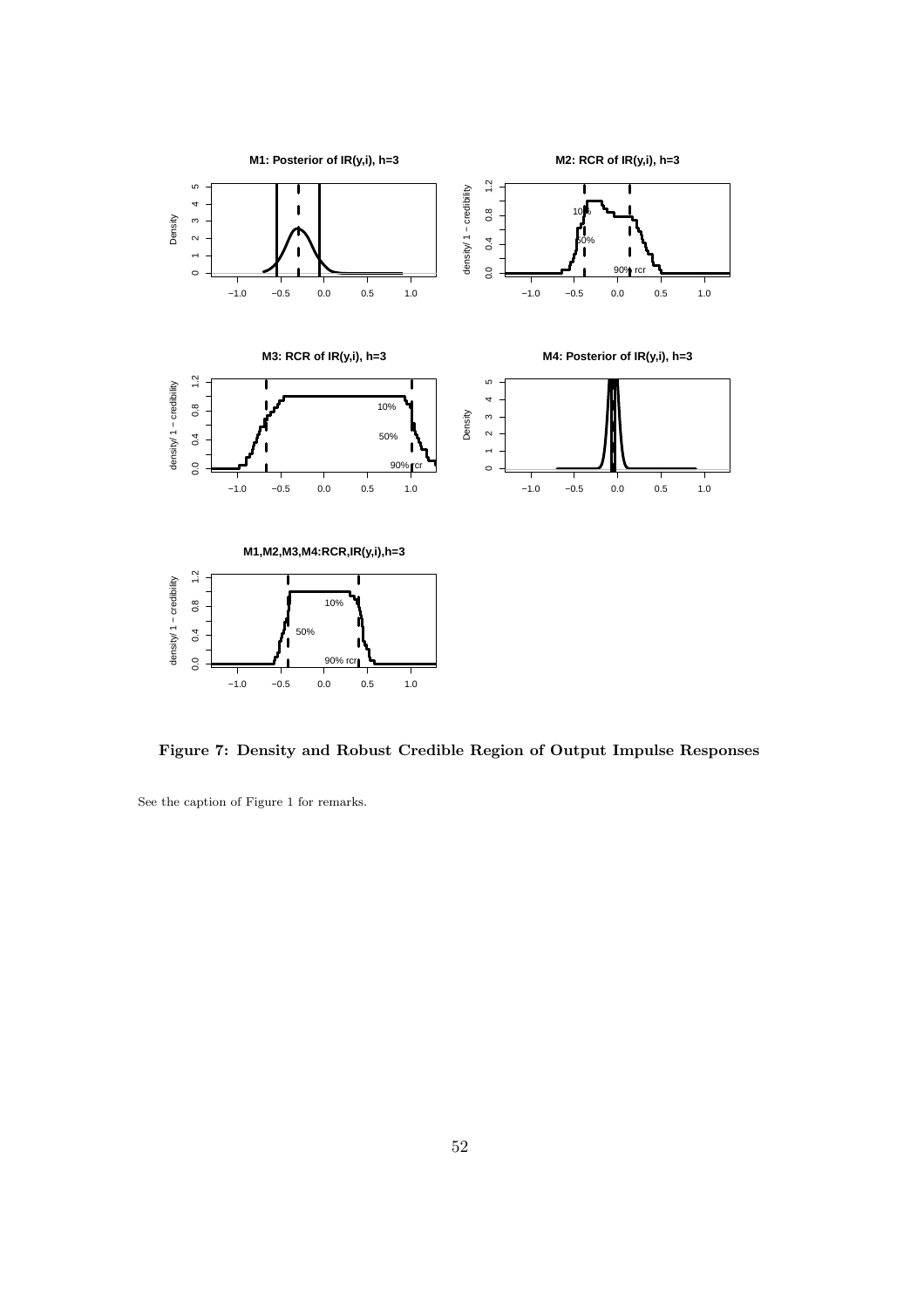

Figure 8: Plots of Output Impulse Responses

See the caption of Figure 2 for remarks.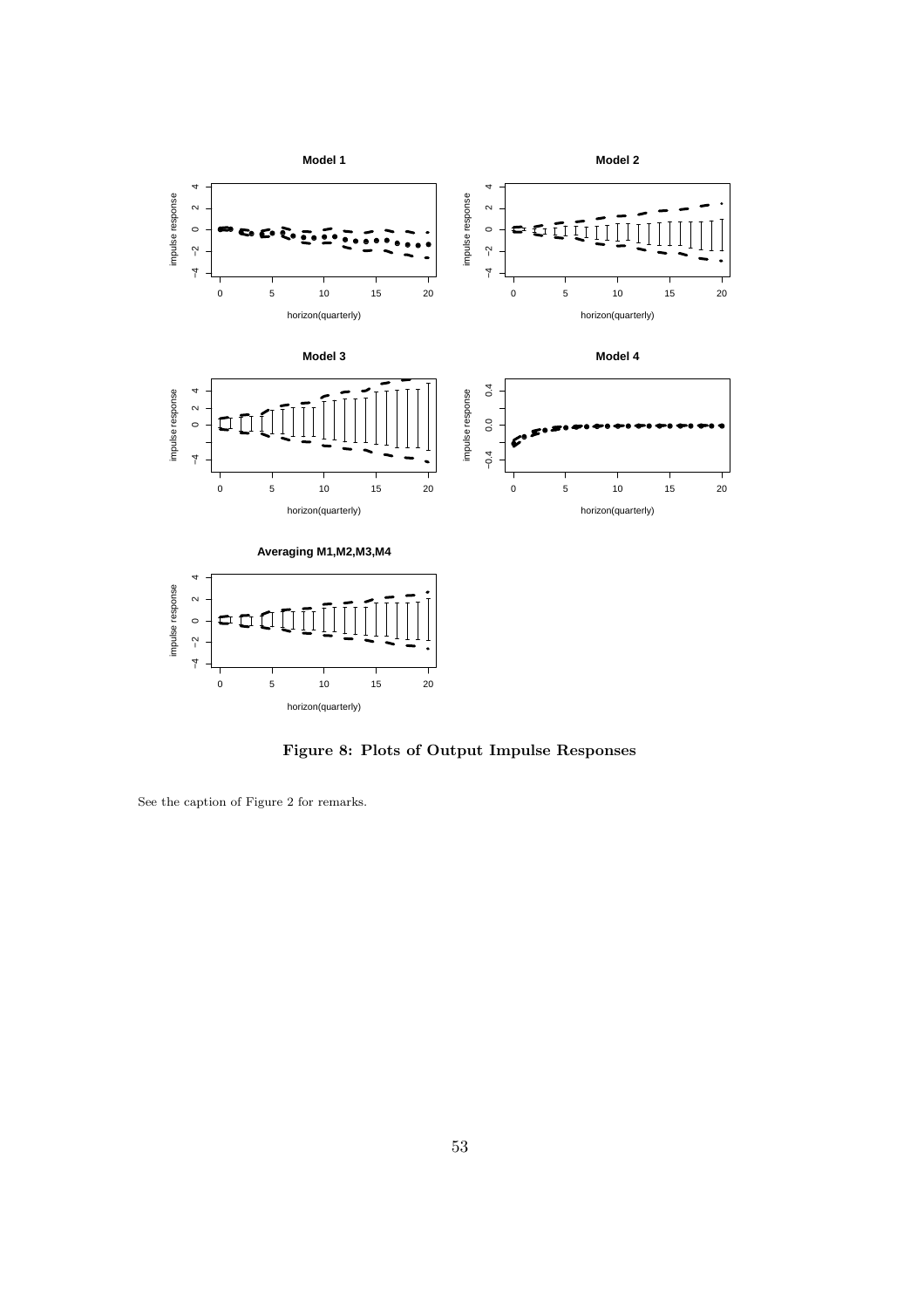|                   | Averaging M1, M2 | Averaging M1, M2 | Averaging M1, M3 | Averaging M3, M4 | Averaging M1, M2, M3, M4 |  |
|-------------------|------------------|------------------|------------------|------------------|--------------------------|--|
| Prior $w_1$       | 0.50             | 0.80             | 0.50             |                  | 0.25                     |  |
| Prior $w_2$       | 0.50             | 0.20             |                  |                  | 0.25                     |  |
| Prior $w_3$       |                  |                  | 0.50             | 0.50             | 0.25                     |  |
| Prior $w_4$       |                  |                  |                  | 0.50             | 0.25                     |  |
| $O_1$             |                  |                  |                  |                  |                          |  |
| O <sub>2</sub>    |                  |                  |                  |                  |                          |  |
| $O_3$             |                  |                  | 2.16             | 2.16             | 2.16                     |  |
| $O_4$             |                  |                  |                  | 1                |                          |  |
| $ln \tilde{p}(Y)$ | $-781.05$        | $-781.05$        | $-781.05$        | $-781.05$        | $-781.05$                |  |
| $\ln p(Y M^1)$    | $-781.05$        | $-781.05$        | $-781.05$        |                  | $-781.05$                |  |
| $\ln p(Y M^4)$    |                  |                  |                  | $-781.29$        | $-781.29$                |  |
| Posterior $w_1^*$ | 0.50             | 0.80             | 0.32             |                  | 0.20                     |  |
| Posterior $w_2^*$ | 0.50             | 0.20             |                  |                  | 0.20                     |  |
| Posterior $w_2^*$ |                  |                  | 0.68             | 0.73             | 0.44                     |  |
| Posterior $w_4^*$ |                  |                  |                  | 0.27             | 0.16                     |  |

## Table 1: Output Responses: Prior and Posterior Weights

Note: prior  $w_i$ ,  $O_i$  and posterior  $w_i^*$  denote prior model probability, posterior-prior credibility ratio and posterior model probability for candidate Model *i*, respectively; ln  $\tilde{p}(Y)$ , ln  $p(Y|M^1)$  and ln  $p(Y|M^4)$  represent log marginal likelihood for the common reduced form, for Model 1 and for Model 4, respectively.